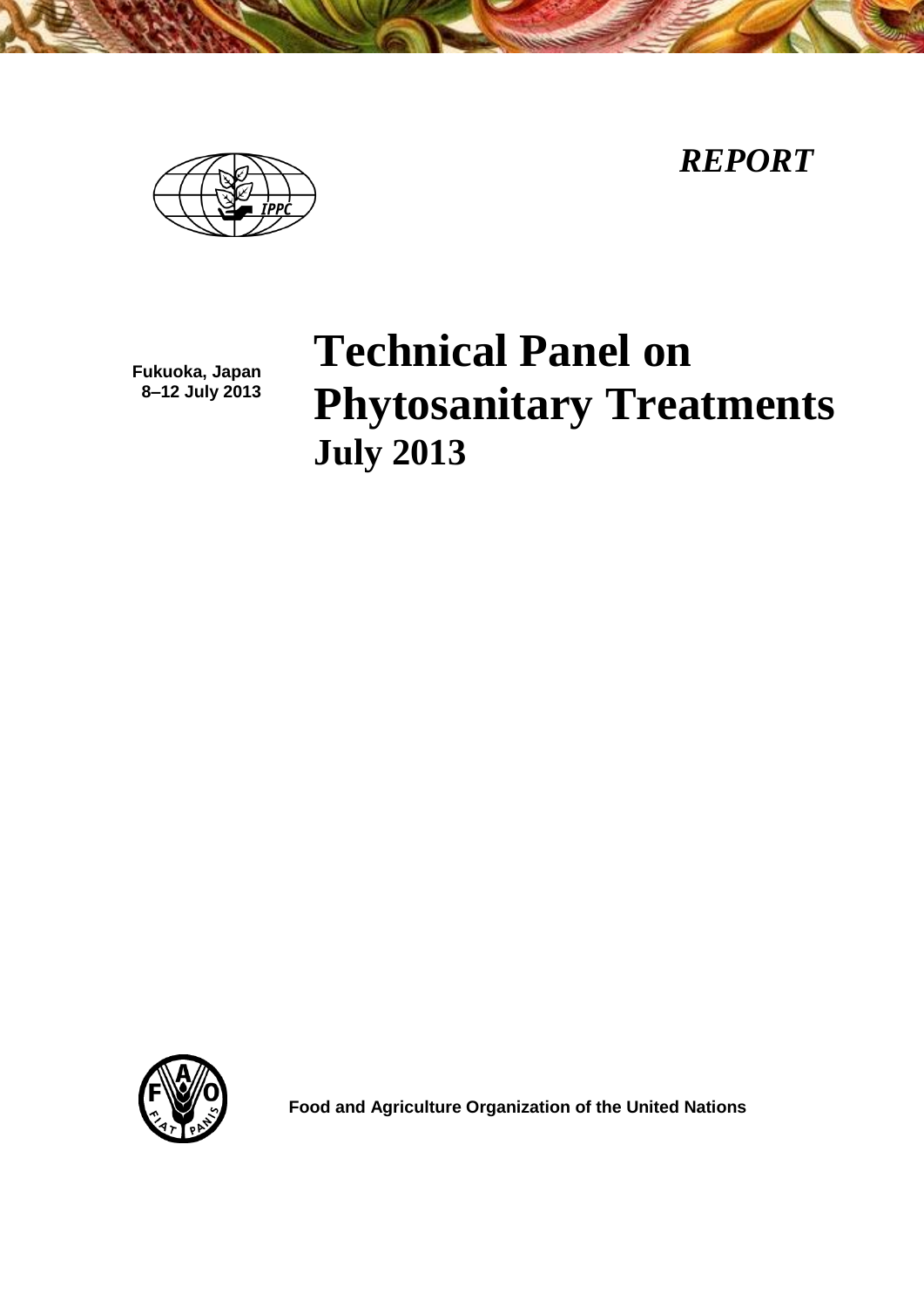# **CONTENTS**

| 1. |      |                                                                                                                                                            |
|----|------|------------------------------------------------------------------------------------------------------------------------------------------------------------|
|    | 1.1  |                                                                                                                                                            |
|    | 1.2  |                                                                                                                                                            |
|    | 1.3  |                                                                                                                                                            |
| 2. |      |                                                                                                                                                            |
|    | 2.1  |                                                                                                                                                            |
|    | 2.2  |                                                                                                                                                            |
|    | 2.3  |                                                                                                                                                            |
| 3. |      |                                                                                                                                                            |
|    | 3.1  |                                                                                                                                                            |
|    | 3.2  |                                                                                                                                                            |
|    | 3.3  |                                                                                                                                                            |
| 4. |      |                                                                                                                                                            |
|    | 4.1  | Sulfuryl fluoride fumigation of wood packaging material (2007-101)7                                                                                        |
|    | 4.2  | Heat treatment of wood packaging material using dielectric heating (2007-114) 7                                                                            |
| 5. |      |                                                                                                                                                            |
|    | 5.1  |                                                                                                                                                            |
|    | 5.2  | Irradiation for Dysmicoccus neobrevipes Beardsley, Planococcus lilacinus<br>(Cockerell) and Planococcus minor (Maskell) (Hemiptera: Pseudococcidae) (2012- |
| 6. |      |                                                                                                                                                            |
|    | 6.1  | "Vapour heat treatment for Bactrocera cucurbitae on Cucumis melo var. reticulatus"                                                                         |
|    | 6.2  | Vapour heat treatment for <i>Mangifera indica</i> var. Manila Super (2009-108)10                                                                           |
|    | 6.3  | "Vapour heat treatment for Bactrocera dorsalis on Carica papaya var. Solo" (2009-                                                                          |
|    | 6.4  | "Vapour heat treatment for Ceratitis capitata on Mangifera indica" (2010-106) 11                                                                           |
|    | 6.5  | "Vapour heat treatment for Bactrocera tryoni on Mangifera indica" (2010-107)12                                                                             |
|    | 6.6  | "High temperature forced air treatment for selected fruit fly species (Diptera:                                                                            |
|    | 6.7  |                                                                                                                                                            |
|    | 6.8  |                                                                                                                                                            |
|    | 6.9  | "Cold treatment for Ceratitis capitata on Citrus reticulata and their hybrids"                                                                             |
|    | 6.10 | "Cold treatment for Ceratitis capitata on Citrus sinensis" (2010-103) 15                                                                                   |
| 7. |      | Review of "Soil and growing media in association with plants: Treatments" (2009-006)16                                                                     |
| 8. |      | Proposed Submissions for Treatment Requirements Other than Irradiation (Similar to                                                                         |
|    | 8.1  | ISPM for requirements for the use of temperature treatments as a phytosanitary                                                                             |
|    | 8.2  | ISPM for requirements for the use of fumigation treatments as a phytosanitary                                                                              |
|    | 8.3  | ISPM for requirements for the use of chemical treatments as a phytosanitary measure.17                                                                     |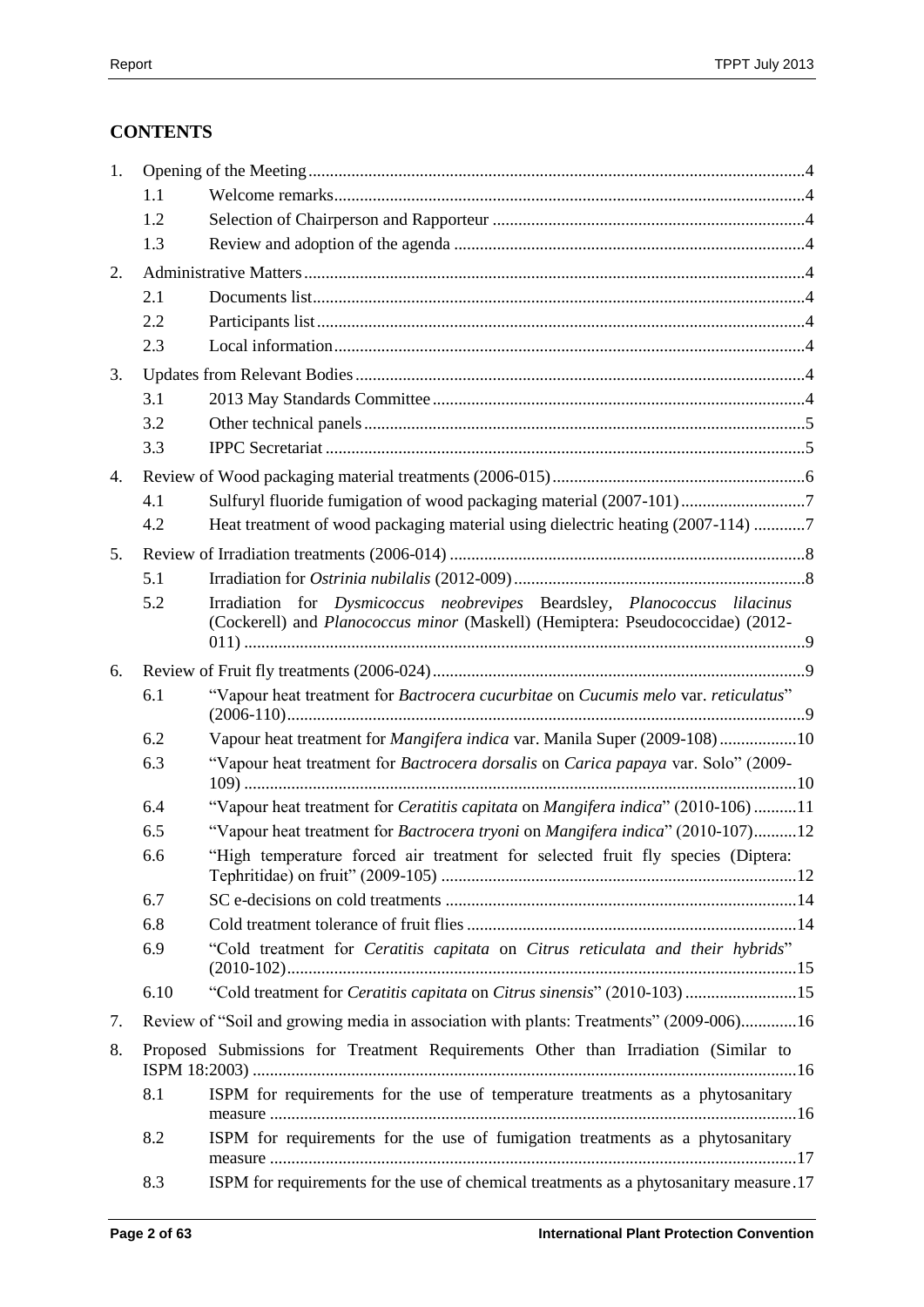|                 | 8.4  | ISPM for requirements for the use of modified atmosphere treatments as a             |  |
|-----------------|------|--------------------------------------------------------------------------------------|--|
|                 | 8.5  | TPPT position paper on proposals for the development of two separate ISPMs for       |  |
| 9.              |      |                                                                                      |  |
|                 | 9.1  |                                                                                      |  |
|                 | 9.2  |                                                                                      |  |
|                 | 9.3  |                                                                                      |  |
|                 | 9.4  |                                                                                      |  |
|                 | 9.5  |                                                                                      |  |
|                 | 9.6  |                                                                                      |  |
|                 | 9.7  | TPPT position paper on proposal for elimination of treatment topics from the List of |  |
| 10 <sub>1</sub> |      |                                                                                      |  |
|                 | 10.1 |                                                                                      |  |
|                 | 10.2 |                                                                                      |  |
|                 | 10.3 | Review of the process for requesting additional information from treatment           |  |
|                 | 10.4 |                                                                                      |  |
|                 | 10.5 | Adoption of virtual meeting reports and procedure for future adoption 20             |  |
|                 | 10.6 |                                                                                      |  |
|                 |      |                                                                                      |  |
|                 | 11.1 |                                                                                      |  |
|                 | 11.2 |                                                                                      |  |
|                 |      |                                                                                      |  |
|                 |      |                                                                                      |  |

# **APPENDIXES**

| Appendix 6: TPPT position paper on proposals for the development of two separate ISPMs for    |  |
|-----------------------------------------------------------------------------------------------|--|
| Appendix 7: TPPT position paper on proposal for elimination of treatment topics from the List |  |
|                                                                                               |  |
|                                                                                               |  |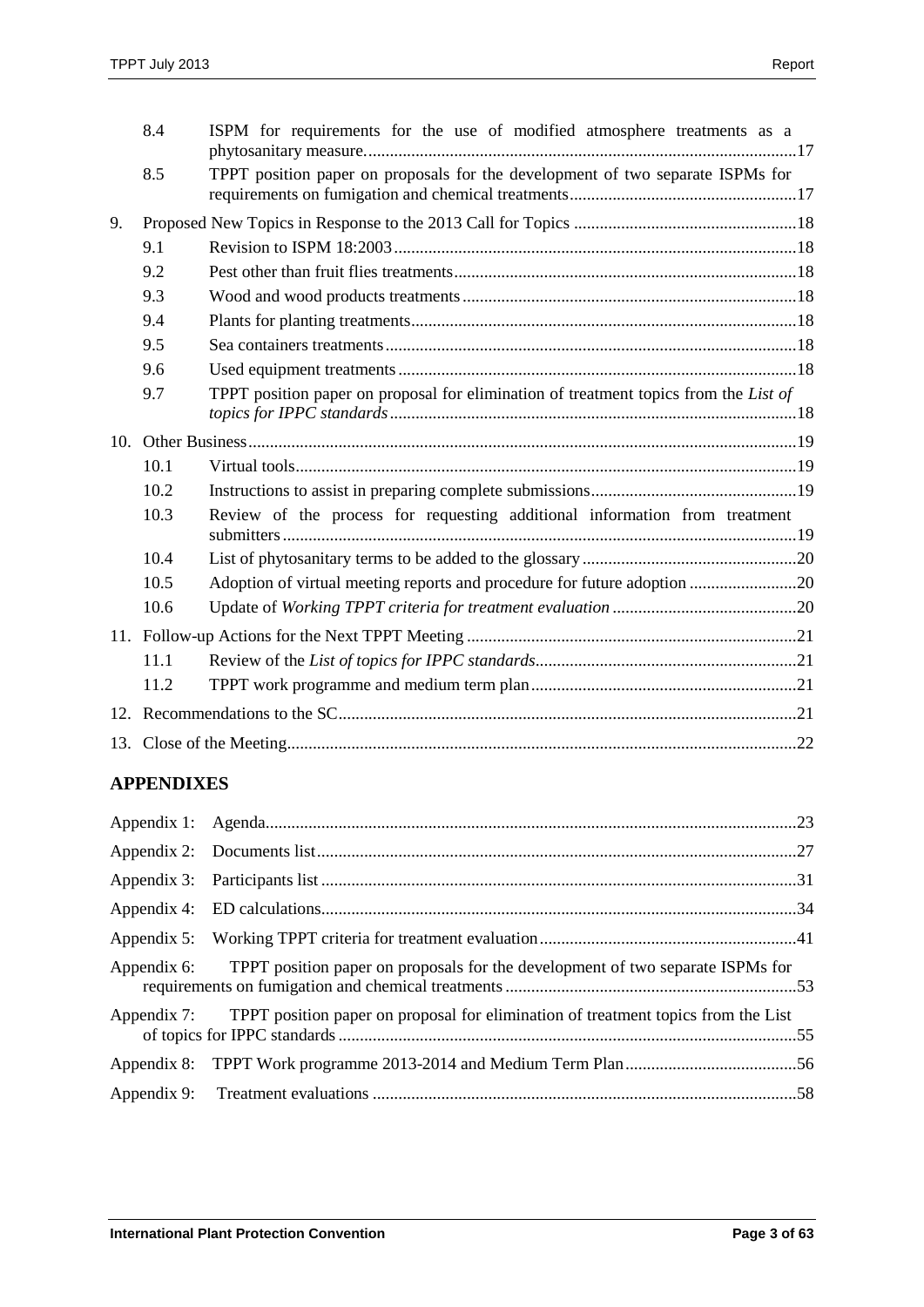# <span id="page-3-0"></span>**1. Opening of the Meeting**

# <span id="page-3-1"></span>**1.1 Welcome remarks**

- *[1]* The Host, Mr Masato FUKUSHIMA, Director of the Plant Quarantine Office, Plant Protection Division, Japanese Ministry of Agriculture, Forestry and Fisheries (MAFF), Government of Japan, welcomed the participants of the Technical Panel on Phytosanitary Treatments (TPPT) meeting to Fukuoka. He underlined the importance of the International Plant Protection Convention (IPPC) work programme, and wished the participants a good and productive meeting.
- *[2]* The IPPC Secretariat (hereafter Secretariat) thanked Mr FUKUSHIMA for hosting the meeting and also welcomed the participants.
- *[3]* The panel members and Secretariat staff introduced themselves and briefly described their positions and roles in their home organizations.

# <span id="page-3-2"></span>**1.2 Selection of Chairperson and Rapporteur**

- *[4]* The panel elected Mr Patrick GOMES as Chair.
- *[5]* The panel elected Mr Guy HALLMAN as Rapporteur.

# <span id="page-3-3"></span>**1.3 Review and adoption of the agenda**

*[6]* The panel reviewed and adopted the agenda (see Appendix 1).

# <span id="page-3-4"></span>**2. Administrative Matters**

### <span id="page-3-5"></span>**2.1 Documents list**

*[7]* The panel reviewed and updated the documents list (see Appendix 2).

### <span id="page-3-6"></span>**2.2 Participants list**

*[8]* Panel members reviewed their contact information (see Appendix 3) and agreed to update it on the International Phytosanitary Portal  $(IPP)^1$ . The Secretariat noted that if necessary invited expert was not able to travel to the meeting would participate via the internet for the relevant agenda items.

# <span id="page-3-7"></span>**2.3 Local information**

*[9]* The meeting organizer provided further information and answered logistical questions regarding the meeting and its location.

### <span id="page-3-8"></span>**3. Updates from Relevant Bodies**

### <span id="page-3-9"></span>**3.1 2013 May Standards Committee**

[10] The following items arose from the 2013 May Standards Committee (SC) meeting<sup>2</sup> for the TPPT to consider.

### *Call for experts*

*[11]* The SC decided that the TPPT proposed call for experts for new TPPT members will be held to increase the membership of the TPPT and to add expertise in several areas.

l

<sup>&</sup>lt;sup>1</sup> IPP can be found at https:/[/www.ippc.int](http://www.ippc.int/)

<sup>&</sup>lt;sup>2</sup> The report of the 2013 May SC meeting can be found at [https://ippc.int/publications/2013-05-report-standards](https://ippc.int/publications/2013-05-report-standards-committee)[committee](https://ippc.int/publications/2013-05-report-standards-committee)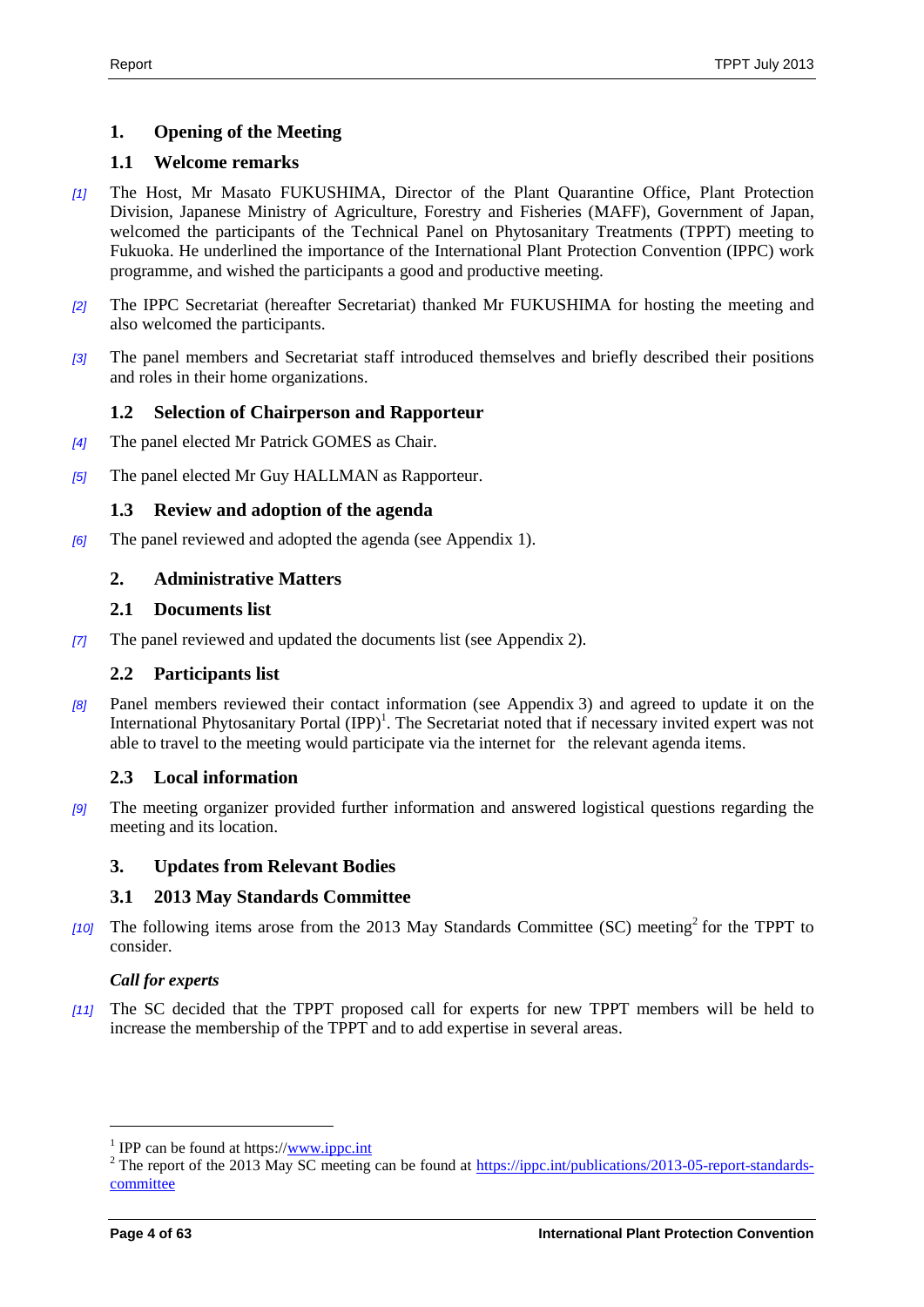# *Call for treatments*

*[12]* The SC decided that the TPPT recommendation to hold a call for treatments under the topics irradiation (2006-014), soil and growing media (2009-006), and fruit flies (2006-024) will be postponed.

# <span id="page-4-0"></span>**3.2 Other technical panels**

### *Technical Panel on Forest Quarantine*

- *[13]* The Technical Panel on Forest Quarantine (TPFQ) met in June 2013 in Brazil and drafted an annex to ISPM 15:2009 (*Regulation of wood packaging material in international trade*). This annex, *Process for testing new treatments for ISPM 15 (2006-010),* describes new treatments for inclusion in ISPM 15:2009; these need to be evaluated in accordance with procedures outlined in ISPM 28:2007 (*Phytosanitary treatments for regulated pests*).
- *[14]* The TPFQ considered and agreed that better defined requirements are needed for ISPM 15:2009 treatments. Treatment submitters should ensure that a range of factors has been tested in the development of a phytosanitary treatment proposed for ISPM 15:2009. Such factors include the treatment's effect on quarantine pests and pest life stages likely to be associated with wood packaging material; the effect on treatment efficacy of wood types (e.g. hardwood vs. softwood, timber vs. logs); and environmental conditions (e.g. temperature, moisture content).
- *[15]* One member asked how many individuals need to be tested for each target pest (test size). It was noted that the number of replicates required for testing that would be used to extrapolate the results will depend on the fit of the actual response data to the theoretical dose-response curve (and required sensitivity of the outcome at the 95% level of confidence). It is recommended that at least ten replicates are initially included, although the greater the number of replicates, the higher the confidence of the conclusions drawn. The level of efficacy initially required for treatment success is 99.99683% at the 95% level of confidence for all organisms selected for testing. However, for many species (e.g. *Anoplophora glabripennis*) it is difficult to obtain sufficient number on individual to allow for this level of testing, test sizes need to (1) better reflect the actual risk presented by the pest in international trade and (2) be based on statistically valid extrapolations or the use of substitute species.
- *[16]* The draft annex is being finalized by the TPFQ and will be sent to the TPPT for review and comment. It will then be recommended to the SC for member consultation.

# <span id="page-4-1"></span>**3.3 IPPC Secretariat**

### *Standard setting process*

*[17]* The Secretariat gave a presentation on the current standard setting process. The Secretariat suggested adding the *Working TPPT criteria for treatment evaluation* document to the Procedure Manual for Standard Setting, which is to be used by national plant protection organizations (NPPOs) and regional plant protection organizations (RPPOs) as a reference when submitting treatment data in response to a call for treatments. The panel agreed to this.

### *Expert Consultation on Cold Treatments*

- *[18]* The Secretariat gave a presentation that had been given at CPM-8 (2013) on the Expert Consultation on Cold Treatments (ECCT). The presentation highlighted the lack of harmonization in the use of cold treatments in international trade. The ECCT meeting is scheduled for 2–6 December 2013 in Buenos Aires, Argentina and concept note for the ECCT is posted on the [IPP.](https://www.ippc.int/node/20838)
- *[19]* The Secretariat noted that it had issued a call for experts and scientists to participate in the ECCT. The closing date for the call is 30 August 2013.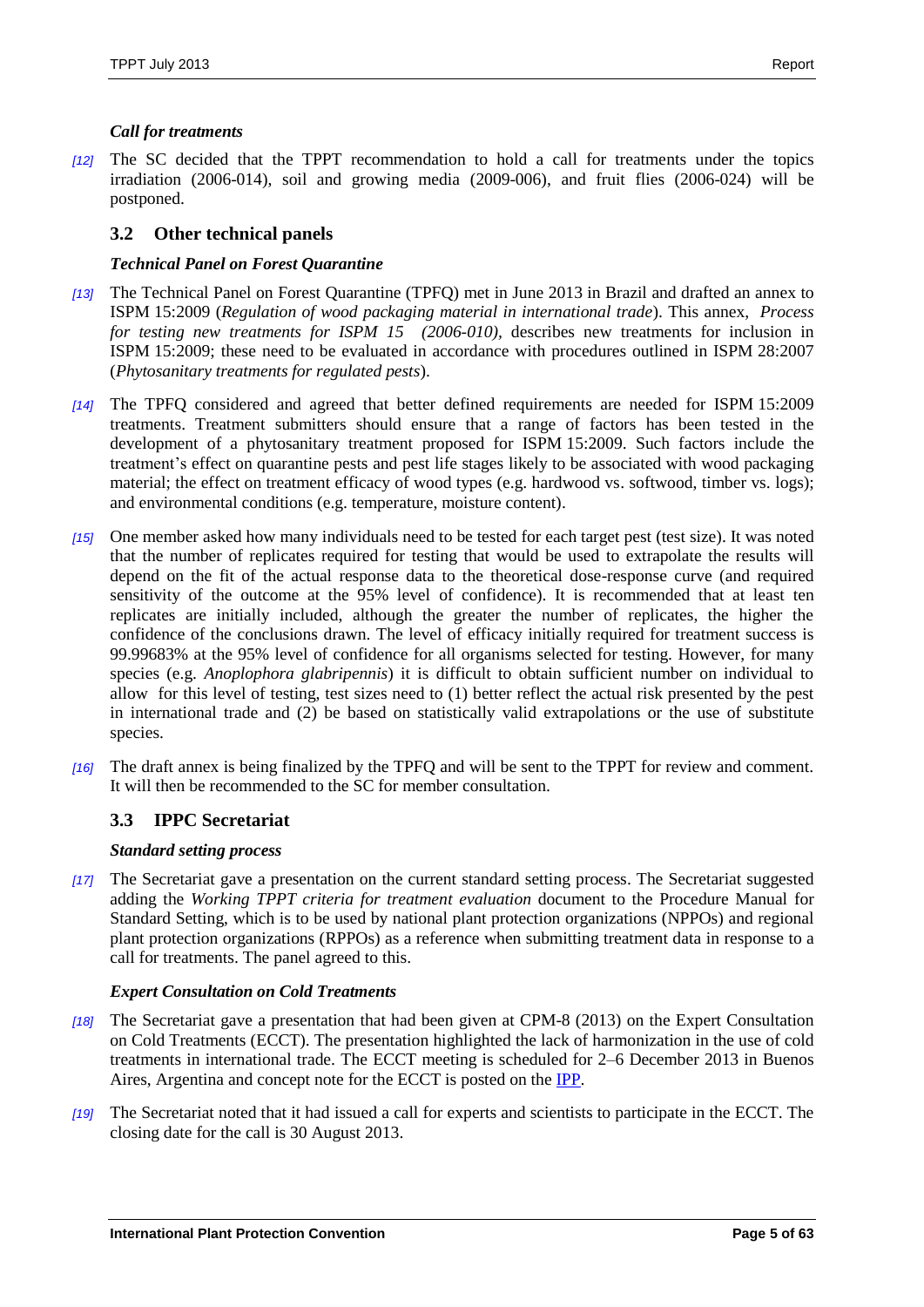# *Phytosanitary treatment portfolios*

*[20]* During the 2013 June TPPT virtual meeting, the Secretariat proposed a new type of document – the "treatment portfolio" – to track the history, main stages of development and decisions taken in regards to the development of a treatment. These documents will be updated before and after a treatment is discussed during a TPPT meeting (virtual or face-to-face) and will be used as a working paper for future meetings. The panel welcomed the concept, noting that it would facilitate discussions and aid new members.

# *Status chart of phytosanitary treatments under the TPPT work programme*

- *[21]* The Secretariat had developed a status chart to visually track the progress of each treatment submission under the TPPT work programme. The panel suggested a few changes to the format for clarity.
- *[22]* The TPPT welcomed the concept, noting that it would facilitate discussion and suggested to have it as a working paper for next face-to-face meeting.

# *Phytosanitary treatment numbering and naming conventions*

- *[23]* In past years the SC had expressed concerns regarding treatment titles and had requested they be more specific (e.g. by including the treatment schedule in the official title). The SC considered the lack of specificity a disadvantage when similar treatments are being discussed and reviewed. Currently, the official treatment title does not contain specific information regarding the treatment schedule, but a unique identifier called the topic number is used until the treatment is adopted.
- *[24]* The Secretariat requested the TPPT to consider whether it is necessary to include the treatment schedule information in treatment titles, in particular for treatments that have the same active ingredient, pest and host.
- *[25]* The panel suggested placing the topic number at the beginning of the file, using shorthand (international codes) for treatment type and pest names, and/or providing the schedule in parentheses (e.g. (2C/16D)). It was noted that the concern regarding treatment title may be a one-time issue and may not arise again. The TPPT recommended that the Secretariat considers continuing to name treatments in the current way, explaining the current naming convention to SC and IPPC members, and moving the topic number to the front of the treatment title.

# *TPPT Lead and Support*

*[26]* The Secretariat reminded the panel that, after this meeting, Ms Stephanie DUBON will no longer be the Secretariat support for the TPPT and Mr Artur SHAMILOV will remain the TPPT Secretariat lead for the panel. The panel thanked Ms DUBON for her hard work over the past three years.

# <span id="page-5-0"></span>**4. Review of Wood packaging material treatments (2006-015)**

- *[27]* During member consultation for the draft *Heat treatment of wood packaging material using dielectric heating* (2007-114), some countries raised concerns about the lack of implementation information on the dielectric heat treatment. In response, the Italian company Emitech, developed a brochure to demonstrate the technology used to apply dielectric heating. The Secretariat provided the TPPT with this document, titled *Wood pallets and packaging from the birth of ISPM 15 to the present: History, national and international legislation, practical and operational aspects of the standards for packaging companies and users, managing treatments, traceability, managing new and used packaging, Fitok System*. The document covers the application of microwave treatments for wood packaging material and its potential use under ISPM 15:2009.
- *[28]* The Secretariat reminded the panel that the SC, on request from the submitting NPPO, had removed the treatment *Methyl isothiocyanate and sulfuryl fluoride (Ecotwin mixture) fumigation for*  Bursaphelenchus xylophilus*, Coleoptera: Cerambycidae, and Coleoptera: Scolytinae of wood packaging material* (2007-102) from the *List of topics for IPPC standards*.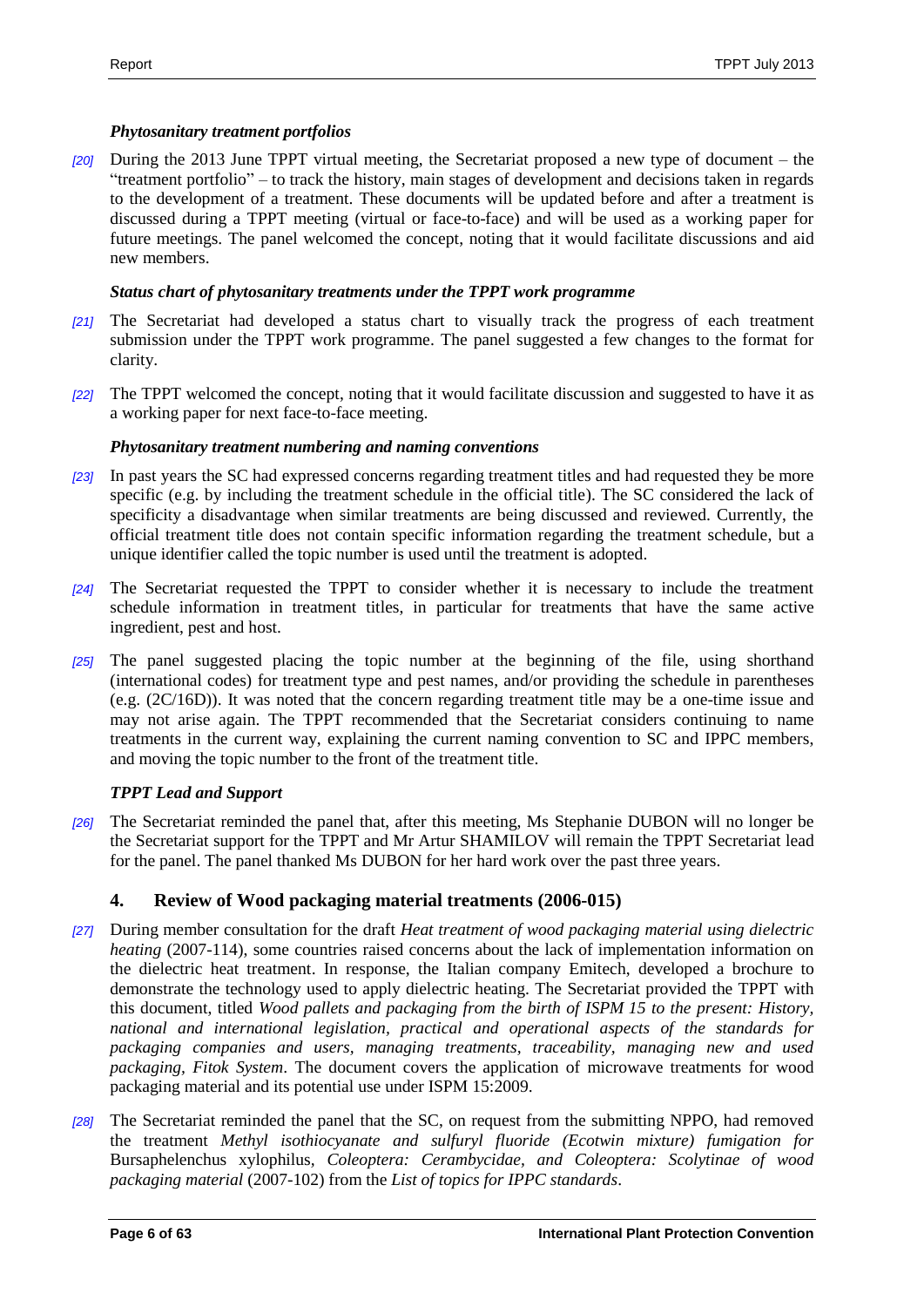### <span id="page-6-0"></span>**4.1 Sulfuryl fluoride fumigation of wood packaging material (2007-101)**

- *[29]* The treatment lead provided an update on this treatment based on information received from the submitter immediately before the meeting. In response to the 2010 TPPT request and 2010 TPPT meeting report, the submitter provided the results of research completed in 2011 and 2012 (Bonifacio L. Inácio M. L., Sousa, E. Buckley S. & Thoms E. M*.* 2013) *Complementary studies to validate the proposed fumigation schedules of sulfuryl fluoride for inclusion in ISPM No. 15 for the eradication of pine wood nematode (Bursaphelenchus xylophilus) from wood packaging material*. Because the additional information was submitted late, the panel was able to only briefly analyse these results and made the following observations:
	- The panel agrees it is plausible that the eggs stage of pinewood nematode, *Bursaphelenchus xylophilus* (PWN), is the most resistant life stage to sulfuryl fluoride fumigation, and would be controlled by extending the fumigation period to 48 hours as proposed. However, the panel would need to confirm this by discussion with PWN experts on life-cycle response to temperature.
- *[30]* The panel expressed concerns that lower temperature treatment (from 15 ºC to 20 ºC) is not consistent with the life-stage tolerance concept applied to the 20 °C treatment.
- *[31]* It was agreed to consider this treatment at the next TPPT meeting, after consultation with PWN specialists, to complete the evaluation.

# <span id="page-6-1"></span>**4.2 Heat treatment of wood packaging material using dielectric heating (2007-114)**

- *[32]* The CPM-8 (2013) adopted the newly revised ISPM 15:2009 Annex 1 *Approved treatments associated with wood packaging material,* which includes guidance on treating wood packaging material using dielectric heating. Because of this adoption, the panel could again work on *Heat treatment of wood packaging material using dielectric heating* (2007-114). This draft annex to ISPM 28:2007 was put on hold by the SC after member consultation in 2010 until member countries had gained some experience with the use of dielectric heating. The panel reconsidered the title of the annex as the scope of the treatment is wood, not only wood packaging material. The TPPT agreed to change the title to *Heat treatment of wood using dielectric heating* (2007-114).
- *[33]* Because the ISPM 28:2007 dielectric heating treatment schedule is for wood (not just wood packaging material), it is independent of ISPM 15:2009 and, therefore, the evaluation and approval process should proceed independently of the TPFQ, under the work plan of the TPPT.
- *[34]* Since Annex 1 to ISPM 15:2009 and the draft treatment schedule were developed, new research has indicated that some of the limitations of the treatment stated in Annex 1 to ISPM 15:2009 (e.g. limit the wood dimensions to 20 cm) may not be necessary or appropriate for a treatment schedule developed for ISPM 28:2007. A number of trials are under way on radio frequency and the results will be available soon. Dielectric heating incorporates both microwaves and radio frequency and, as discussed during the June 2013 TPFQ meeting, compared to microwaves, radio frequency has greater penetration and need not be limited to 20 cm dimensions. Therefore, it was recommended that the panel hold off evaluating the treatment pending publication of the research. One member asked if the new research was carried out to determine the penetration level or the efficacy for the different type of pests. The treatment lead explained that research on temperature effectiveness targeted all aspects of the treatment, such as type of wood, penetration, and affected insects, nematodes and fungi (one species).
- *[35]* The TPFQ, at its meeting in June 2013, suggested that the TPPT consider any discrepancy that might exist between the proposed Heat treatment of wood packaging material using dielectric heating (2007- 114) and adopted ISPM 15:2009 Annex 1. The TPPT agreed to consider this and other possible discrepancies while drafting the treatment schedule. The panel agreed to evaluate the dielectric heating treatment at a future TPPT meeting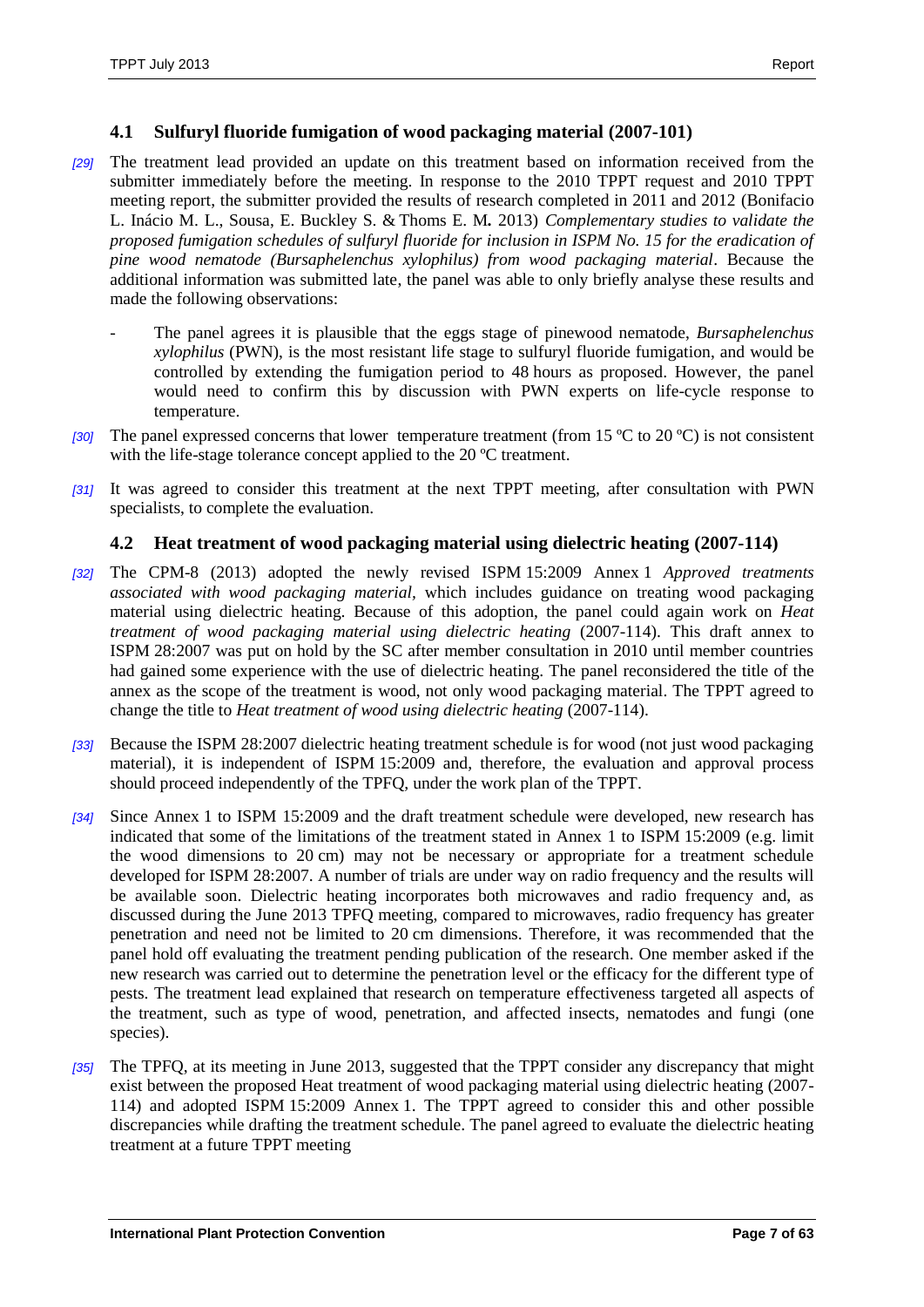- *[36]* A concern was raised by the TPPT that, while additional research regarding radio waves would greatly broaden the application technology, the existing guidelines lack such useful information. The Secretariat informed the panel that at its 2013 May meeting the SC considered the TPPT concern that the TPPT should be given the opportunity to review treatment guidelines and other material related to guidance on phytosanitary treatments before final approval by the Capacity Development Committee (CDC). The SC requested that the Secretariat provide an opportunity for the TPPT to review this material before final approval by the CDC, and agreed that guidelines and training material for all treatment standards should not be released before formal approval of the standards.
- *[37]* The TPPT highlighted that the Secretariat had not yet provided an opportunity for the TPPT to submit comments on treatment guidelines. The panel therefore again requested the opportunity to review such guidelines before final approval. Particular note was made of the dielectric heating guidelines and the new data, which could be available for radio waves and considered for implementation of ISPM 15:2009. The panel considered that this information should be incorporated into the guidelines.
- *[38]* The TPPT changed the title of the topic 2007-114 from *Heat treatment of wood packaging material using dielectric* heating to *Heat treatment of wood using dielectric heating* (2007-114) and *asked* the Secretariat to reflect this change in the List of topics for IPPC standards.
- *[39]* The TPPT:
	- (1) *recommended* that the SC consider whether the TPPT should be provided the opportunity to review all treatment guidelines before approval by the CDC to ensure the guidelines are of the highest standard. The TPPT review would take into account any new data that may have become available regarding the treatment guideline.

# <span id="page-7-0"></span>**5. Review of Irradiation treatments (2006-014)**

# <span id="page-7-1"></span>**5.1 Irradiation for** *Ostrinia nubilalis* **(2012-009)**

- *[40]* The treatment lead provided an update on this treatment based on information received from the submitter, noting that all requirements had been met and recommending that this treatment should be progressed. This treatment prescribes irradiation at 289 Gy absorbed dose to prevent  $F_1$  development from treated eggs through late pupae of *Ostrinia nubilalis.* One member raised a concern regarding the data provided by the submitter, showing that the research was done with a limited dose range and mentioning that if the researchers would carry out a trial with a wider range, then lower effective doses may be possible. The treatment lead noted that the data provided by the submitter could be used to support a decision and provided adequate evidence to support the treatment as scientifically based.
- *[41]* There were concerns that older life stages such as late stage pupae of *Ostrinia nubilalis* require higher irradiation doses. One member noted that the presence of late stage pupae should be considered the main target (the most tolerant life stage) of this treatment. The treatment lead explained that the probability of late pupae stage being found inside regulated articles is low and that the probability of those insects surviving to adulthood and being trapped is very low.
- $[42]$  The panel was concerned that the end-point of treatment (adult or  $F_1$  sterility) may result in detection of emergent adults in pheromone traps in the importing country and cause unwanted trade or control impacts. These unwanted impacts would make the treatment unsuitable for international trade. Data provided by the submitter show that the emergence of adults from previously sterilized pests is very low at this dose because only 0.011% of the eggs hatch. The treatment lead explained that after the treatment, any adults that survive will be sterile and will not establish in the new area. The Chair noted this issue can be addressed by the TPPT position paper on end-point of irradiation treatment, which is still under development and will be finalized at the next meeting.
- *[43]* The panel agreed to send this treatment to the SC for member consultation.
- *[44]* The TPPT evaluation of the treatment is included in Appendix 9 of this report.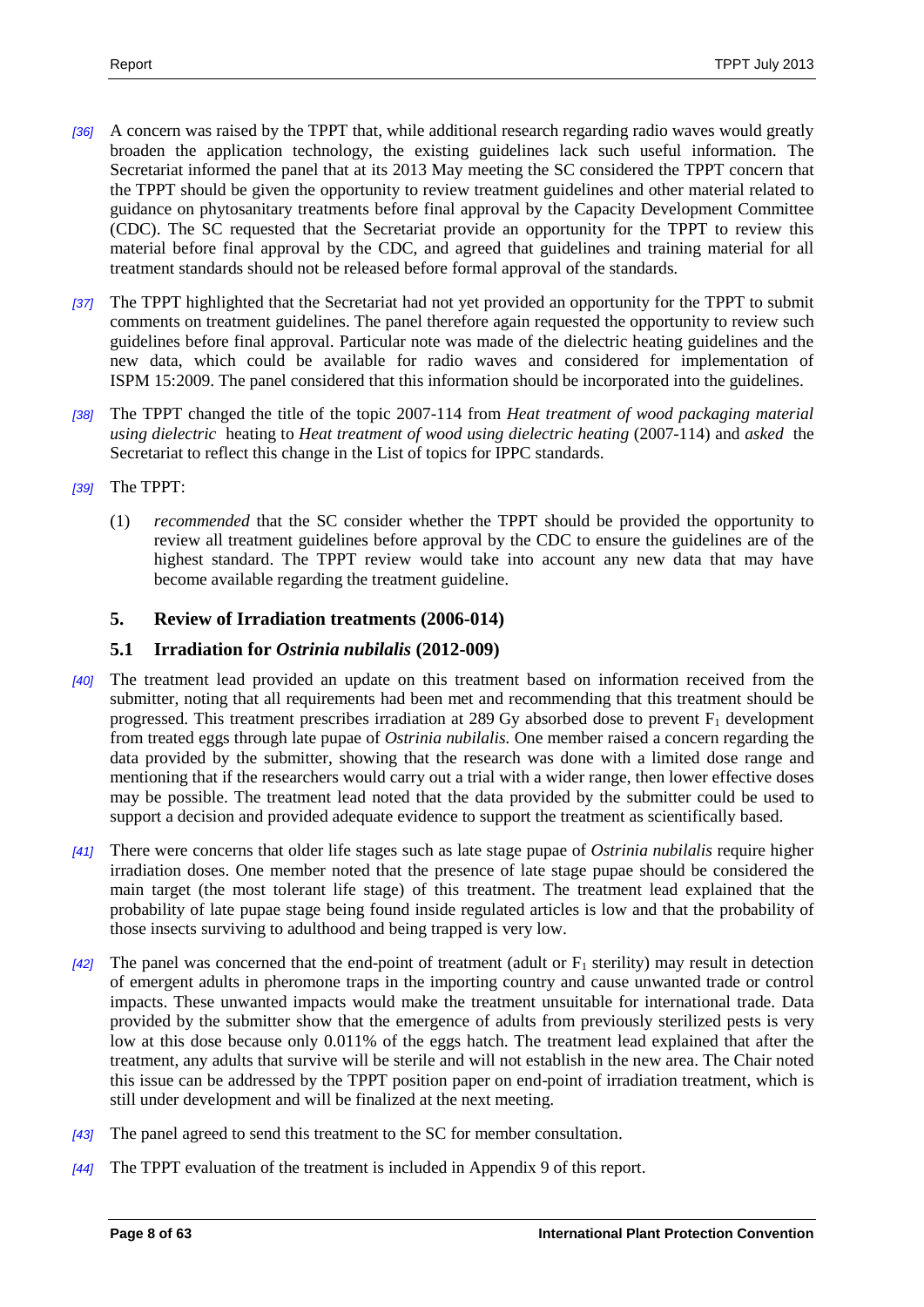### *[45]* The TPPT:

- (2) *recommended* Irradiation for *Ostrinia nubilalis* (2012-009) to the SC for member consultation.
- <span id="page-8-0"></span>**5.2 Irradiation for** *Dysmicoccus neobrevipes* **Beardsley***, Planococcus lilacinus* **(Cockerell) and** *Planococcus minor* **(Maskell) (Hemiptera: Pseudococcidae) (2012- 011)**
- *[46]* In February 2013, the SC approved the treatment to be added to the *List of topics for IPPC standards* and approved it for member consultation. The draft was submitted to the 2013 member consultation, which ends on 1 December 2013.

# <span id="page-8-1"></span>**6. Review of Fruit fly treatments (2006-024)**

# <span id="page-8-2"></span>**6.1 "Vapour heat treatment for** *Bactrocera cucurbitae* **on** *Cucumis melo* **var.**  *reticulatus***" (2006-110)**

- *[47]* The panel agreed that the submitter in their response provided all the additional information requested by the panel. It was noted that the heat tolerance discussion paper<sup>3</sup> supports this treatment. The treatment prescribes a pre-heating time between 3 and 5 hours using saturated water vapour (of greater than 90% relative humidity (RH)) at 46 °C to allow the core of the melons to reach the target temperature of 45 °C. Once the core temperature of the fruit reaches 45 °C, the fruit receives a further 30 minutes at 46 °C, also using saturated water vapour (of greater than 90% RH). The treatment should be followed by cooling at ambient air temperature, not by accelerated cooling.
- *[48]* Regarding the type of artificial infestation, as long as the pest developmental stage tested has developed in the fruit (e.g. eggs placed and larvae tested, or eggs placed and tested), the panel considered this as satisfactory.
- *[49]* It was noted that, for cold treatment testing, it may be necessary to confirm treatment efficacy against the target species on different cultivars. With heat treatment, however, the tolerance of the target pest has been shown to be related not to the host cultivar but rather to heating time (exposure). The panel agreed that, as long as the schedule specifies temperature and time (rather than time only), irrespective of the cultivar, it will be sufficient, because there is no evidence that the type of host will increase pest tolerance to the treatment. It was noted, however, that hosts (or host suitability to the pest) can reduce pest tolerance to a heat treatment, and stages exposed in artificial environments may also be more susceptible to heat. The panel considered that netted melons are a favoured host for melon flies and, as such, the host would not reduce pest tolerance in this case. Although the panel agreed that the treatment could be extended across other cultivars of the tested melon species (but not to other fruit species or genera) the panel noted that there is not a great body of research to support this conclusion, and, as the submitter had not requested this inclusion, the single cultivar would be put forward.
- *[50]* Concerns were raised about whether the third instar larvae or eggs are the most tolerant life stage of *Bactrocera cucurbitae*. The literature available to the panel indicates that eggs are more tolerant to heat. The panel noted that the studies that support this finding had exposed eggs and larvae in their natural positions in fruit. The studies found that third instar larvae, even though they are deep in the fruit, are less tolerant to heat than eggs, which are located close to the surface of the fruit.
- *[51]* The panel decided that when calculating the effective dose (ED), the first replicate should be eliminated due to differences in loading factors.
- *[52]* The panel agreed to recommend this treatment to the SC for CPM adoption.
- *[53]* The TPPT evaluation of the treatment is included in Appendix 9 of this report.

 $\overline{a}$ <sup>3</sup> TPPT 2013 Jul 19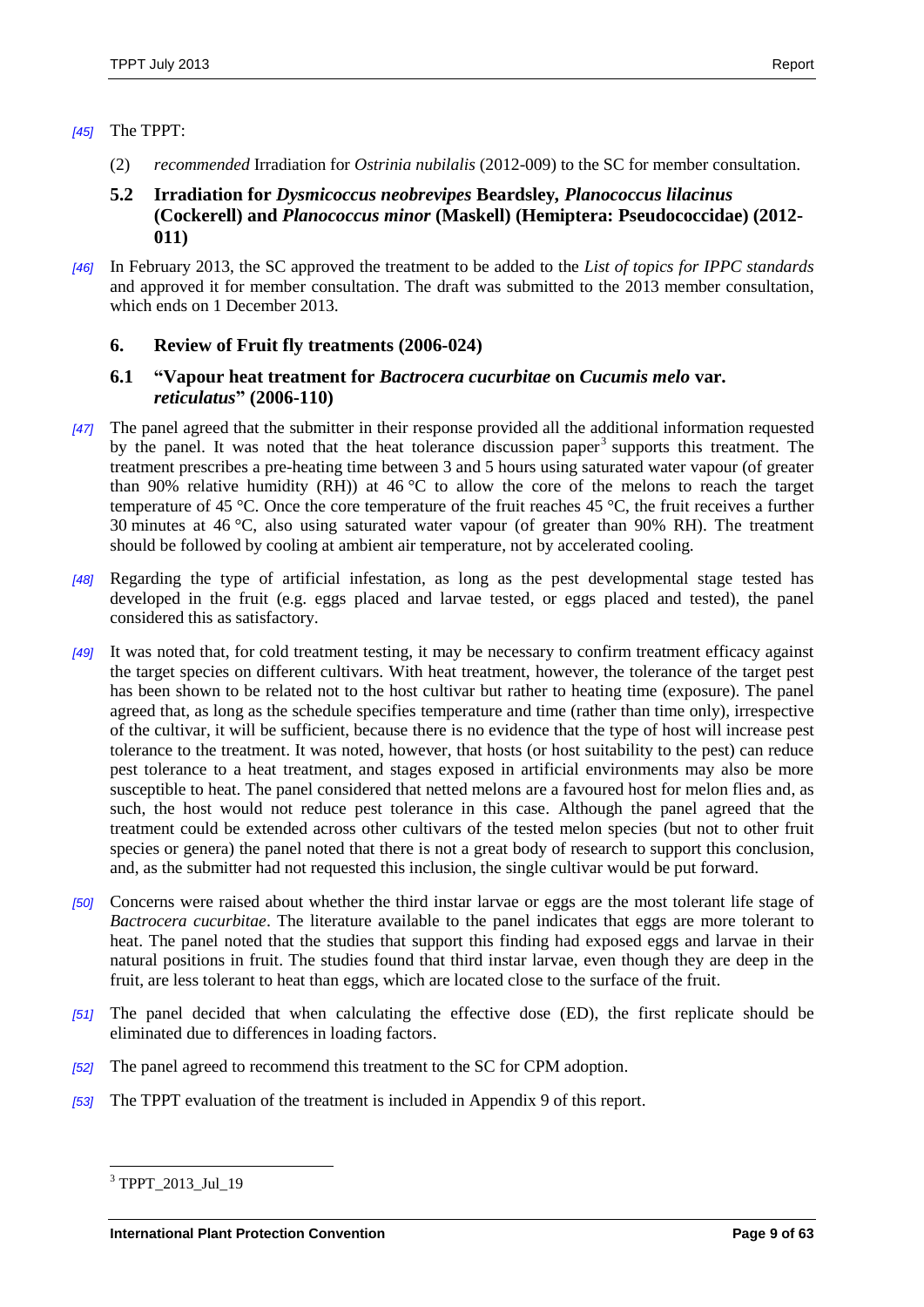### *[54]* The TPPT:

(3) *recommended Vapour heat treatment for* Bactrocera cucurbitae on Cucumis melo *var*. reticulatus (2006-110) to the SC for adoption by the CPM.

# <span id="page-9-0"></span>**6.2 Vapour heat treatment for** *Mangifera indica* **var. Manila Super (2009-108)**

- *[55]* The treatment lead provided an update on this treatment based on information received from the submitter. It was noted that the submitter's calculated efficacy of the treatment at the 95% level of confidence, 99.9968%, was not consistent with the data provided by the submitter.
- *[56]* The panel reviewed the research report provided by the submitter (Merino S.R. Eugenio M.M. Ramos A.U. & Hernandez S.T 1985 *Fruit Fly disinfestation of Mangoes Mafnifera indica Linn var manila super by vapour heat treatment*. In this report, hot water dip (HWD) experiments were used to determine that oriental fruit fly *Bactrocera dorsalis* is more tolerant than melon fly *Bactrocera cucurbitae*. The experiments were also used to show that first instar larvae of *B. dorsalis* are the most tolerant life stage when exposed to a temperature of 45 ºC. The panel questioned the relevance of a 45 ºC water bath test to support a 46 ºC treatment. The panel also considered that testing such parameters under conditions different from the vapour heat treatment (VHT) as it would be used in practice (e.g. in fruit) was unable to confirm the relative fruit fly or life-stage tolerance for confirmatory testing. The panel concluded that the tests using VHT in fruit did provide more appropriate results for life-stage tolerances.
- *[57]* Of the life stages tested in the confirmatory trials, only the results from third instar larvae from egginoculated fruit were considered as reliable. In the high humidity environment of VHT, larvae (even young larvae) can emerge from the fruit during treatment. The mortality of these larvae supports treatment success. However, larvae should not be included in the mortality total for determining efficacy, because once they have emerged from the fruit, they receive a higher treatment dose than they otherwise would.
- *[58]* One member noted that this treatment has problems such as operational cost and the cost of treatment equipment. It was explained that these costs are usually taken into account in bilateral agreements.
- *[59]* The panel re-calculated the ED and found it was lower than what would be expected for an appropriate treatment in international trade. The panel also noted that the results on mortality rate and most tolerant life stage, as well as the number of pests tested during the experiments and examination methods, need to be clarified.
- *[60]* The TPPT agreed that a request for information should be sent to the submitter of the treatment *Vapour heat treatment for* Mangifera indica *var. Manila Super* (2009-108).
- *[61]* Refer to Appendix 9 of this report for the TPPT evaluation of the treatment.

# <span id="page-9-1"></span>**6.3 Vapour heat treatment for** *Bactrocera dorsalis* **on** *Carica papaya* **var. Solo (2009-109)**

- *[62]* The treatment lead provided an update on this treatment based on information received from the submitter. This treatment prescribes using VHT at  $46.0-47.6$  °C and 100% RH for 70 consecutive minutes.
- *[63]* Panel members expressed concerns over why the researchers concluded that eggs older than 24 hours comprised the most tolerant life stage. A wider discussion by the panel concluded that this finding was consistent with the panel position on the most thermotolerant stage of the fruit fly.
- *[64]* The panel agreed that the calculated ED needs to take into account the error in the estimated treated population from the control fruit. Because the control fruit infestation data are known for each individual fruit, the standard error can be used. This calculation results in 18,857 exposed eggs or an ED of 99.9841% at the 95% level of confidence (one survivor in 6,286 exposed eggs) (see Table 1 in Appendix 4 of this report). It was noted that the number and different stage of pests treated during the experiments are not provided in the data submitted. In addition, it was noted that while there was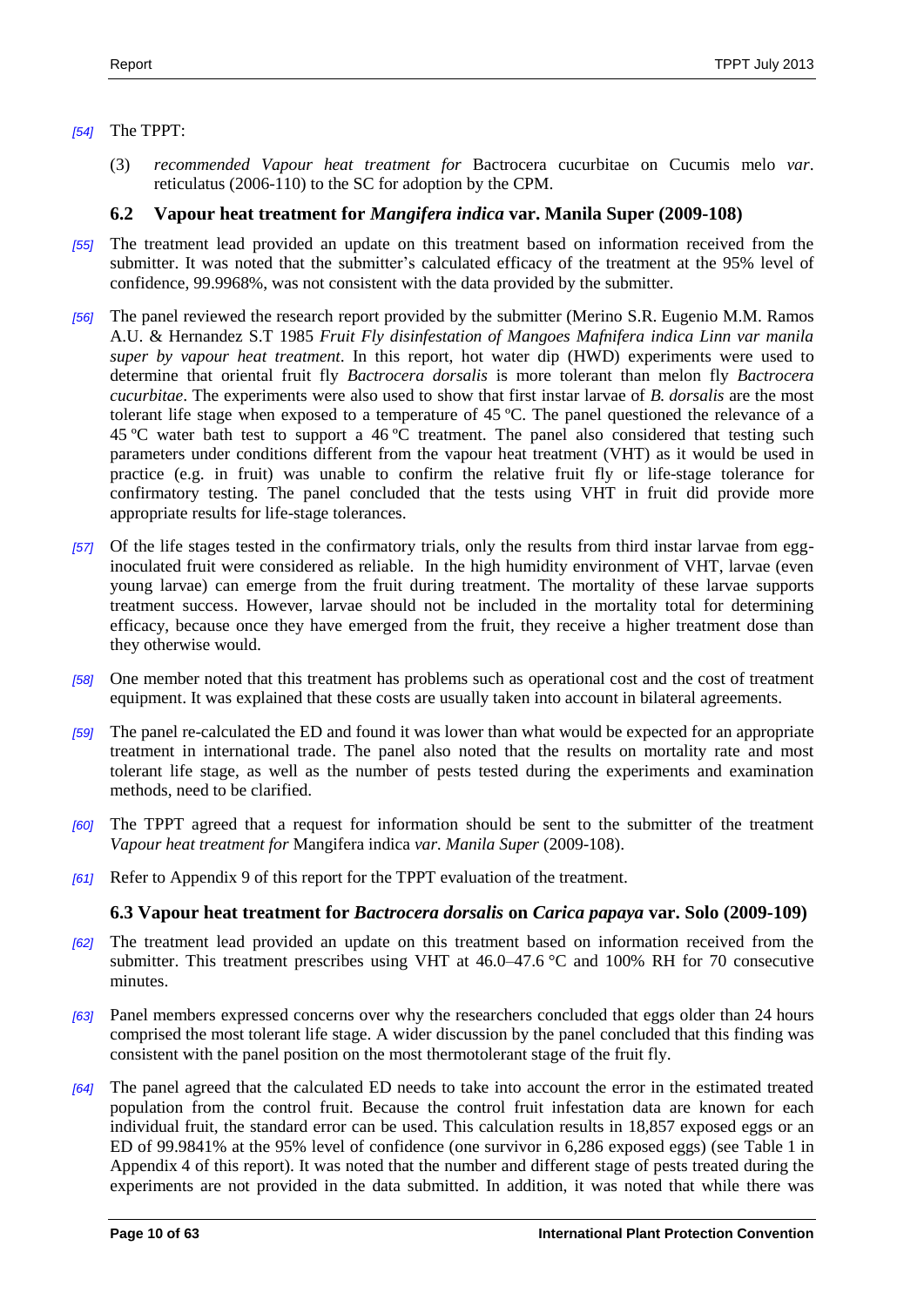- *[65]* The panel agreed to recommend this treatment to SC for member consultation.
- *[66]* The TPPT evaluation of the treatment is included in Appendix 9 of this report.
- *[67]* The TPPT:
	- (4) *recommended* Vapour heat treatment for *Bactrocera dorsalis* on *Carica papaya* var. Solo (2009-109) to the SC for member consultation.

# <span id="page-10-0"></span>**6.4 Vapour heat treatment for** *Ceratitis capitata* **on** *Mangifera indica* **(2010-106)**

- *[68]* In response to the TPPT request for additional information on this treatment, the submitter provided new information taken directly from the research report:
- *[69]* Heather, N.W., Corcoran, R.J., Heard, T., Jacobi, K. & Coates, L. 1993. *Heat disinfestation of mangoes against fruit fly with "hot air" as vapour heat.*
- *[70]* This treatment prescribes VHT at  $> 46.5 \degree$ C and 95% RH for 10 consecutive minutes.
- *[71]* The end-point for the treatment was recorded as the lack of puparial formation. Previously this endpoint has been accepted in cold treatment research, with the fruit dissected and examined carefully for any live larvae as part of the evaluation.
- *[72]* The panel noted that, in the information provided by the submitter, the load factors of the four replicates are different. In the data provided from laboratory records, it was found that the heat-up time for the second replicate was significantly less than for the other replicates. Therefore, when calculating the ED, the panel removed the second replicate.
- *[73]* The panel discussed the age of the fruit fly colony used and whether that would have an impact on the efficacy of the treatment. The panel concluded that rejuvenation of colonies is important, but how significant rejuvenation is to treatment efficacy is unknown at this time. The panel agreed that while some flexibility should be allowed, 20 years without rejuvenation is not likely to be acceptable as the colony may no longer represent the wild population. In the data provided by the submitter, colony rejuvenation was stated to occur by the researchers. Until evidence is provided that a certain level of rejuvenation is required or a best practice is needed, this assurance should be considered sufficient. The panel concluded that the following factors should be taken into account when performing colony rejuvenation:
	- introducing wild-type pupae into an existing colony is not successful because few wild-type individuals survive
	- it is preferable to take wild-type flies and establish a new colony; once wild-type numbers have built up, the old colony should be destroyed.
- *[74]* The panel agreed that the ED needs to take into account the error in the estimated treated population from the control fruit. Control fruit infestation data are not known for each individual fruit in each replicate control; therefore, standard error cannot be used for each replicate. The control replicate estimates for treated fruit were calculated using the combined control calculation. The control fruit were split between the locations of Brisbane (where the fruit were tested) and Perth (where the fruit were infested and in some cases tested). The panel agreed that these two groups of control data could be used to estimate the treated number. A *t*-test indicated that the control numbers in Brisbane and Perth were not significantly different and could be considered controls for the treated fruit. Using all of the control data for each replicate (Perth and Brisbane), the estimated number of treated pests is calculated to be  $12,901 + 30,292 + 34,406 + 15,467 = 93,027$  exposed eggs or an ED of 99.9968% at the 95% level of confidence (one survivor in 31,009 exposed eggs) (see Tables 2a–e in Appendix 4 of this report).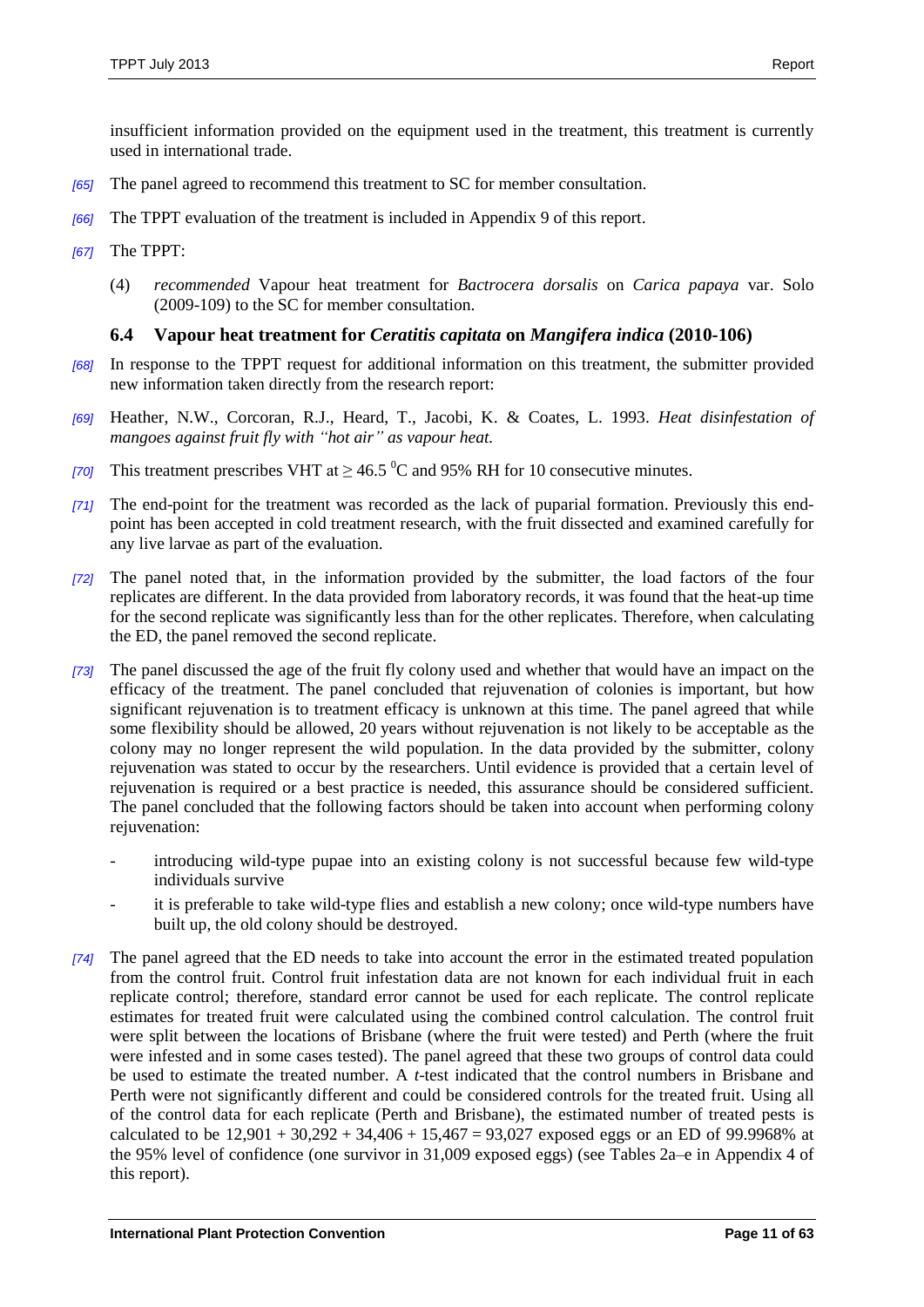- *[75]* The panel agreed to recommend this treatment to the SC for member consultation.
- *[76]* The TPPT evaluation of the treatment is included in Appendix 9 of this report.
- *[77]* The TPPT:
	- (5) *recommended* Vapour heat treatment for *Ceratitis capitata* on *Mangifera indica* (2010-106) to the SC for member consultation.

### <span id="page-11-0"></span>**6.5 Vapour heat treatment for** *Bactrocera tryoni* **on** *Mangifera indica* **(2010-107)**

- *[78]* The submitter provided new information taken directly from the research report:
- *[79]* Heather, N.W., Corcoran, R.J., Heard, T., Jacobi, K. & Coates, L. 1993. *Heat disinfestation of mangoes against fruit fly with "hot air" as vapour heat.*
- *[80]* The panel noted that the experimental results show no significant difference in the heat response of treated eggs of the *Kensington*, *R2E2*, *Kent* and *Keitt* mango varieties, and that eggs of the variety *Palmer* were significantly less tolerant than these.
- *[81]* The end-point for the treatment is lack of pupal formation (emergence), and this has been accepted in cold treatment research, with the fruit dissected and examined carefully for any live larvae as part of the evaluation.
- *[82]* The panel noted that the load factors of the seven replicates for egg exposure and the six replicates for larval exposure are not the same. From the data provided, heat-up time for replicates varied. The panel did not include any of these replicates when calculating the ED.
- *[83]* The panel again discussed the age of the fruit fly colony and discussion is captured in section 6.4 of this report. In addition, there was insufficient information provided on *Bactrocera tryoni* to calculate the ED and to fully evaluate the treatment.
- *[84]* The panel discussed two options: (1) accept this treatment as a separate schedule but request additional information for a more accurate schedule; or (2) combine this treatment with Vapour heat treatment for *Ceratitis capitata* on *Mangifera indica* (2010-106) to create a submission with five varieties of mango.
- *[85]* The panel did not recommend the treatment because of the lack of information on, for example, control mortalities, treatment temperature, treatment duration in confirmatory testing and infestation methodology.
- *[86]* The panel agreed that a request for additional information should be sent to the submitter.
- *[87]* The TPPT evaluation of the treatment is included in Appendix 9 of this report.

# <span id="page-11-1"></span>**6.6 High temperature forced air treatment for selected fruit fly species (Diptera: Tephritidae) on fruit (2009-105)**

- *[88]* The treatment lead presented the updated checklist and the panel reviewed the complex submission for this treatment. The treatment prescribes increasing air temperatures from room temperature to 48.5 °C at a minimum of 60% RH maintaining for at least 3 hours, or until the core temperature reaches 47.5 °C. This step is followed by 20 minutes in a forced air chamber at 60% RH and an air temperature of 48 °C, with fruit pulp temperature at a minimum of 47.5 °C. Finally, fruit is hydrocooled in a shower of water at 24–26 °C for 70 minutes.
- *[89]* To clarify the issues relating to this treatment, the review discussion focused on three questions: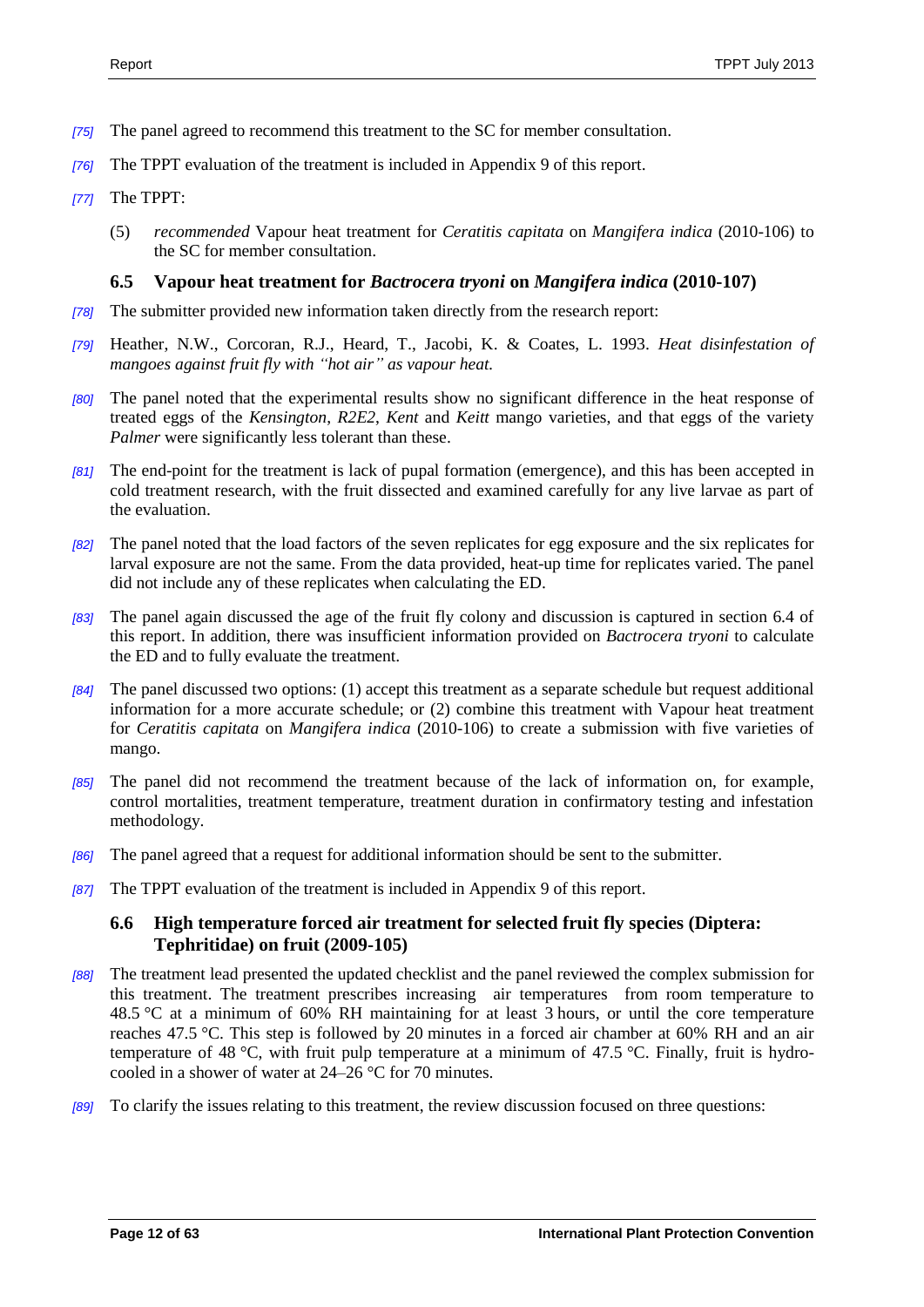### *Do the results of the confirmatory trials support the efficacy (99.99%) against Bactrocera melanotus as stated in the treatment schedule?*

- *[90]* The panel noted that the confirmatory testing for *Bactrocera melanotus* was undertaken on the most tolerant life stage as determined by both how water dipping (HWD) and high temperature forced air (HTFA) trials. The results of both trials were analysed statistically and translated to lethal times for 99 % mortality (LT99) and obtained or did not disagree with the overall life-stage tolerance results of eggs < third instar < first instar. The in-fruit HTFA results were not statistically different.
- *[91]* The confirmatory trials were done on eggs as the most tolerant life stage and which were artificially inoculated. The number of eggs which were treated was estimated from pupal emergence from the controls and was re-calculated by the panel using the group control method. The efficacy of the treatment was calculated as ED98.9892 at the 95% level of confidence (see Table 5 in Appendix 4 of this report).

### *Do the results show that B. melanotus is the most heat tolerant fly species and, therefore, can the treatment efficacy can be extended to other fruit fly species?*

- *[92]* The panel considers that the use of the HWD method to determine the most tolerant life stage for a species may not be consistent with in-fruit tests, and this has indeed been shown in comparative trials between HWD and vapour heat treatment (VHT) (Merino *et al.*, 1985) and between HWD and HTFA (Waddell *et al.*, 1993). Therefore, the panel considered that, although HWD testing would show differences in heat tolerances between species, the most tolerant life-stage within a species could be determined only on exposure to the proposed treatment schedule. This is because the fruit fly life stages occur in different areas of the fruit (e.g. eggs at the surface and third instar larvae towards the centre) and receive different doses (exposures to temperature) during the treatment.
- *[93]* The panel considered that the comparative species tolerance testing between *B. melanotus* and *Bactrocera xanthodes* by Waddell *et al.* (1993) was carried out correctly and confirmed that *B. melanotus* is the more tolerant species.
- *[94]* It was noted that there are variations in the way different the life-stages responded to the treatment as were determined in literature: by either increasing temperatures or increasing exposure times to a single temperature. Often no statistical analysis of the research data was provided to show that:
	- the measured differences in life-stage responses were significant
	- the relationships between the response curves at the tested conditions were the same under the treatment conditions (e.g. response curves were parallel or not).
- *[95]* The panel considered that to determine the most tolerant life stage of all the target species, laboratory trials will need to:
	- expose all life stages of the different target pests to increasing exposure times at the target temperature
	- develop mortality response curves for each life stage and extrapolate these curves to the desired treatment schedule
	- use appropriate statistical techniques to analyse results to show which life stage (or stages) of which targeted species is (are) the most tolerant to the desired treatment schedule.
- *[96]* Operational (confirmatory) testing could then be undertaken on the most tolerant life stage(s) of all of the target species.

### *Do the results show that this heat treatment can be extended to all host commodities for these fruit flies?*

*[97]* All of the tests were applied to *Carica papaya* only. No results for other fruit types could be found in the literature, so the panel considered the schedule could be recommended only for *C. papaya*. The panel considers that trials could be undertaken to show that the effect of the submitted treatment is not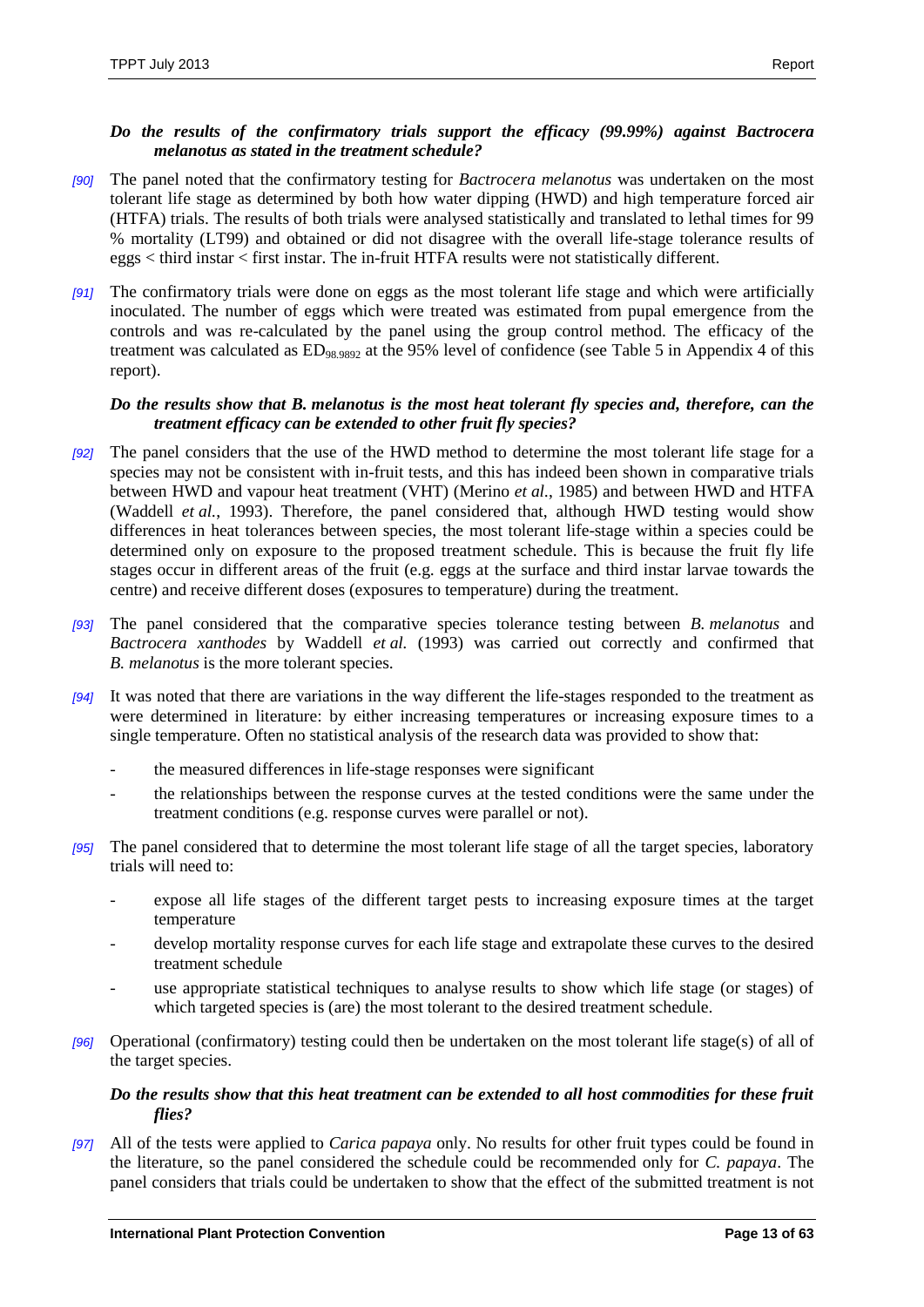significantly different from (less than) its effect on *C. papaya*. It is also possible that the treatment schedule (especially the heat-up time) may not be achievable for other fruit types (e.g. that are significantly bigger or smaller).

- *[98]* The TPPT will provide guidance to the submitting country on the research required to extend the treatment to other fruit fly species and hosts of interest to them in international trade.
- *[99]* The panel was concerned with the quality of data provided and whether it was possible to compare data from various laboratories from different countries and on different species of fruit flies. The current submission includes nine *Bactrocera* species, mostly of importance to the Pacific region and exports from countries of that region. It was noted that there may be difficulties with approval of this treatment: exporting countries may not accept a generic treatment for all fruit fly species from the Pacific region that has been tested only on *C. papaya* fruit.
- *[100]* The TPPT agreed to restrict the treatment followed by 20 minutes at a minimum of 60% relative humidity in an air temperature of  $48^{\circ}$ C and fruit pulp temperature at a minimum of  $47.5^{\circ}$ C to papaya only and for *B. melanotus* and *B. xanthodes* only.
- *[101]* The panel encouraged the submitter to continue experiments for other types of fruit.
- *[102]* The Secretariat will inform the submitter that only *Carica papaya* and *B. melanotus* and *B. xanthodes* were accepted for this treatment.
- *[103]* The TPPT evaluation of the treatment is included in Appendix 9 of this report.

*[104]* The TPPT:

(6) *recommended* High temperature forced air treatment for *Bactrocera melanotus* and *B. xanthodes* (Diptera: Tephritidae) on *Carica papaya* (2009-105) to the SC for member consultation.

# <span id="page-13-0"></span>**6.7 SC e-decisions on cold treatments**

- *[105]* The panel noted that the SC had recently approved, via e-decision, the following five cold treatments for adoption by the CPM:
	- Cold treatment for *Ceratitis capitata* on *Citrus sinensis* (2007-206A)
	- Cold treatment for *Bactrocera tryoni* on *Citrus sinensis* (2007-206E)
	- Cold treatment for *Bactrocera tryoni* on *Citrus reticulata*  $\times$  *C. sinensis* (2007-206F)
	- Cold treatment for *Ceratitis capitata* on *Citrus paradisi* (2007-210)
	- Cold treatment for *Ceratitis capitata* on *Citrus reticulata* × *C. sinensis* (2007-206B).
- *[106]* The following three treatments were also submitted to the SC, via e-decision, recommending the SC approve them for adoption by the CPM, but the SC requested more time to discuss them:
	- Cold treatment for *Ceratitis capitata* on *Citrus limon* (2007-206C)
	- Cold treatment for *Bactrocera tryoni* on *Citrus limon* (2007-206G)
	- Cold treatment for *Ceratitis capitata* on *Citrus reticulata* cultivars and hybrids (2007-212).
- *[107]* The panel agreed that, if the SC decided to send these three treatments back to the TPPT, the SC comments would be discussed at the next TPPT meeting.

# <span id="page-13-1"></span>**6.8 Cold treatment tolerance of fruit flies**

[108] The lead presented the discussion paper<sup>4</sup>, which provides a literature review of cold treatments and examples of inconsistencies. He noted that a large and seemingly inconsistent list currently exists of approved and submitted cold treatments that are required for domestic and international market access

 $\overline{a}$ <sup>4</sup> TPPT 2013 Jul 19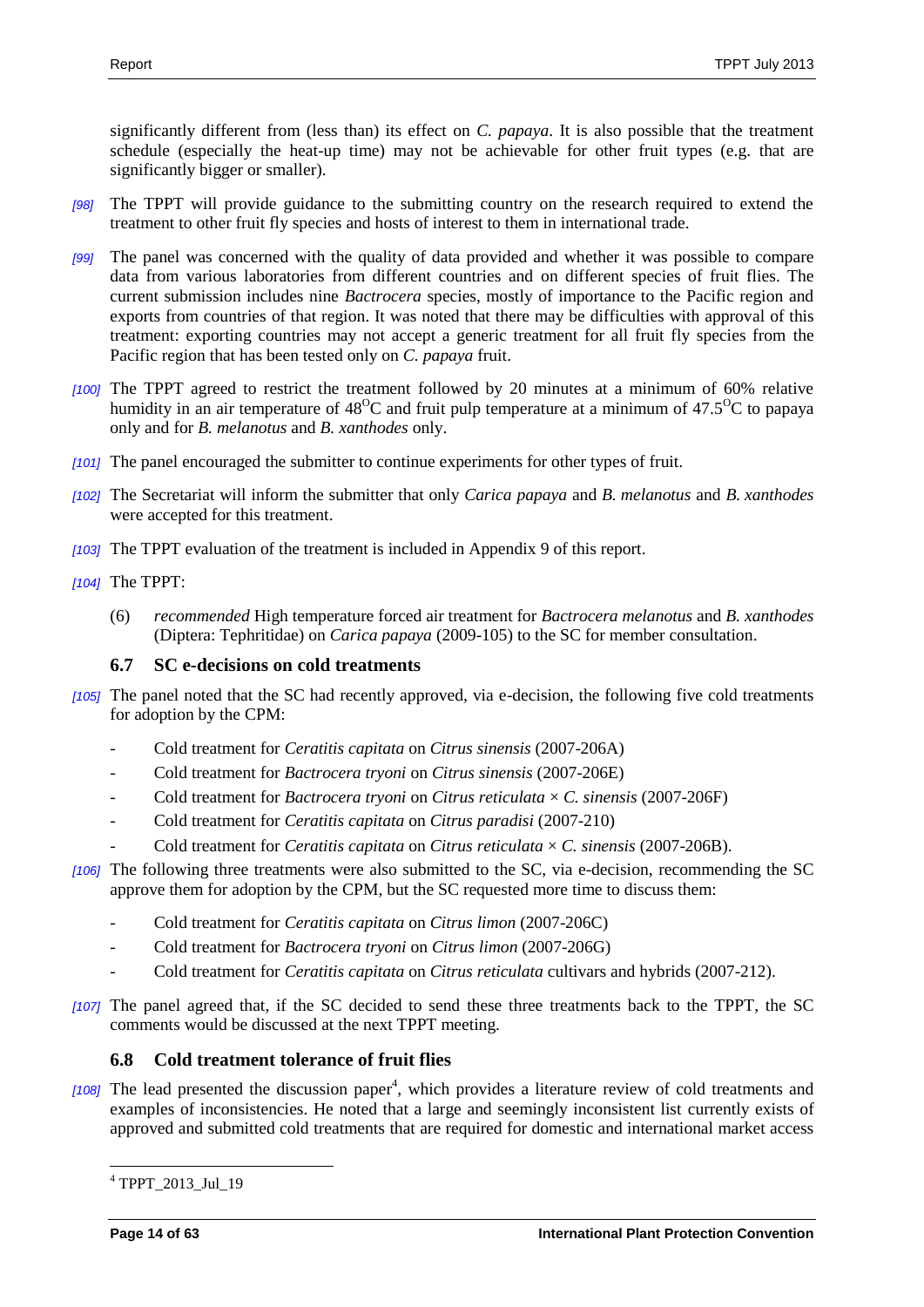of fresh fruits and vegetables. Quarantine schedules may vary for similar fruit types and identical pest fruit fly species depending from which country they are exported. IPPC members and two panels (the TPPT and the Technical Panel on Fruit Flies (TPFF)) have identified the need to harmonize methods used by member states in obtaining and reporting efficacy data for use in export submissions.

*[109]* The panel recommended that the discussion paper be provided to the Expert Consultation on Cold Treatments (ECCT) participants once they are selected, so they can prepare comments and discussion points before the ECCT. It was suggested that the paper should then be added to the ECCT agenda for further discussion and feedback.

# <span id="page-14-0"></span>**6.9 Cold treatment for** *Ceratitis capitata* **on** *Citrus reticulata and their hybrids* **(2010-102)**

- *[110]* The treatment lead provided an update on this treatment based on information received from the submitter. The treatment prescribes the use of a temperature of 2 °C or below for 16 continuous days*.* There were concerns regarding the statement by the submitter that the variety *Clemenules* should be considered representative of all *Citrus reticulata* varieties and hybrids. The panel considered that the proper name for this variety (*Clemenules*) is *Citrus clementina* var. *Clemenules* based on Cottin (2002).<sup>5</sup> Therefore this cannot be considered as representative of all *Citrus reticulata* and that only the tested variety should be approved for this schedule.
- *[111]* The submitter provided data on control fruit emergence, which the panel used for calculating the ED value. Using the combined control calculation, the control replicate estimates for treated fruit were calculated to be 29,940 exposed eggs or an ED of 99.99% at the 95% level of confidence (one survivor in 9,980 exposed eggs) (see Table 3 in Appendix 4 of this report).
- *[112]* The Secretariat will inform the submitter that only the *Citrus clementina* var. *Clemenules* was accepted for this treatment.
- *[113]* The panel agreed to recommend this proposed treatment.
- *[114]* The TPPT evaluation of the treatment is included in Appendix 9 of this report.
- *[115]* The TPPT:

 $\overline{a}$ 

(7) *recommended* Cold treatment for *Ceratitis capitata* on *Citrus clementina* var. *Clemenules* (2010-102) to the SC for member consultation.

# <span id="page-14-1"></span>**6.10 Cold treatment for** *Ceratitis capitata* **on** *Citrus sinensis* **(2010-103)**

- *[116]* The treatment lead provided an update on this treatment based on information received from the submitter. This treatment prescribes the use of a temperature of 2 °C or below for 16 continuous days*.* There was concern that the experiments were performed in 1995 and 1997 (i.e. not in the same year). However, the panel agreed that this was not significant.
- *[117]* The panel noted that the replicate treatment times are not the same (one replicate's treatment lasted an extra day due to a public holiday). The submitter requested that the 16 day length be used as shown by two replicates, which the TPPT agreed to, with the third (outlying) replicate's results not being included when calculating the ED. Using the combined control calculation, the control replicate estimates for treated fruit were calculated. The panel noted differences between varieties in pest response to the cold treatment. The analysis provided in response to the information request was not appropriate because it used an analysis of variance for non-independent data (dose curve) and compared results from multiple years (i.e. all results should be from the same year). The panel agreed that the treatment should be recommended for two of the three varieties only (Valencia and Navel). The panel agreed that the submitter should do lethal dose ratio testing (Robertson and Preisler, 1992,

<sup>5</sup> Citrus species and hybrids are named according to the nomenclature in Cottin, R. 2002. *Citrus of the world: A citrus directory*. Paris, INRA-CIRAD.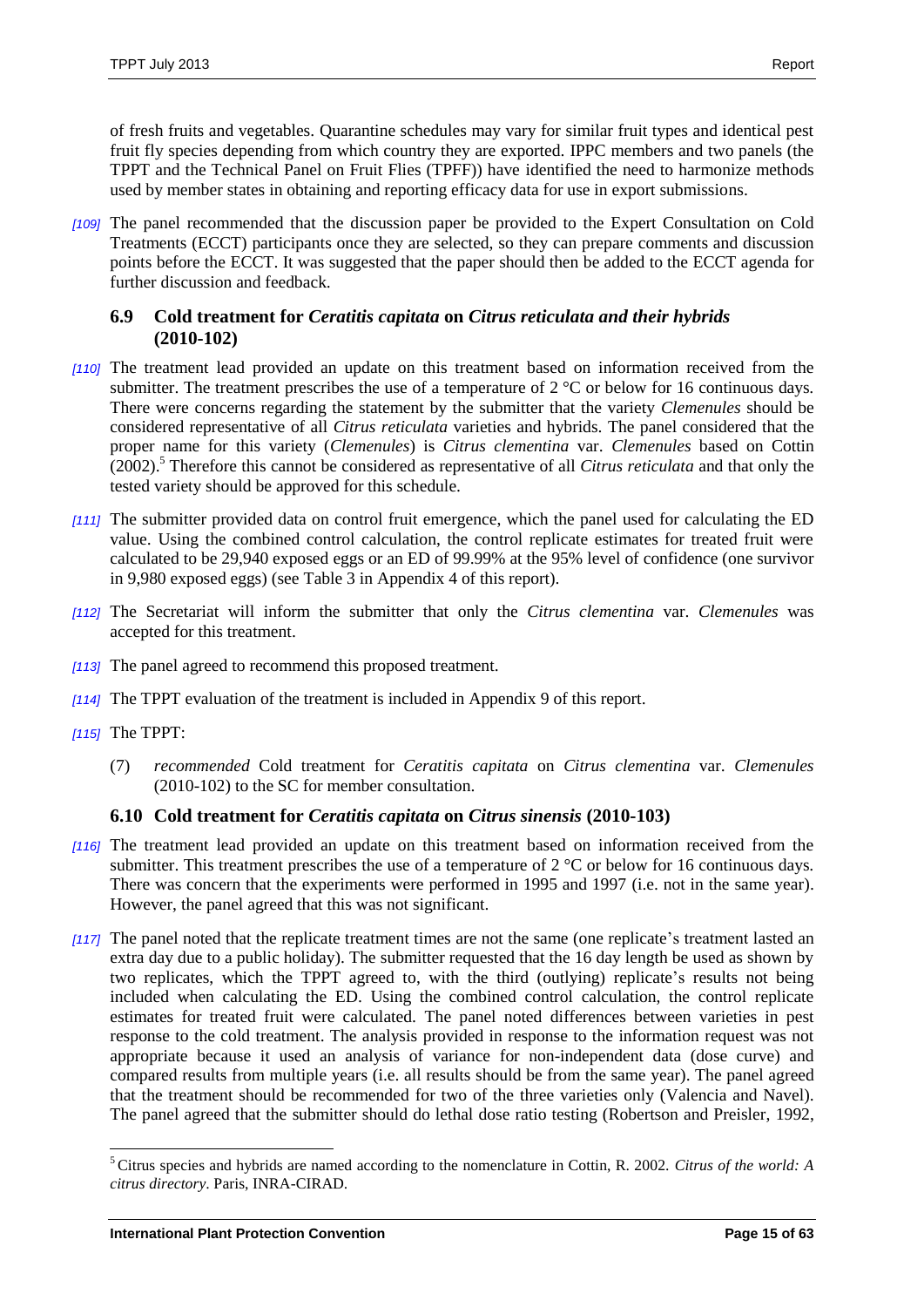*Pesticide bioassays with arthropods*) to allow the variety *Salustiana* to be included in the treatment schedule.

- *[118]* The panel discussed the data on the temperature of the treated fruit. Insufficient information was given; further details on the actual range will need to be provided by the submitter. The panel agreed that, if the data is not analysed using a biometric procedure, only the varieties Navel and Valencia should be included in the treatment schedule.
- *[119]* The TPPT agreed that the submitter should be sent a request for a statistically correct comparison of the three varieties (*Navel, Valencia and Salustiana*) of fruit tested as well as for temperature details, and that the submitter analyse the data using a biometric procedure. Otherwise, the TPPT is able to recommend to SC the treatment only for varieties Navel and Valencia.
- *[120]* The Secretariat will inform the submitter that only the varieties Navel and Valencia were accepted for this treatment.
- *[121]* The TPPT evaluation of the treatment is included in Appendix 9 of this report.
- *[122]* The TPPT:
	- (8) *recommended* Cold treatment for *Ceratitis capitata* on *Citrus sinensis* var. Navel and Valencia (2010-103) to the SC for member consultation.

### <span id="page-15-0"></span>**7. Review of Soil and growing media in association with plants: Treatments (2009- 006)**

- *[123]* The panel has not received any submission data for soil and growing media treatments since the topic (2009-006) was added to the *List of topics for IPPC standards*. One member noted that all soil and growing media treatments approved at the national level describe 100% sterilization. Therefore, it is not necessary to evaluate soil and growing media treatments against the requirements outlined in ISPM 28:2007. The panel also noted technical issues with meeting ISPM 28:2007 requirements given the lack of definition of pests in soil and understanding of efficacy needs.
- *[124]* The panel discussed whether treatment schedules or lists of existing treatments could be developed as an appendix to the draft ISPM on *Movement of growing media in association with plants for planting in international trade* (2005-004). It was also suggested that this draft ISPM could include sterilizing treatments approved under other standards and bodies (e.g. World Organisation for Animal Health (OIE), medical and health organizations).
- *[125]* It is for these reasons that the panel agreed that the topic Soil and growing media in association with plants: Treatments (2009-006) should be removed from the *List of topics for IPPC standards*.
- *[126]* The TPPT:
	- (9) *recommended* to the SC that the topic *Soil and growing media in association with plants: Treatments* (2009-006) be removed from the *List of topics for IPPC standards*.

# <span id="page-15-1"></span>**8. Proposed Submissions for Treatment Requirements Other than Irradiation (Similar to ISPM 18:2003)**

*[127]* At its 2013 May meeting, the SC agreed that standards are required for various types of treatments. The panel drafted submission forms (justifications) and specifications for the following agenda items in response to the 2013 call for topics:

### <span id="page-15-2"></span>**8.1 ISPM for requirements for the use of temperature treatments as a phytosanitary measure**

*[128]* The panel finalized drafted by the lead the submission form with the justification and specification for the new ISPM for requirements for the use of temperature treatments as a phytosanitary measure and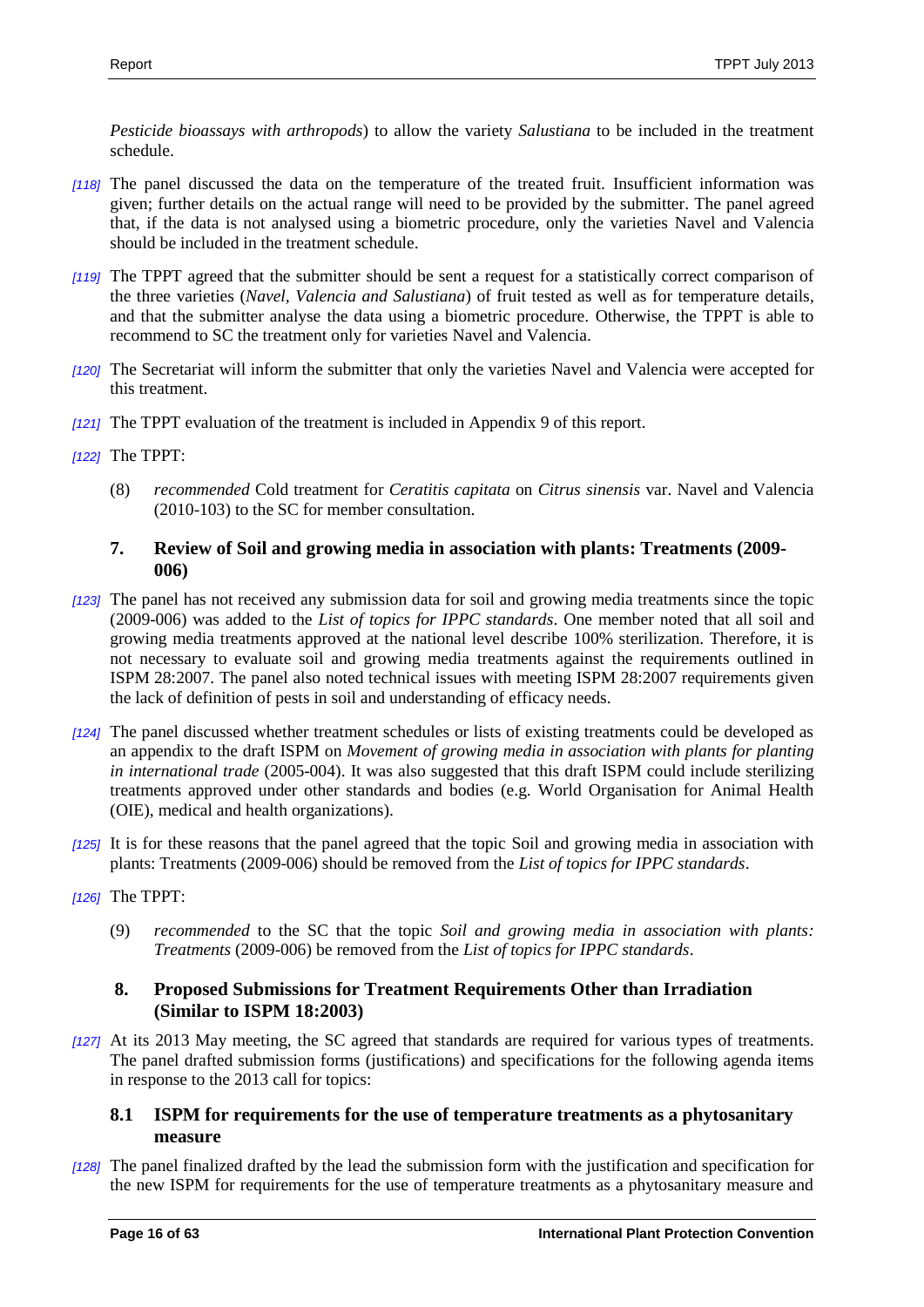agreed to submit it in response to the 2013 Call for topics. In was agreed that this standard should content both cold and heat treatments requirements.

# <span id="page-16-0"></span>**8.2 ISPM for requirements for the use of fumigation treatments as a phytosanitary measure**

*[129]* The panel concluded that this should be separate ISPM for guidelines on fumigation and with submission for, justification and specification drafted position papers (see agenda item 8.5 of this report) on proposals for the development of two separate ISPMs for requirements on fumigation and chemical treatments as it was requested by the SC at May 2013 meeting.

### <span id="page-16-1"></span>**8.3 ISPM for requirements for the use of chemical treatments as a phytosanitary measure**

*[130]* Refer to the agenda items 8.2 and 8.5 of this report.

# <span id="page-16-2"></span>**8.4 ISPM for requirements for the use of modified atmosphere treatments as a phytosanitary measure.**

- *[131]* The panel discussed that modified atmosphere phytosanitary treatments are among the most complicated of all treatments that have achieved any level of application because several factors (e.g., atmospheric components, temperature, humidity) must be measured and controlled. The panel agreed that because the treatments are rather complex efforts to develop them have been difficult. Guidance and standardization would aid greatly. The TPPT finalized drafted by the lead the submission form with the justification and specification for the new ISPM
- *[132]* Several IPPC members had expressed interest in supporting these four proposals above, so the panel agreed to submit the treatments to the NPPOs of Indonesia, the European Union, Australia, the United States of America and all the RPPOs by 19 July 2013, asking for a confirmation of support by 5 August 2013. The panel agreed to review the support confirmations to ensure that the submissions and specifications were submitted by 31 August 2013.

# <span id="page-16-3"></span>**8.5 TPPT position paper<sup>6</sup> on proposals for the development of two separate ISPMs for requirements on fumigation and chemical treatments**

- *[133]* At its May 2013 meeting the SC had a concern relating to the TPPT proposal to have two separate standards on chemicals and fumigants (refer to Appendix 6 of this report for the position paper). The SC had requested the panel to consider whether two separate ISPMs, for fumigation and chemical treatments, are indeed needed.
- *[134]* The panel noted that chemical treatments usually act either on contact (directly or after diffusion into the pest) or on consumption (directly or as part of the pest's food (e.g. wood)), whereas fumigation usually acts on respiration (the pest breathing in the fumigant). The panel noted that combining the two treatment types into one ISPM would likely be overly complicated and would necessitate the standard being split into two sections with little text common to them.
- *[135]* The panel concluded that there should be two separate ISPMs for guidelines on fumigation and chemical treatments to provide a more effective platform for achieving the desired outcomes.
- *[136]* The TPPT:

 $\overline{a}$ 

(10) *recommended* that the SC consider the TPPT position paper proposing separation of fumigation and chemical treatments which will be attached to the respective submissions

<sup>6</sup> TPPT\_2013\_Jul\_33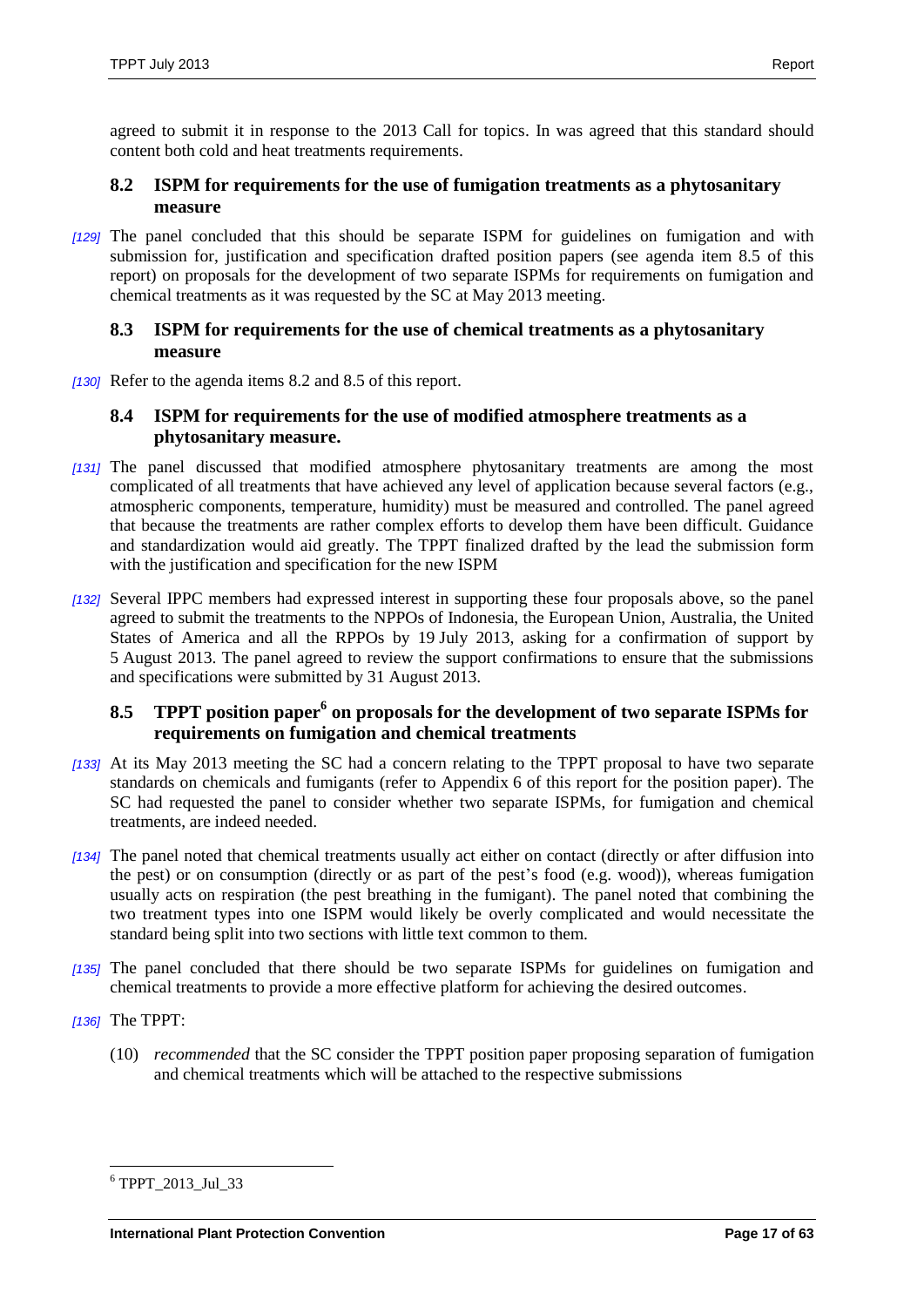# <span id="page-17-0"></span>**9. Proposed New Topics in Response to the 2013 Call for Topics**

*[137]* In anticipation of the 2013 IPPC call for topics, the panel discussed proposals at the December 2012 TPPT meeting and in a 2013 January forum discussion. Several topics were identified. As it was agreed previously, TPPT members presented draft submissions for topics for this meeting.

# <span id="page-17-1"></span>**9.1 Revision to ISPM 18:2003**

- *[138]* The panel drafted the submission form (justification) and specification for the revision of ISPM 18:2003 (*Guidelines for the use of irradiation as a phytosanitary measure*) in response to the 2013 call for topics. Several IPPC members had expressed interest in supporting this proposal, so the panel agreed to submit the treatments to the NPPOs of Indonesia, the European Union, Australia, the United States of America and all the RPPOs by 19 July 2013, asking for a confirmation of support by 5 August 2013. The panel agreed to review the support confirmations in mid-August, to ensure that the submissions and specifications were submitted to the Secretariat by 31 August 2013.
- *[139]* The panel agreed that the proposed revision of ISPM 18:2003 could benefit from an IPPC Implementation Review and Support System (IRSS) survey.
- *[140]* The TPPT:
	- (11) *recommended* that the SC consider proposing an IPPC Implementation Review and Support System (IRSS) survey similar to ISPM 6 be carried out for the implementation of ISPM 18:2003 (*Guidelines for the use of irradiation as a phytosanitary measure*).

# <span id="page-17-2"></span>**9.2 Pest other than fruit flies treatments**

*[141]* The panel drafted the submission form (justification) for this treatment topic and agreed to submit it in response to the 2013 call for topics.

# <span id="page-17-3"></span>**9.3 Wood and wood products treatments**

*[142]* The panel drafted the submission form (justification) for this treatment topic and agreed to submit it in response to the 2013 call for topics.

# <span id="page-17-4"></span>**9.4 Plants for planting treatments**

*[143]* The panel drafted the submission form (justification) for this treatment topic and agreed to submit it in response to the 2013 call for topics.

# <span id="page-17-5"></span>**9.5 Sea containers treatments**

*[144]* The panel discussed the necessity for the topic sea container treatments. The panel agreed that this should not be submitted in response to the 2013 call for topics, and should be reconsidered during a future call for topics.

# <span id="page-17-6"></span>**9.6 Used equipment treatments**

*[145]* The panel discussed the urgent need for the topic used equipment treatments. The panel agreed that this should not be submitted in response to the 2013 call for topics, and should be reconsidered during a future call for topics.

# <span id="page-17-7"></span>**9.7 TPPT position paper on proposal for elimination of treatment topics from the** *List of topics for IPPC standards<sup>7</sup>*

*[146]* There was a proposal from the TPPT members to eliminate all treatment topics from the *List of topics for IPPC standards* because, with the exception of irradiation, the existing topics are too specific and very narrow in scope considering the wide range of pests limiting trade, diverse commodities exported

 $\overline{a}$ <sup>7</sup> TPPT\_2013\_Jul\_30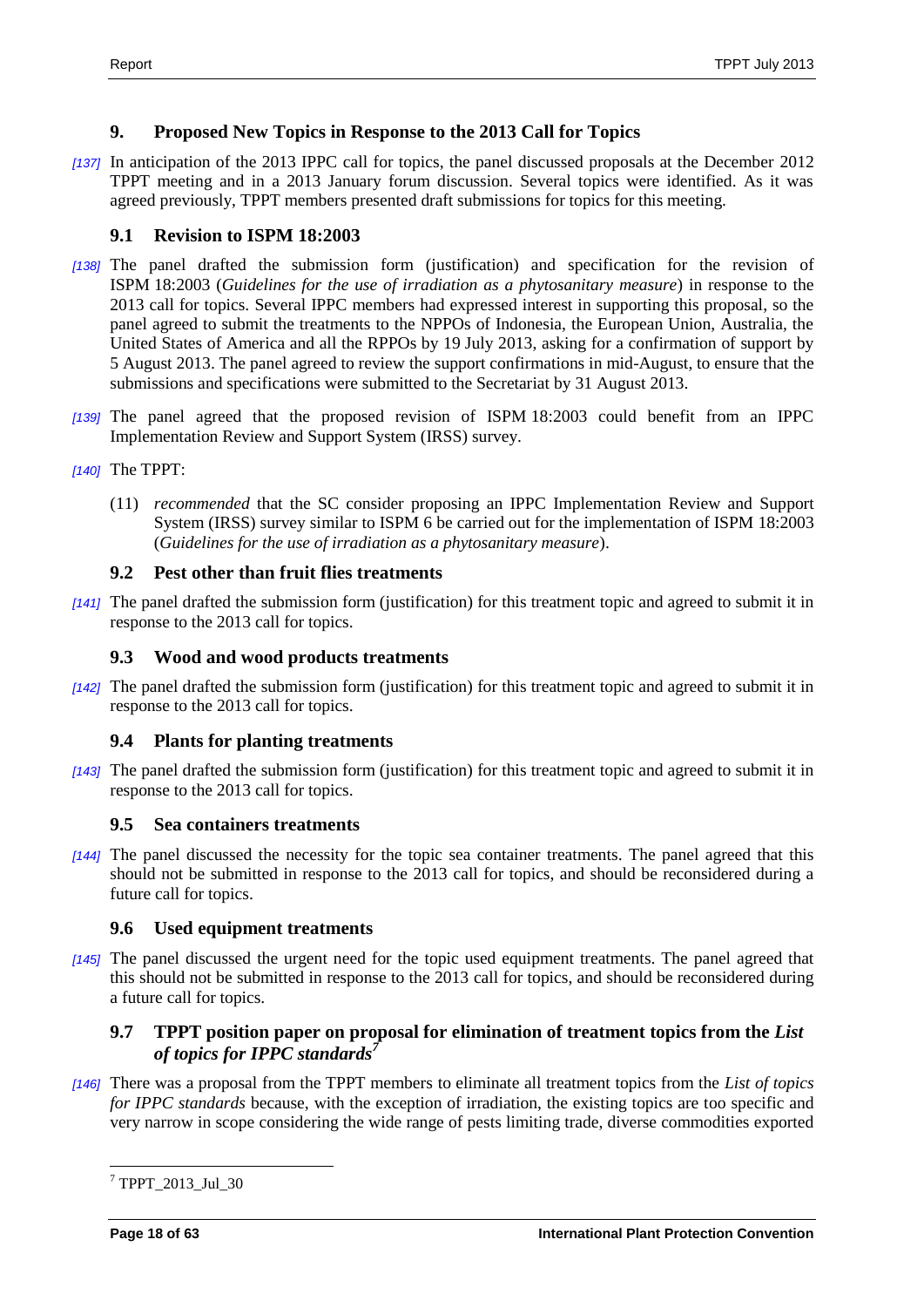and imported, and variety of treatment methods that could be considered (refer to Appendix 7 for the position paper).

- *[147]* As a result of these limitations, there have been few treatments submitted to the Secretariat in response to calls for treatments. In addition, there are treatments being used in international trade that cannot be submitted because they do not fall under the existing topics (categories) for treatments. Eliminating treatment topics could expand the number of treatments submitted for review and, in turn, broaden and harmonize their use among NPPOs to effectively mitigate pest risk.
- *[148]* It was proposed that if the topics (categories) are eliminated, all types of phytosanitary treatment schedules could be submitted during a call for treatments. The panel would evaluate each submission to determine whether the treatment fits the criteria of ISPM 28:2007 and whether to recommend to the SC that the treatment be placed on the *List of topics for IPPC standards*.

### *[149]* The TPPT:

(12) *recommended* that the SC consider removing all treatment topics from the *List of topics for IPPC standards.*

# <span id="page-18-0"></span>**10. Other Business**

### <span id="page-18-1"></span>**10.1 Virtual tools**

### *International Phytosanitary Portal (IPP)*

*[150]* The Secretariat gave the panel an overview of the IPP public and restricted areas that are relevant to the panel's work, including the new forum discussion tools, and the locations of meeting documents and information frequently referred to by the panel.

### *Adobe Connect*

*[151]* The Secretariat requested feedback on the new virtual meeting tool Adobe Connect. Most members had no problems with the new software, but one member had Internet connection problems when accessing the meeting from home (at work, connection was not a problem). The Secretariat agreed to consider the possibility of members being able to join the virtual meeting room via telephone connection to resolve this issue.

### *Searchable database*

*[152]* The Secretariat provided the panel with a searchable PDF database of all public IPPC documents, including ISPMs and meeting reports from the CPM, SC and TPPT. The panel thanked the Secretariat for the overview of the database, which they found very useful.

### *IPPC Online Comment System*

*[153]* The Secretariat informed the panel that it will need to respond to members comments on the treatments out for member consultation using the IPPC Online Comment System (OCS). Member consultation will close on 1 December, so the Secretariat advised it will train members in the OCS in late November 2013.

### <span id="page-18-2"></span>**10.2 Instructions to assist in preparing complete submissions**

*[154]* The panel agreed to reconsider the development instruction for preparing complete submissions after the CPM-9 (2014) approves the *List of topics for IPPC standards*.

### <span id="page-18-3"></span>**10.3 Review of the process for requesting additional information from treatment submitters**

*[155]* The Secretariat explained the existing procedure for requesting additional information from submitters. There have been concerns in the past that submitters do not respond to such requests, so the panel discussed possibilities to improve this procedure. The panel recommended that it would be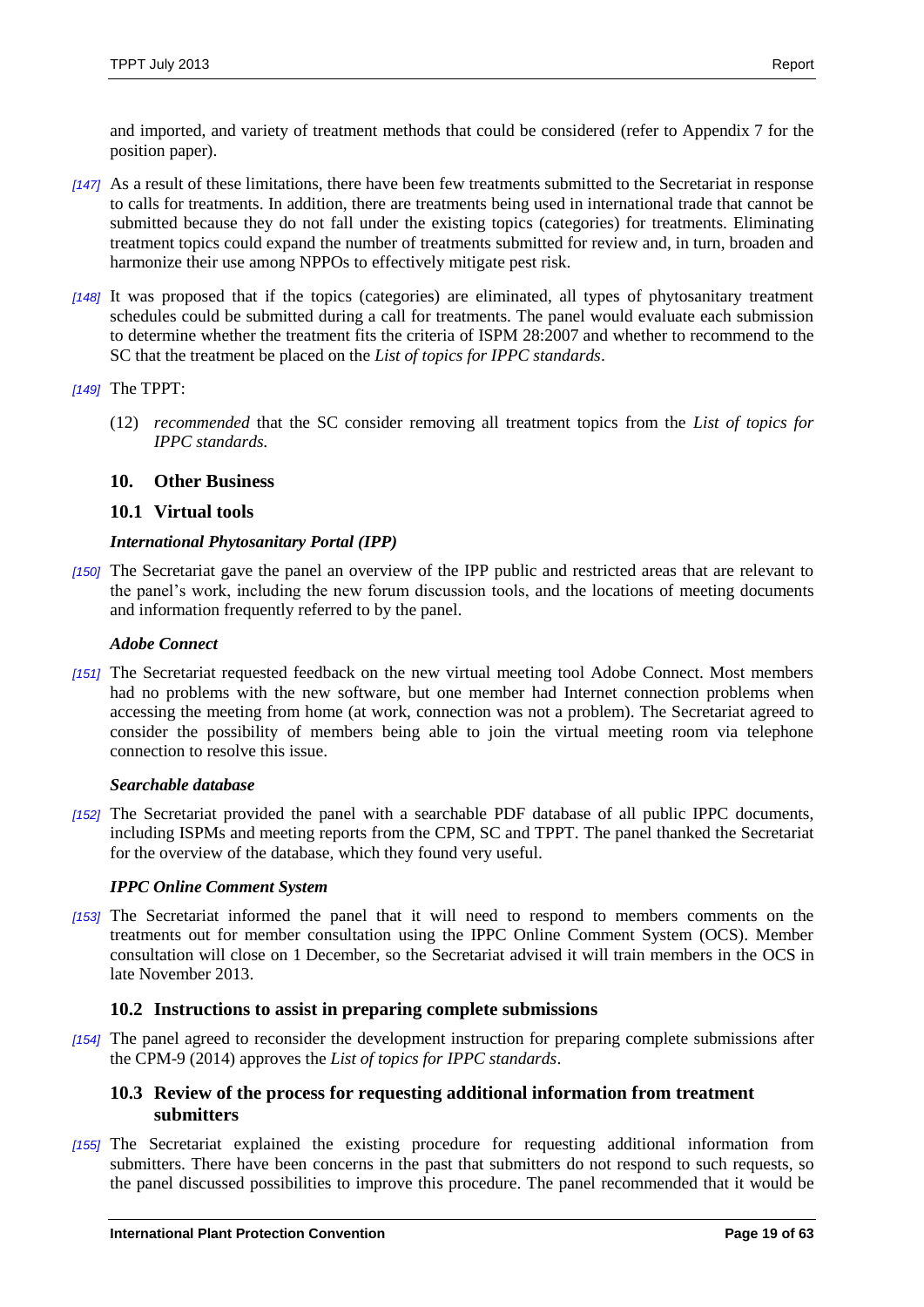useful to bullet-point each specific request for information and add a statement to all request for information letters asking the submitter to ensure they address each bullet-pointed issue. The panel also agreed that once the new submission is received by the Secretariat the Secretariat lead for the TPPT will assign the treatment lead (TPPT member expertise) and should forward immediately to the newly assigned treatment lead to review whether the submission is appropriate. If the submission is not deemed appropriate, then the treatment lead will identify what information is not included, and the Secretariat will notify the submitter.

# <span id="page-19-0"></span>**10.4 List of phytosanitary terms to be added to the glossary**

*[156]* The panel reviewed the current definitions in ISPM 5 (*Glossary of phytosanitary terms*) related to the work of the TPPT. The TPPT noted the need for clarity in the definition of effective dose (see Table A below). The panel also considered that definitions for *fumigation*, *chemical treatment* and *atmospheric treatment* will need to be carefully considered when the ISPMs for these treatments are drafted (provided these topics are added to the *List of topics for IPPC standards*). The task of defining the terms will be added to the specifications for drafting these ISPMs.

#### **Table A. Definitions of effective dose (ED) and related terms**

| dose (common use<br>definitions)                | A measured amount of something such as medicine (Cambridge)<br>A portion of a substance added during a process (Merriam-Webster)                                                                                                                                                                                                                           |
|-------------------------------------------------|------------------------------------------------------------------------------------------------------------------------------------------------------------------------------------------------------------------------------------------------------------------------------------------------------------------------------------------------------------|
| efficacy (treatment)                            | A defined, measurable, and reproducible effect by a prescribed treatment<br>(ISPM 18:2003)                                                                                                                                                                                                                                                                 |
| <b>Treatment</b>                                | Official procedure for the killing, inactivation or removal of pests, or for rendering pests<br>infertile or for devitalization (FAO, 1990, revised FAO, 1995; ISPM 15:2002;<br>ISPM 18:2003; ICPM, 2005)                                                                                                                                                  |
| treatment schedule                              | The critical parameters of a treatment which need to be met to achieve the intended<br>outcome (i.e. the killing, inactivation or removal of pests, or rendering pests infertile, or<br>devitalization) at a stated efficacy (ISPM 28:2007)                                                                                                                |
| effective dose<br>(TPPT-proposed<br>definition) | The level of efficacy achieved by a stated treatment schedule. The level of efficacy is<br>described as both a level of reliability and confidence.<br>The effective dose (ED) should be presented in the following manner:<br>$ED_{\text{[level of reliability]}}$ at the <i>[level of confidence]</i> (e.g. $ED_{99.99}$ at the 95% level of confidence) |

- *[157]* The proposed definition will go to the SC to consider for inclusion in ISPM 5. The panel also agreed to draft a paper to further support the TPPT definition, which will be reviewed at the next TPPT meeting or during a TPPT forum discussion on the IPP.
- *[158]* The TPPT:
	- (13) *recommended* that the SC add the term *effective dose (ED)* to the *List of topics for IPPC standards* as a subject under the Technical Panel for the Glossary (TPG) work programme, and requested the TPG to consider the above definition for inclusion in ISPM 5 (*Glossary of phytosanitary terms*)*.*

# <span id="page-19-1"></span>**10.5 Adoption of virtual meeting reports and procedure for future adoption**

*[159]* The Secretariat explained the existing procedure for approving meeting reports. One member expressed concern that meeting reports were not formally adopted (i.e. during the following face-toface or virtual meeting). The panel agreed that, for virtual meetings, a one week discussion forum and one week approval period was needed. For the face-to-face meeting reports, a two week discussion forum and a one week approval period was appropriate. The Secretariat agreed to take these into consideration when posting future reports for review and approval.

# <span id="page-19-2"></span>**10.6 Update of** *Working TPPT criteria for treatment evaluation*

*[160]* The TPPT reviewed and updated its document titled *Working TPPT criteria for treatment evaluation* (see Appendix 5 of this report) to add guidance on: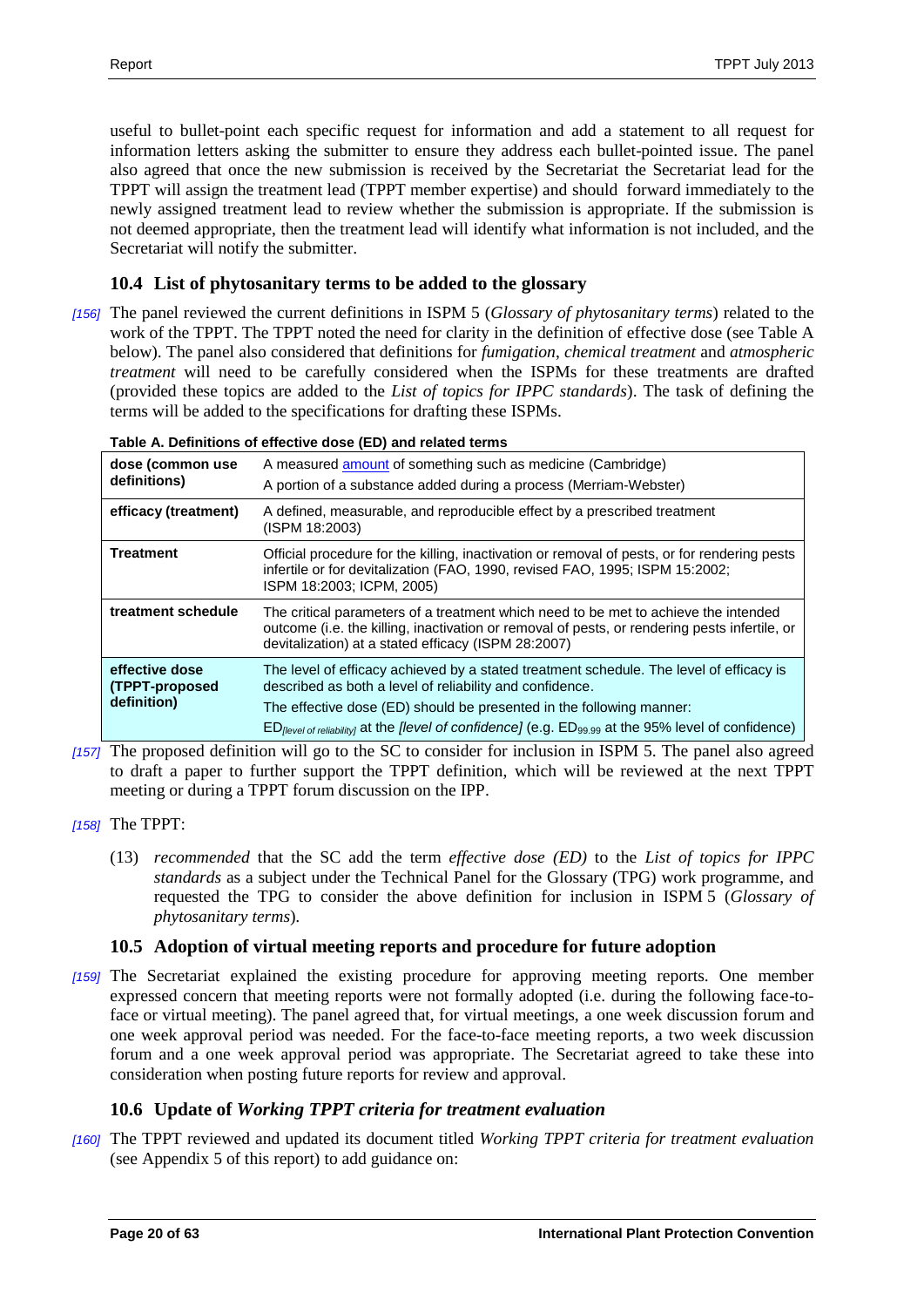- saving voucher specimens during trials
- placing the burden on the submitter to provide complete and accurate submission information
- removing replicates with different load factor when calculated
- age of colony
- pest source
- recording measurements and providing data on emergence for each replication
- providing temperature data
- including most tolerant life-stage testing
- accepting HWD for most tolerant life stages
- accepting artificial inoculation.

# <span id="page-20-0"></span>**11. Follow-up Actions for the Next TPPT Meeting**

### <span id="page-20-1"></span>**11.1 Review of the** *List of topics for IPPC standards*

*[161]* The panel reviewed in detail each phytosanitary treatment on the TPPT work programme. It assigned treatment leads, reviewed the priority and strategic objectives assigned, and updated the status of each treatment. The Secretariat will update this information to the master version of the *List of topics for IPPC standards*.

### <span id="page-20-2"></span>**11.2 TPPT work programme and medium term plan**

*[162]* The TPPT reviewed, adjusted and updated its work programme and medium term plan (see Appendix 8 of this report).

# <span id="page-20-3"></span>**12. Recommendations to the SC**

- *[163]* The TPPT:
	- (1) *recommended* that the SC consider whether the TPPT should be provided the opportunity to review all treatment guidelines before approval by the CDC to ensure the guidelines are of the highest standard. The TPPT review would take into account any new data that may have become available regarding the treatment guideline.
	- (2) *recommended* Irradiation for *Ostrinia nubilalis* (2012-009) to the SC for member consultation
	- (3) *recommended* Vapour heat treatment for *Bactrocera cucurbitae* on *Cucumis melo* var. *reticulatus* (2006-110) to the SC for adoption by the CPM
	- (4) *recommended* Vapour heat treatment for *Bactrocera dorsalis* on *Carica papaya* var. Solo (2009-109) to the SC for member consultation
	- (5) *recommended* Vapour heat treatment for *Ceratitis capitata* on *Mangifera indica* (2010-106) to the SC for member consultation
	- (6) *recommended* High temperature forced air treatment for *Bactrocera melanotus* and *B. xanthodes* (Diptera: Tephritidae) on *Carica papaya* (2009-105) to the SC for member consultation
	- (7) *recommended* Cold treatment for *Ceratitis capitata* on *Citrus clementina* var. *Clemenules* (2010-102) to the SC for member consultation
	- (8) *recommended* Cold treatment for *Ceratitis capitata* on *Citrus sinensis* var. Navel and Valencia (2010-103) to SC for member consultation
	- (9) *recommended* to the SC that the topic Soil and growing media in association with plants: Treatments (2009-006) be removed from the *List of topics for IPPC standards*
	- (10) *recommended* that the SC consider the TPPT position paper proposing separation of fumigation and chemical treatments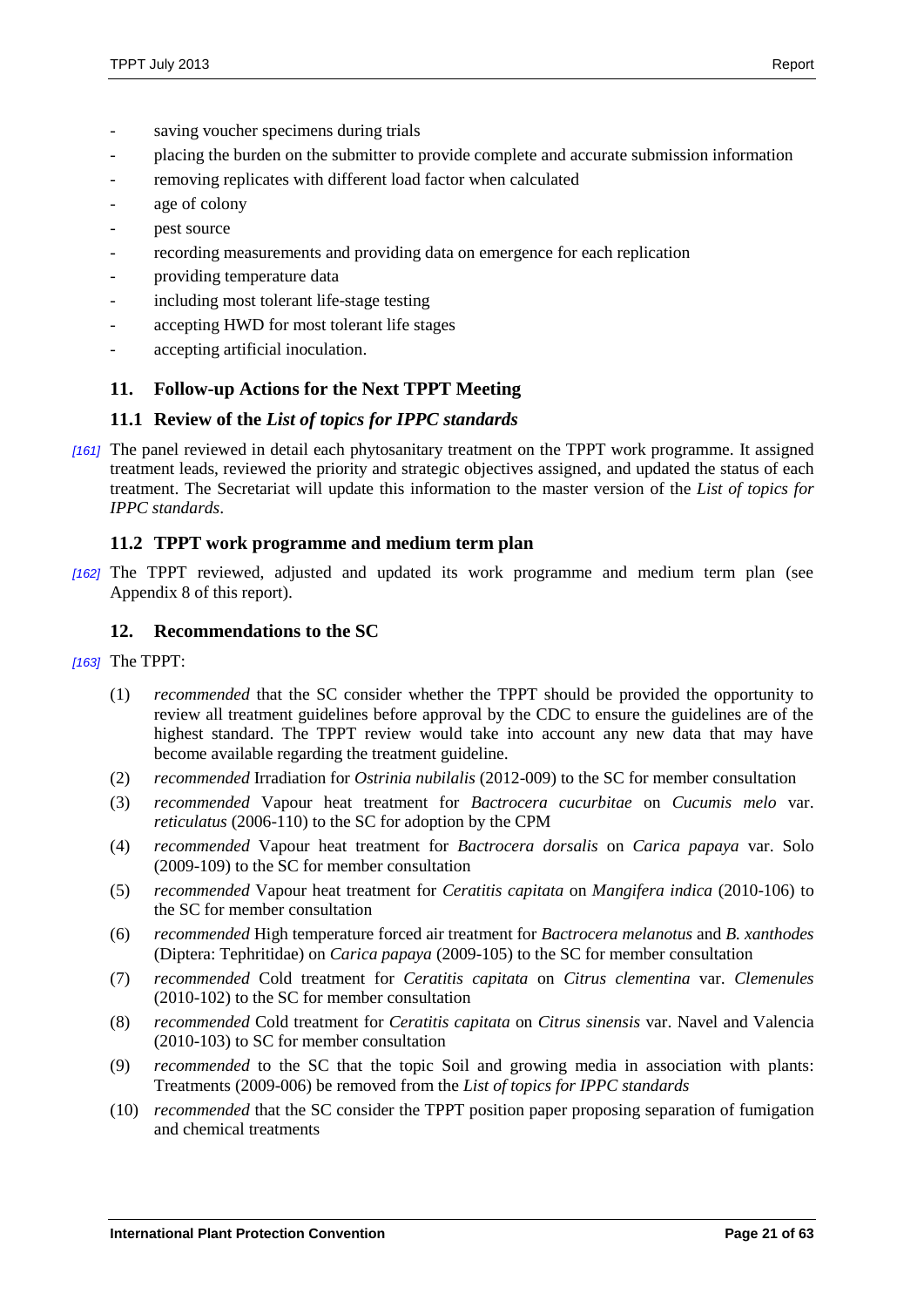- (11) *recommended* that the SC consider proposing an IPPC Implementation Review and Support System (IRSS) survey similar to ISPM 6 be carried out for the implementation of ISPM 18:2003 (*Guidelines for the use of irradiation as a phytosanitary measure*)
- (12) *recommended* that the SC consider removing all treatment topics from the *List of topics for IPPC standards*
- (13) *recommended* that the SC add the term *effective dose (ED)* to the *List of topics for IPPC standards* as a subject under the Technical Panel for the Glossary (TPG) work programme, and request the TPG to consider the above definition for inclusion in ISPM 5 (*Glossary of phytosanitary terms*)

# <span id="page-21-0"></span>**13. Close of the Meeting**

- *[164]* The Secretariat thanked the previous steward and member whose memberships are ending in 2014 for all their hard work and dedication to the panel:
	- Mr Antarjo DIKIN (Steward, Indonesia)
	- Mr Min-Goo PARK (Member, Republic of Korea)
- *[165]* The Secretariat thanked the participants for their excellent work during the meeting and thanked the host and organizer for their hospitality and the logistical arrangements. The next TPPT meeting will take place in Indonesia, tentatively during the second week of July 2014.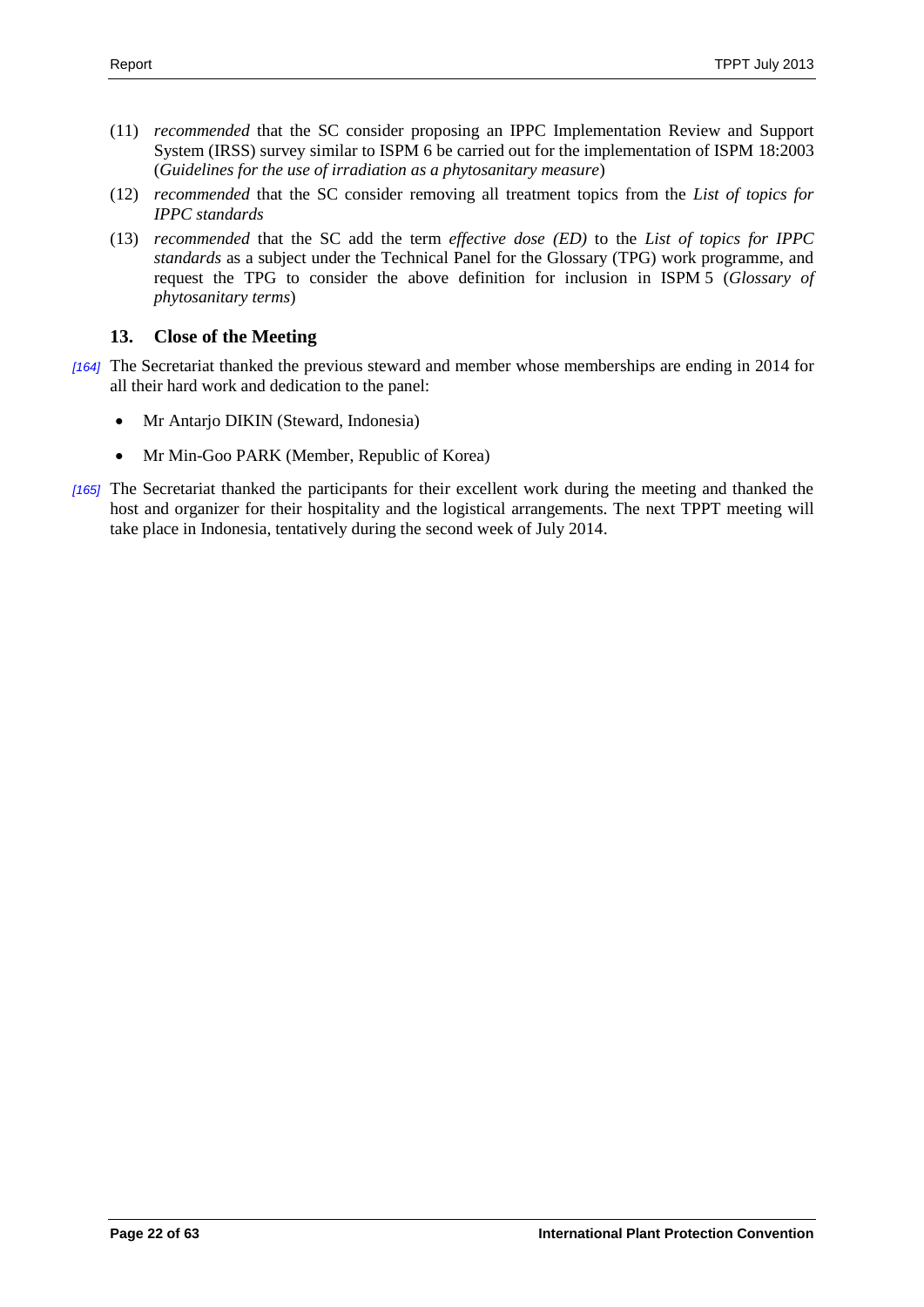# <span id="page-22-0"></span>**Appendix 1: Agenda**

| <b>AGENDA ITEM</b>                                                                       | <b>DOCUMENT NO.</b>                            | <b>PRESENTER</b>        |
|------------------------------------------------------------------------------------------|------------------------------------------------|-------------------------|
| 1. Opening of the meeting                                                                |                                                | <b>IPPC SECTRETRIAT</b> |
| Welcome by the IPPC Secretariat                                                          |                                                | DUBON/ SHAMILOV         |
| Election of the Chair                                                                    |                                                | <b>DUBON</b>            |
| Election of the Rapporteur                                                               |                                                | <b>CHAIR</b>            |
| Adoption of the Agenda                                                                   | TPPT 2013 Jul 01                               | <b>CHAIR</b>            |
| 2. Administrative Matters                                                                |                                                | <b>CHAIR</b>            |
| Documents List<br>٠                                                                      | TPPT_2013_Jul_02                               | <b>SHAMILOV</b>         |
| Participants List                                                                        | <b>TPPT 2013 Jul 03</b>                        | <b>SHAMILOV</b>         |
| Local Information                                                                        | TPPT 2013 Jul 04                               | <b>SHAMILOV</b>         |
| 3. Updates from relevant Bodies                                                          | TPPT_2013_Jul_05                               | <b>CHAIR</b>            |
| 3.1 2013 May SC                                                                          | TPPT_2013_Jul_05                               | <b>DUBON/ SHAMILOV</b>  |
| Calls for Experts<br><b>Call for Treatments</b>                                          |                                                |                         |
| 3.2 Other Technical Panels                                                               |                                                |                         |
| Update form the TPFQ                                                                     | TPPT_2013_Jul_05                               | <b>ORMSBY</b>           |
| 3.3 IPPC Secretariat                                                                     | TPPT_2013_Jul_05                               | <b>DUBON/ SHAMILOV</b>  |
| <b>Standard Setting Procedure Manual</b><br>$\bullet$                                    |                                                |                         |
| Call for Topics (see also agenda items 8<br>and $9)$                                     |                                                |                         |
| Member Consultation (see also agenda<br>٠<br>items $5.2$ )                               |                                                |                         |
| <b>Expert Consultation on Cold Treatments</b>                                            |                                                |                         |
| Phytosanitary treatments portfolio                                                       |                                                |                         |
| Status chart of Phytosanitary treatments<br>under the TPPT work programme                |                                                |                         |
|                                                                                          |                                                |                         |
| Phytosanitary Treatments Numbering and<br>Naming Convention proposals                    |                                                |                         |
| <b>TPPT Lead and Support</b>                                                             |                                                |                         |
| 4. Review of treatments under the topic Wood<br>packaging material treatments (2006-015) | TPPT_2013_Jul_08<br>2007_102_SubmitterResponse | <b>CHAIR</b>            |
| 4.1 Sulfuryl fluoride fumigation of wood packaging<br>material (2007-101)                | TPPT_2013_Jul_06                               | <b>ORMSBY</b>           |
| 4.2 Heat treatment of wood packaging material<br>using dielectric heating (2007-114)     | <b>TPPT 2013 Jul 07</b>                        | <b>ORMSBY</b>           |
| 5. Review of treatments under the topic<br>Irradiation treatments (2006-014)             |                                                | <b>CHAIR</b>            |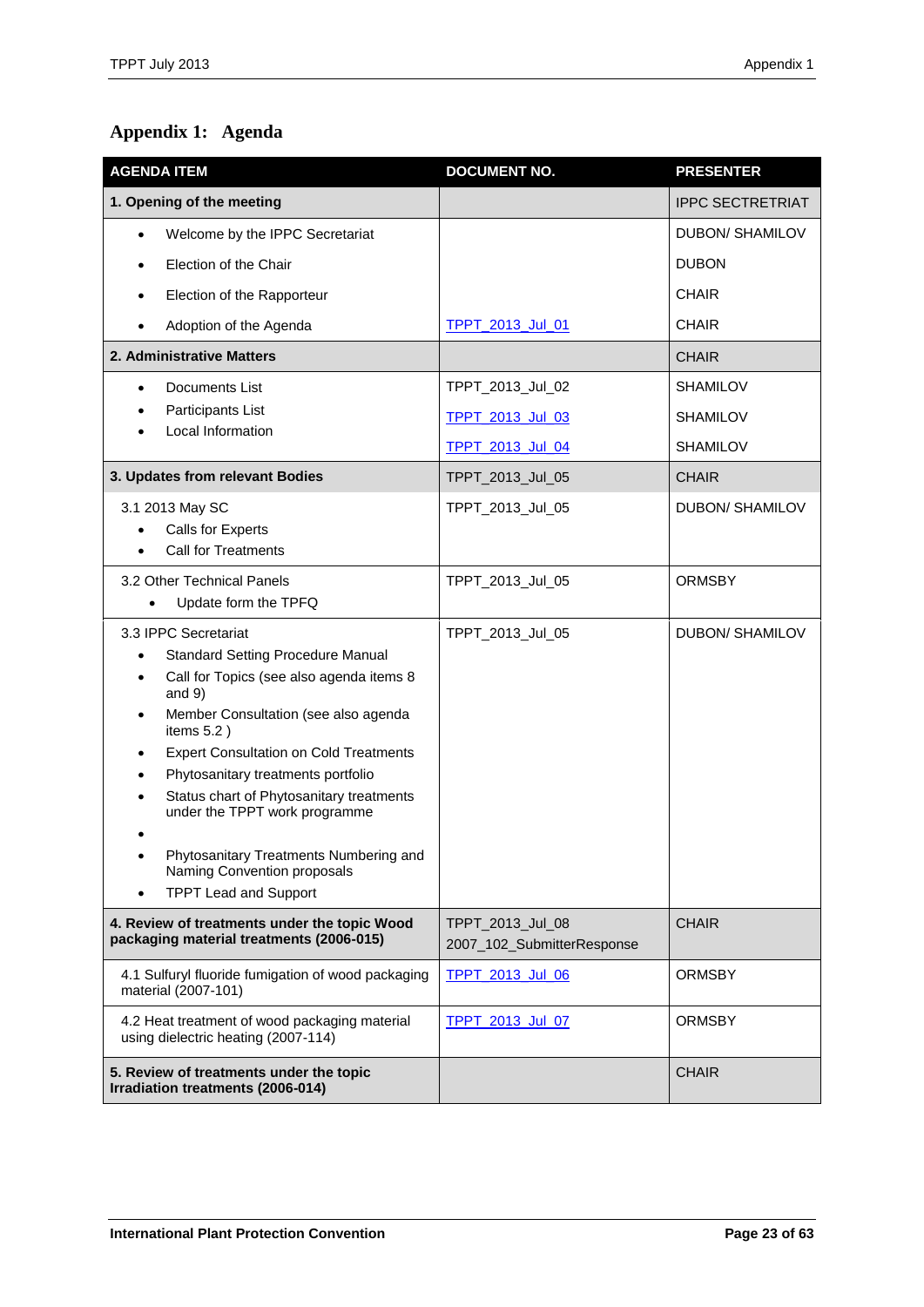| <b>AGENDA ITEM</b>                                                                                                                                                                                             | <b>DOCUMENT NO.</b>                                                                                                                  | <b>PRESENTER</b>    |
|----------------------------------------------------------------------------------------------------------------------------------------------------------------------------------------------------------------|--------------------------------------------------------------------------------------------------------------------------------------|---------------------|
| 5.1 Irradiation for Ostrinia nubilalis (2012-009)                                                                                                                                                              | TPPT_2013_Jul_09<br>2012-009_SubmitterResponse<br>$2012 -$<br>009 Reference Hallman2000<br>$2012 -$<br>009 Reference HallmanEtAl2010 | <b>JESSUP</b>       |
| 5.2 Irradiation for Dysmicoccus neobrevipes<br>Beardsley, Planococcus lilacinus (Cockerell) and<br>Planococcus minor (Maskell) (Hemiptera:<br>Pseudococcidae) (2012-011) (Currently in<br>member consultation) | TPPT_2013_Jul_05<br><b>TPPT 2013 Jul 10</b>                                                                                          | PARKER/DUBON        |
| 6. Review of treatments under the topic Fruit fly<br>treatments (2006-024)                                                                                                                                     |                                                                                                                                      | <b>CHAIR</b>        |
| 6.1 Vapour heat treatment for Bactrocera<br>cucurbitae on Cucumis melo var. reticulatus<br>$(2006-110)$                                                                                                        | TPPT 2013 Jul 11<br>2006-110_Submitter Response                                                                                      | <b>WANG/ ORMSBY</b> |
| 6.2 Vapour heat treatment for Mangifera indica<br>var. Manila Super (2009-108)                                                                                                                                 | TPPT_2013_Jul_12<br>2009-108 References<br>2009-108 Updated Checklist                                                                | <b>WILLINK</b>      |
| 6.3 Vapour heat treatment for Carica papaya var.<br>Solo (2009-109)                                                                                                                                            | <b>TPPT 2013 Jul 13</b><br>2009-109_Reference                                                                                        | <b>HALLMAN</b>      |
| 6.4 Vapour heat treatment for Ceratitis capitata on<br>Mangifera indica (2010-106)                                                                                                                             | TPPT 2013 Jul 14<br>2010-106_Submitter Response                                                                                      | <b>HALLMAN</b>      |
| 6.5 Vapour heat treatment for Bactrocera tryoni on<br>Mangifera indica (2010-107)                                                                                                                              | <b>TPPT 2013 Jul 15</b><br>2010-107_Submitter Response                                                                               | <b>PARK</b>         |
| 6.6 High temperature forced air treatment for<br>selected fruit fly species (Diptera: Tephritidae) on<br>fruit (2009-105)                                                                                      | TPPT_2013_Jul_16<br>2009-105 References                                                                                              | <b>JESSUP</b>       |
| 6.7 SC e-decision on eight Cold treatments                                                                                                                                                                     | TPPT_2013_Jul_05                                                                                                                     | <b>SHAMILOV</b>     |
| 6.8 Cold treatment tolerance of fruit flies                                                                                                                                                                    | TPPT_2013_Jul_19                                                                                                                     | JESSUP/ GOMES       |
| 6.9 Cold treatment for Ceratitis capitata on Citrus<br>reticulata and their hybrids (2010-102)                                                                                                                 | TPPT_2013_Jul_17<br>2010-102 Submitter Response                                                                                      | <b>JESSUP</b>       |
| 6.10 Cold treatment for Ceratitis capitata on Citrus<br>sinensis (2010-103)                                                                                                                                    | TPPT_2013_Jul_18<br>2010-103_Submitter Response                                                                                      | <b>JESSUP</b>       |
| 7. Review of treatments under the topic soil and<br>growing media (2009-006)                                                                                                                                   |                                                                                                                                      | <b>CHAIR</b>        |
| 8. Proposed submissions for treatment<br>requirements other than irradiation (similar to<br>ISPM 18:2003)                                                                                                      | TPPT_2013_Jul_05                                                                                                                     | <b>CHAIR</b>        |
| 8.1 ISPM XX:20XX Requirements for the use of<br>temperature treatments as a phytosanitary<br>measure                                                                                                           | TPPT_2013_Jul_20                                                                                                                     | <b>JESSUP</b>       |
| 8.2 ISPM XX:20XX Requirements for the use of<br>fumigation treatments as a phytosanitary measure                                                                                                               | TPPT_2013_Jul_21                                                                                                                     | <b>ORMSBY</b>       |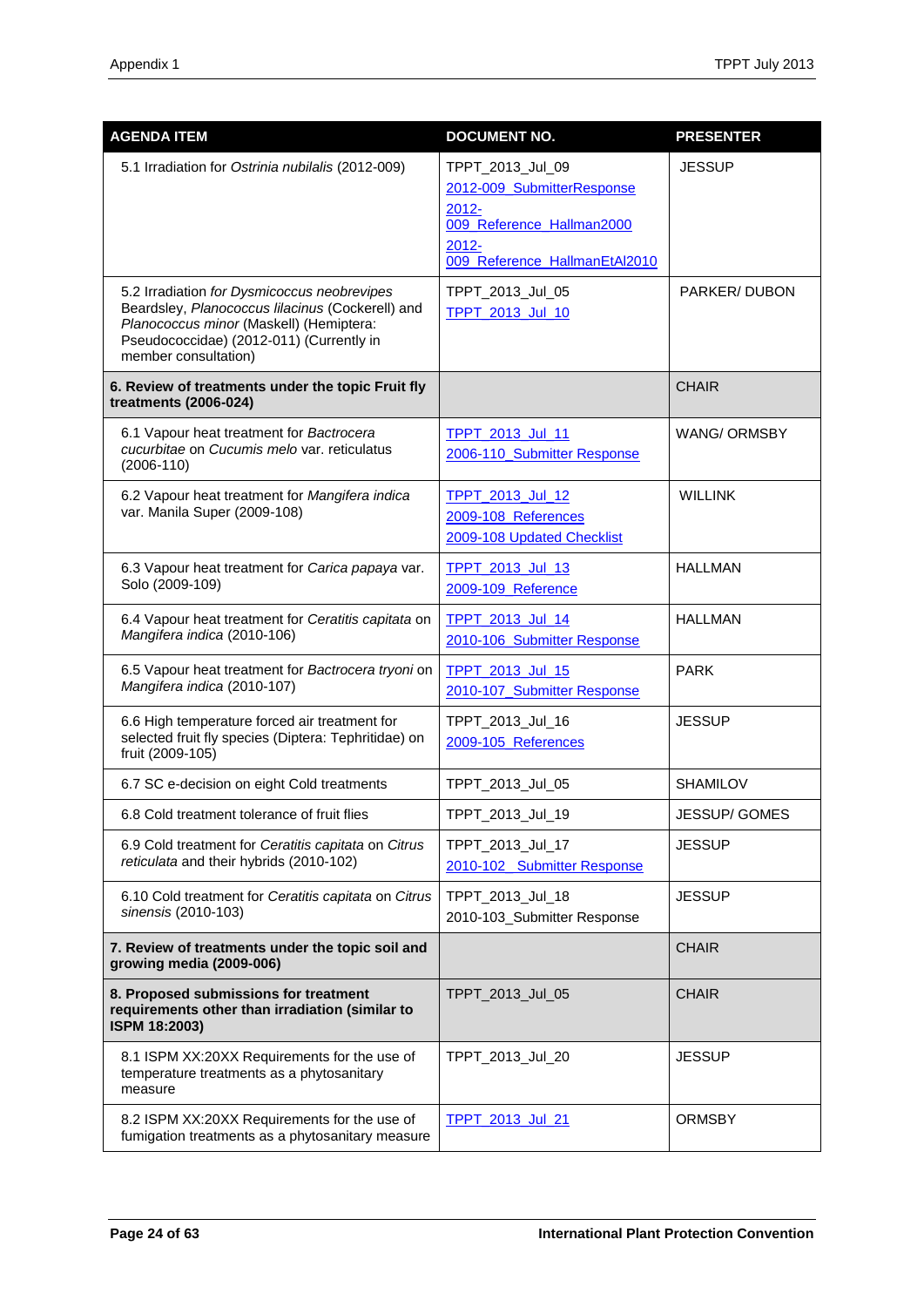| <b>AGENDA ITEM</b>                                                                                               | <b>DOCUMENT NO.</b>     | <b>PRESENTER</b>                |
|------------------------------------------------------------------------------------------------------------------|-------------------------|---------------------------------|
| 8.3 ISPM XX:20XX Requirements for the use of<br>chemicals treatments as a phytosanitary measure                  | TPPT_2013_Jul_22        | <b>GOMES</b>                    |
| 8.4 ISPM XX:20XX Requirements for the use of<br>modified atmosphere treatments as a<br>phytosanitary measure     | <b>TPPT 2013 Jul 23</b> | <b>HALLMAN</b>                  |
| 8.5 TPPT position paper on proposals for the<br>development of two separate ISPMs on<br>fumigation and chemicals | TPPT_2013_Jul_33        | <b>ORMSBY</b>                   |
| 9. Proposed new topics in response to the 2013<br><b>Call for topics</b>                                         | TPPT_2013_Jul_05        | <b>CHAIR</b>                    |
| 9.1 Revision to ISPM 18:2003                                                                                     | TPPT_2013_Jul_24        | <b>HALLMAN/ORMSBY</b>           |
| 9.2 Pests other than fruit flies treatments                                                                      | TPPT_2013_Jul_25        | GOMES/WANG                      |
| 9.3 Wood treatments                                                                                              | TPPT_2013_Jul_26        | <b>GOMES</b>                    |
| 9.4 Plants for planting treatments                                                                               | TPPT 2013 Jul 27        | <b>WILLINK/PARK</b>             |
| 9.5 Sea containers treatments                                                                                    | TPPT 2013 Jul 28        | <b>WILLINK</b>                  |
| 9.6 Used Equipment treatments                                                                                    | TPPT_2013_Jul_29        | <b>JESSUP</b>                   |
| 9.7 Elimination of Topics for treatments from the<br>List of topics for IPPC Standards                           | <b>TPPT 2013 Jul 30</b> | DUBON/ HALLMAN/<br><b>GOMES</b> |
| 10. Other business                                                                                               | TPPT_2013_Jul_05        | <b>CHAIR</b>                    |
| 10.1 Virtual Tools<br>IPP (www.ippc.int)<br>Sharepoint<br>$\bullet$<br>Adobe Connect<br>$\bullet$                |                         | <b>DUBON</b>                    |
| 10.2 Instruction to assist in proper and complete<br>submissions                                                 |                         | <b>DUBON/ ORMSBY</b>            |
| 10.3 Review of the process of requesting<br>additional information from submitter                                | TPPT_2013_Jul_05        | <b>DUBON/ HALLMAN</b>           |
| 10.4 List of phytosanitary terms to be added to the<br>glossary                                                  | TPPT_2013_Jul_05        | <b>SHAMILOV</b>                 |
| 10.5 Adoption of virtual meeting reports and<br>procedure for future report adoptions                            | TPPT_2013_Jul_05        | <b>SHAMILOV</b>                 |
| 11. Follow-up Actions for next TPPT Meeting                                                                      |                         | <b>CHAIR</b>                    |
| 11.1 Review of List of Topics (treatment leads and<br>vacancies, prioritization, etc.)                           | <b>TPPT 2013 Jul 31</b> | <b>DUBON</b>                    |
| 11.2 TPPT Work Programme and Medium Term<br>Plan                                                                 | <b>TPPT 2013 Jul 32</b> | <b>SHAMILOV</b>                 |
| 12. Recommendations to the SC                                                                                    |                         | <b>CHAIR</b>                    |
| 13. Close of the meeting                                                                                         |                         | <b>CHAIR</b>                    |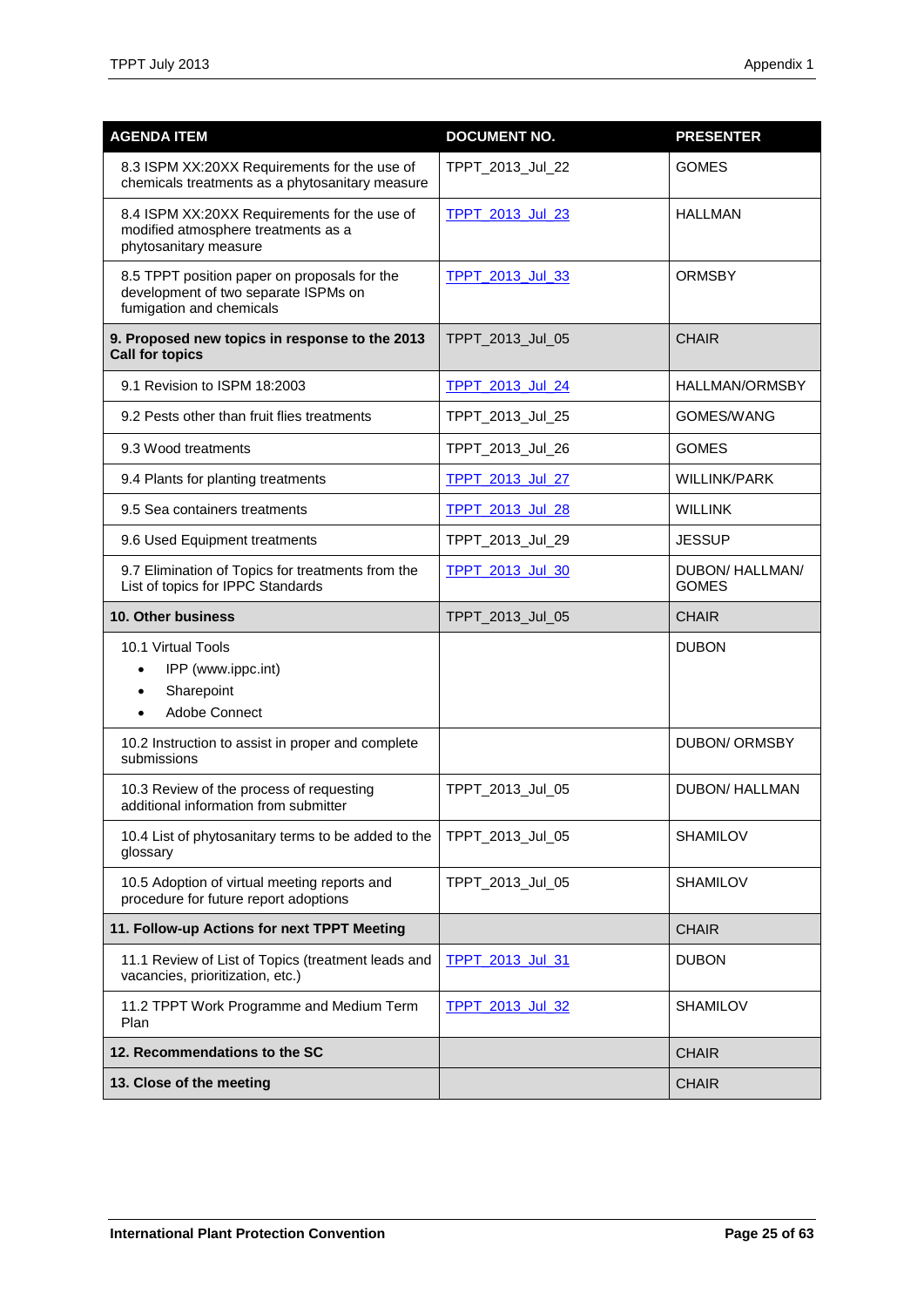| <b>AGENDA ITEM</b>                                  | <b>DOCUMENT NO.</b> | <b>PRESENTER</b> |
|-----------------------------------------------------|---------------------|------------------|
| Date and venue of the next TPPT meeting<br>٠        |                     |                  |
| Date and number of further virtual<br>٠<br>meetings |                     |                  |
| Evaluation of the meeting process<br>$\bullet$      |                     |                  |
| Adoption of the report<br>٠                         |                     |                  |
| Close                                               |                     |                  |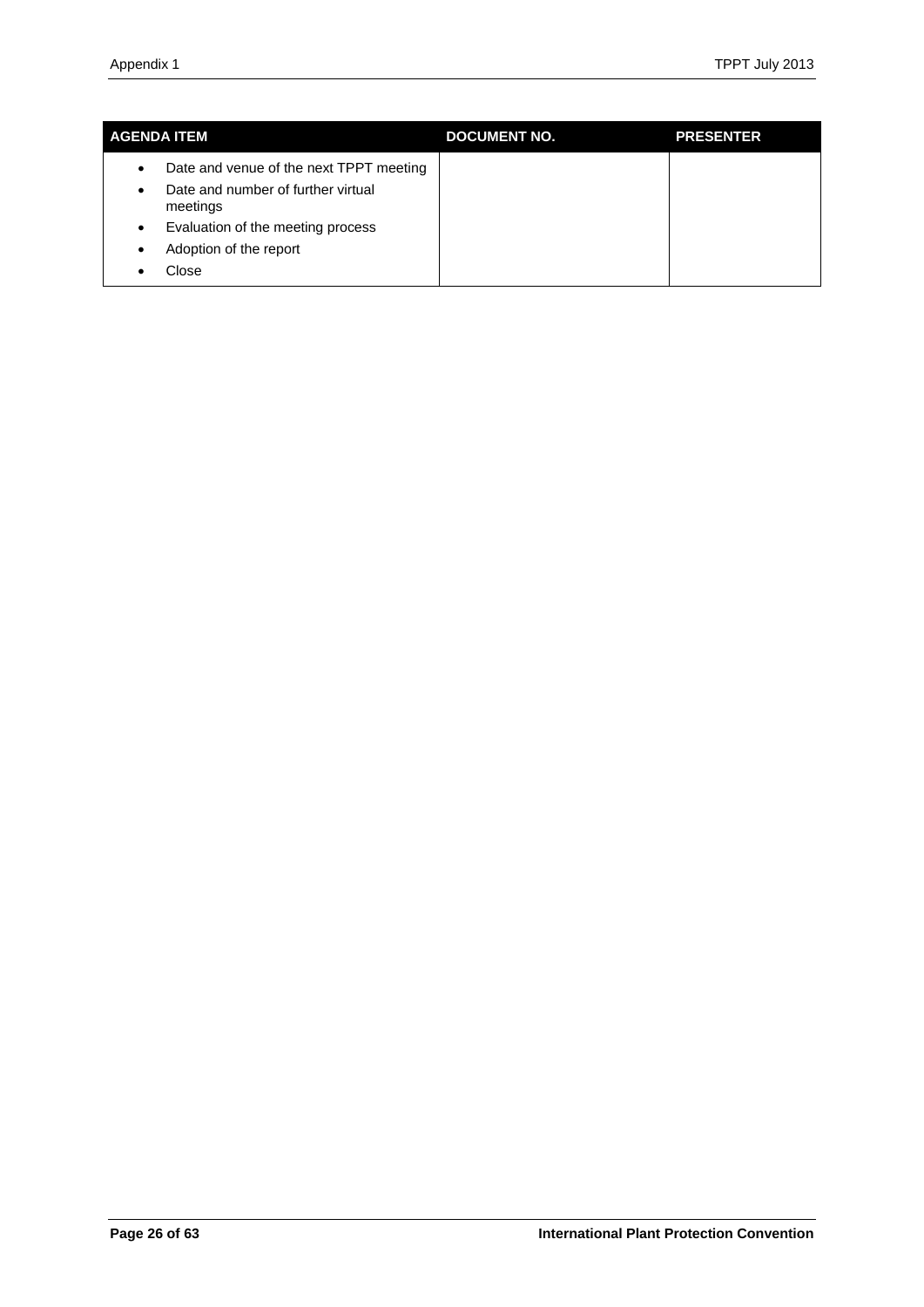# <span id="page-26-0"></span>**Appendix 2: Documents list**

| <b>DOCUMENT NUMBER</b>      | <b>AGENDA</b><br><b>ITEM</b> | <b>DOCUMENT TITLE</b><br>(PREPARED BY)                                                                                                                                                                                   | <b>DATE POSTED</b><br>/DISTRIBUTED |
|-----------------------------|------------------------------|--------------------------------------------------------------------------------------------------------------------------------------------------------------------------------------------------------------------------|------------------------------------|
|                             |                              | <b>Draft treatments</b>                                                                                                                                                                                                  |                                    |
| TPPT_2013_Jul_06            | 4.1                          | 2007-101_TreatmentPortfolio_Sulfuryl fluoride<br>fumigation of wood packaging material<br>(ORMSBY)                                                                                                                       | 2013-06-27                         |
| TPPT_2013_Jul_07            | 4.2                          | 2007-114_ TreatmentPortfolio _Heat treatment of<br>wood packaging material using dielectric heating<br>(ORMSBY)                                                                                                          | 2013-06-27                         |
| TPPT_2013_Jul_09            | 5.1                          | 2012-009_TreatmentPortfolio _Irradiation for<br>Ostrinia nubilalis                                                                                                                                                       | 2013-07-02                         |
| 2012-009_Submitter Response | 5.1                          | 2012-009_Submitter Response_ Irradiation for<br>Ostrinia nubilalis                                                                                                                                                       | 2013-05-13                         |
| 2012-009_Reference          | 5.1                          | 2012-009_Reference_Hallman 2000                                                                                                                                                                                          | 2013-05-13                         |
| 2012-009_Reference          | 5.1                          | 2012-009_Reference_Hallman et al. 2010                                                                                                                                                                                   | 2013-05-13                         |
| TPPT_2013_Jul_10            | 5.2                          | 2012-011_TreatmentPortfolio _Irradiation for<br>Mealybugs                                                                                                                                                                | 2013-06-27                         |
| TPPT_2013_Jul_11            | 6.1                          | 2006-110_TreatmentPortfolio_Vapour heat<br>treatment for Bactrocera cucurbitae on Cucumis<br>melo var. reticulatus                                                                                                       | 2013-06-27                         |
| 2006-110_Submitter Response | 6.1                          | 2006-110_Submitter Response_Vapour heat<br>treatment for Bactrocera cucurbitae on Cucumis<br>melo var. reticulatus                                                                                                       | 2013-05-13                         |
| TPPT_2013_Jul_12            | 6.2                          | 2009-108_TreatmentPortfolio_Vapour heat<br>treatment for Mangifera indica var. Manila Super                                                                                                                              | 2013-06-27                         |
| 2009-108 References         | 6.2                          | 2009-108_Reference_FF_Disinfestation_Vapour<br>heat treatment for Mangifera indica var. Manila<br>Super<br>https://www.ippc.int/work-area-publications/2009-<br>108referenceffdisinfestationmangovht2013-05-<br>$01 - 0$ | 2013-05-13                         |
| 2009-108 ChecklistUpdated   | 6.2                          | Checklist                                                                                                                                                                                                                | 2013-06-27                         |
| TPPT_2013_Jul_13            | 6.3                          | 2009-109_TreatmentPortfolio_Vapour heat<br>treatment for Carica papaya var. Solo                                                                                                                                         | 2013-06-27                         |
| 2009-109 Reference          | 6.3                          | 2009-109_Reference_ConfimatoryTest_Vapour<br>heat treatment for Carica papaya var. Solo<br>https://www.ippc.int/work-area-publications/2009-<br>109referenceconfirmatorytestpapaya-vht2013-05-<br>$01 - 0$               | 2013-05-13                         |
| TPPT_2013_Jul_14            | 6.4                          | 2010-106_TreatmentPortfolio_Vapour heat<br>treatment for Ceratitis capitata on Mangifera<br>indica                                                                                                                       | 2013-06-27                         |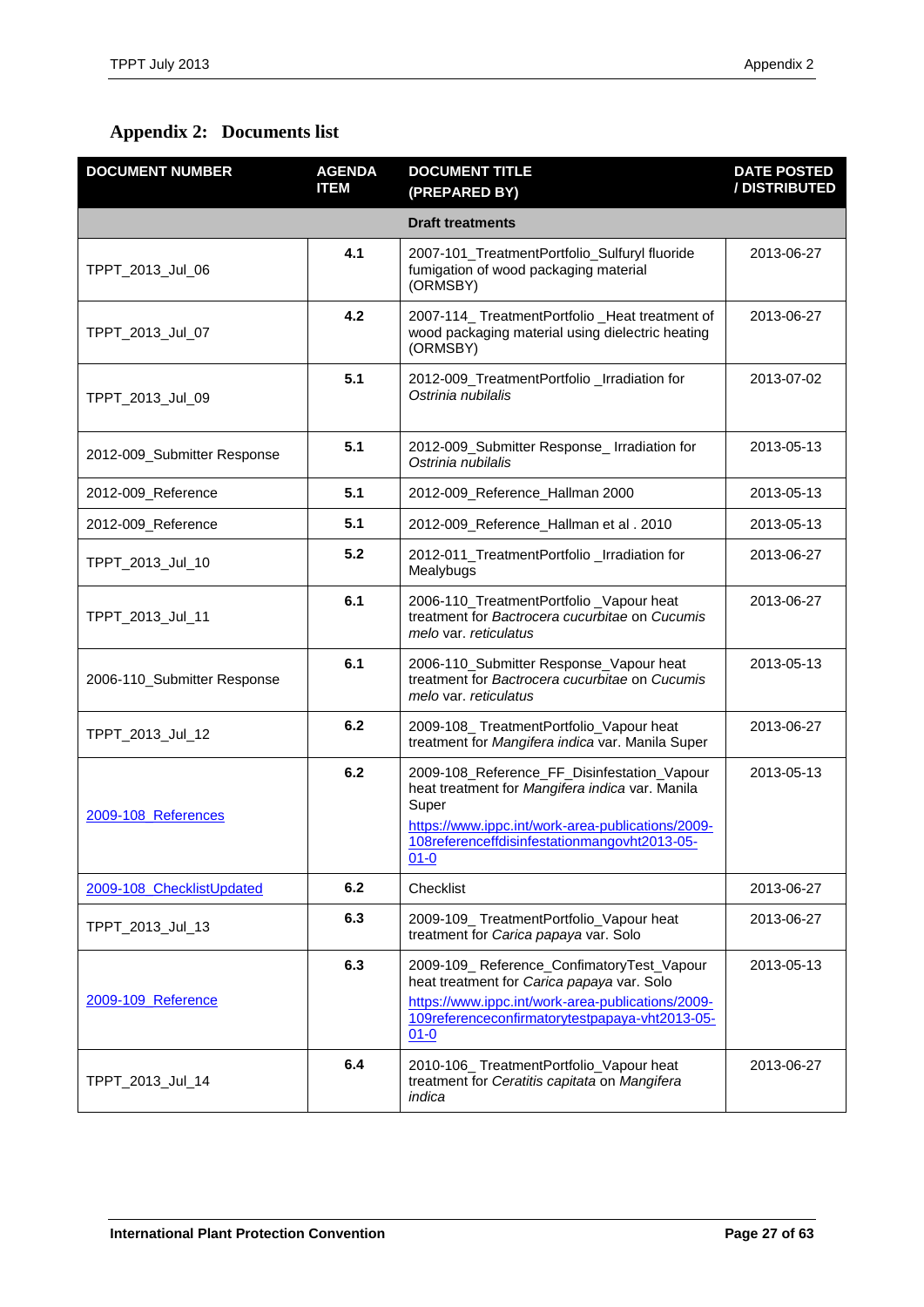| <b>DOCUMENT NUMBER</b>                                            | <b>AGENDA</b><br><b>ITEM</b> | <b>DOCUMENT TITLE</b><br>(PREPARED BY)                                                                                                                                                                                                                                       | <b>DATE POSTED</b><br>/ DISTRIBUTED |  |  |
|-------------------------------------------------------------------|------------------------------|------------------------------------------------------------------------------------------------------------------------------------------------------------------------------------------------------------------------------------------------------------------------------|-------------------------------------|--|--|
| 2010-106 Submitter Response                                       | 6.4                          | 2010-106_ Submitter Response _Vapour heat<br>treatment for Ceratitis capitata on Mangifera<br>indica<br>https://www.ippc.int/work-area-publications/2010-<br>106submitterresponse2013-05-07c-capitata-<br>compressed-final2013-05-07                                         | 2013-05-13                          |  |  |
| TPPT_2013_Jul_15                                                  | 6.5                          | 2010-107_TreatmentPortfolio_Vapour heat<br>treatment for Bactrocera tryoni on Mangifera<br>indica                                                                                                                                                                            | 2013-06-27                          |  |  |
| 2010-107 Submitter Response                                       | 6.5                          | 2010-107_ Submitter Response_Vapour heat<br>treatment for Bactrocera tryoni on Mangifera<br>indica<br>https://www.ippc.int/work-area-publications/2010-<br>107submitterresponse2013-05-07bactrocera-<br>tryonicompressed-final2013-05-0                                      | 2013-05-13                          |  |  |
| TPPT_2013_Jul_16                                                  | 6.6                          | 2009-105_ TreatmentPortfolio_High temperature<br>forced air treatment for selected fruit fly species<br>(Diptera: Tephritidae) on fruit                                                                                                                                      | 2013-07-02                          |  |  |
| 2009-105 References                                               | 6.6                          | https://www.ippc.int/work-area-publications/high-<br>temperature-forced-air-treatment-selected-fruit-<br>fly-species-diptera-0                                                                                                                                               | 2013-05-14                          |  |  |
| 2009-105_HTFA_review                                              | 6.6                          |                                                                                                                                                                                                                                                                              | 2013-07-12<br>During the<br>meeting |  |  |
| TPPT_2013_Jul_17                                                  | 6.9                          | 2010-102_TreatmentPortfolio_Cold treatment for<br>Ceratitis capitata on Citrus reticulata and their<br>hybrids                                                                                                                                                               | 2013-07-02                          |  |  |
| 2010-102 Submitter Response                                       | 6.9                          | 2010-102_ Submitter Response_Cold treatment<br>for Ceratitis capitata on Citrus reticulata and their<br>hybrids<br>https://www.ippc.int/work-area-publications/2010-<br>102submitterresponse2013-04-30spain-<br>creticulata-0                                                | 2013-05-13                          |  |  |
| TPPT_2013_Jul_18                                                  | 6.10                         | 2010-103_ TreatmentPortfolio_Cold treatment for<br>Ceratitis capitata on Citrus sinensis                                                                                                                                                                                     | 2013-07-02                          |  |  |
| 2010-103_ Submitter Response                                      | 6.10                         | 2010-103_ Submitter Response_Cold treatment<br>for Ceratitis capitata on Citrus sinensis                                                                                                                                                                                     | 2013-05-13                          |  |  |
| Information papers                                                |                              |                                                                                                                                                                                                                                                                              |                                     |  |  |
| 2007-102_SubmitterResponse                                        | 4.0                          | $2007 -$<br>102_SubmitterResponse_RejectTreatmSubmissi<br>on Methyl isothiocyanate and sulfuryl fluoride<br>(Ecotwin mixture) fumigation for Bursaphelenchus<br>xylophilus, Coleoptera: Cerambycidae, and<br>Coleoptera: Scolytinae of wood packaging<br>material (SHAMILOV) | 2013-05-13                          |  |  |
| TPPT_2013_Jul_08<br>Hard copy will be presented on<br>the meeting | 4.2                          | Italian NPPO Guidelines for the application and<br>verification of dielectric heating as a phytosanitary<br>measure (for information) (SHAMILOV)                                                                                                                             | 2013-07-08                          |  |  |
| All other meeting documents (including checklists)                |                              |                                                                                                                                                                                                                                                                              |                                     |  |  |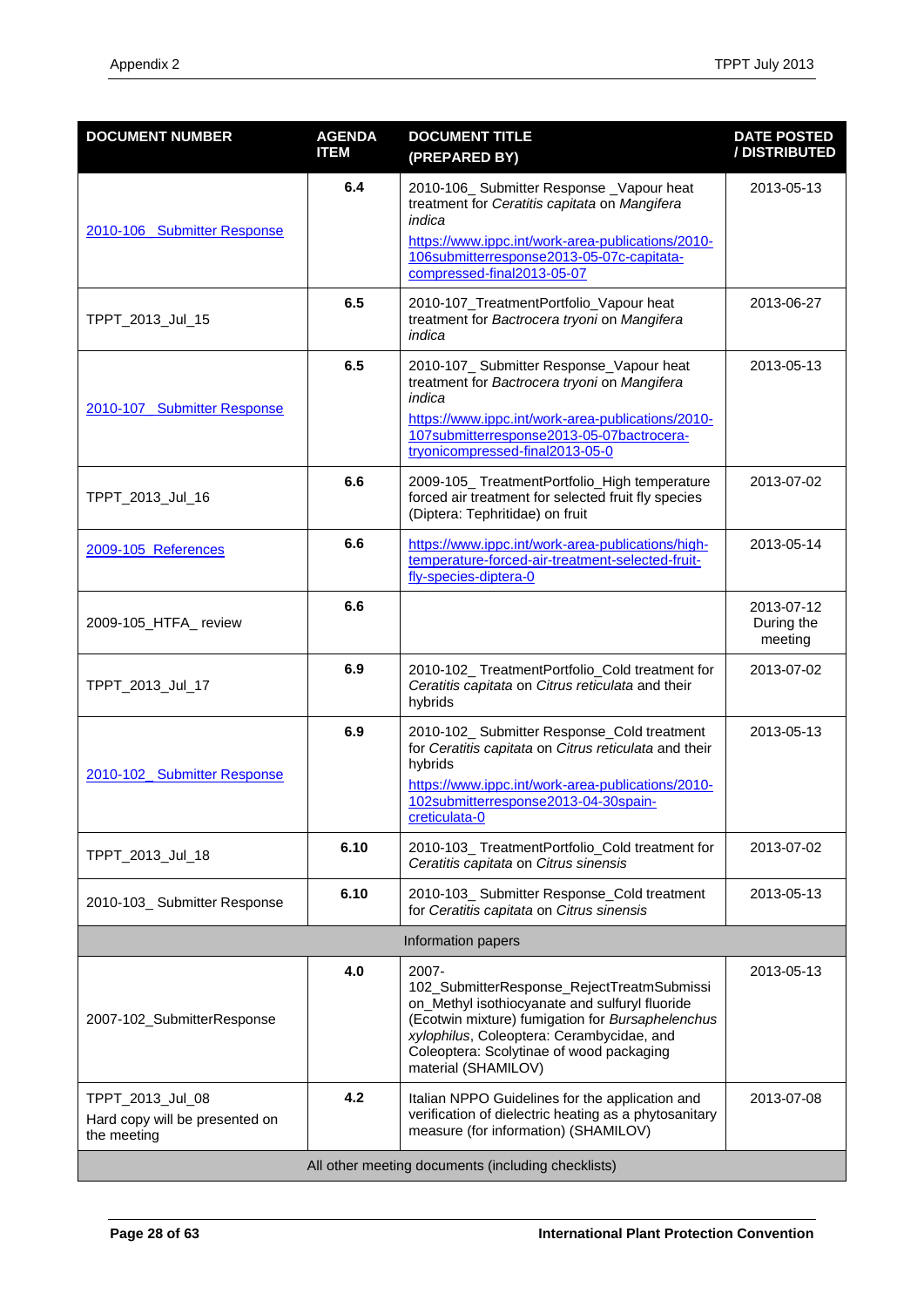| <b>DOCUMENT NUMBER</b> | <b>AGENDA</b><br><b>ITEM</b>                                          | <b>DOCUMENT TITLE</b><br>(PREPARED BY)                                                                                                              | <b>DATE POSTED</b><br>/ DISTRIBUTED |
|------------------------|-----------------------------------------------------------------------|-----------------------------------------------------------------------------------------------------------------------------------------------------|-------------------------------------|
| TPPT_2013_Jul_01       | 1.0                                                                   | Agenda (SHAMILOV)                                                                                                                                   | 2013-06-27                          |
| TPPT_2013_Jul_02       | 2.0                                                                   | Documents List (SHAMILOV)                                                                                                                           | 2013-06-27                          |
| TPPT_2013_Jul_03       | 2.0                                                                   | Participants List (SHAMILOV)                                                                                                                        | 2013-05-13                          |
| TPPT_2013_Jul_04       | 2.0                                                                   | Local Information (DUBON)                                                                                                                           | 2013-05-13                          |
| TPPT_2013_Jul_05       | 3; 3.1; 3.2;<br>3.3; 5.2;<br>6.7;<br>8; 9; 10;<br>10.3;10.4;<br>10.5; | TPPT Consideration (DUBON)/ (SHAMILOV)                                                                                                              | 2013-06-27                          |
| TPPT_2013_Jul_19       | 6.8                                                                   | Cold treatment tolerance paper                                                                                                                      | 2013-07-03                          |
| TPPT_2013_Jul_20       | 8.1                                                                   | Submission form and Draft Specification for<br>ISPM XX:20XX Requirements for the use of<br>temperature treatments as a phytosanitary<br>measure     | 2013-07-03                          |
| TPPT_2013_Jul_21       | 8.2                                                                   | Submission form Draft Specification for ISPM<br>XX:20XX Requirements for the use of fumigation<br>treatments as a phytosanitary measure             | 2013-06-27                          |
| TPPT_2013_Jul_22       | 8.3                                                                   | Submission form Draft Specification for ISPM<br>XX:20XX Requirements for the use of chemicals<br>treatments as a phytosanitary measure              | 2013-07-03                          |
| TPPT_2013_Jul_23       | 8.4                                                                   | Submission form Draft Specification for ISPM<br>XX:20XX Requirements for the use of modified<br>atmosphere treatments as a phytosanitary<br>measure | 2013-06-27                          |
| TPPT_2013_Jul_24       | 9.1                                                                   | Submission form and Draft Specification for<br>Revision to ISPM 18:2003                                                                             | 2013-06-27                          |
| TPPT_2013_Jul_25       | 9.2                                                                   | Submission form for Pests other than fruit flies<br>treatments                                                                                      | 2013-07-03                          |
| TPPT_2013_Jul_26       | 9.3                                                                   | Submission form for Wood treatments                                                                                                                 | 2013-07-03                          |
| TPPT_2013_Jul_27       | 9.4                                                                   | Submission form for Plants for planting<br>treatments                                                                                               | 2013-06-27                          |
| TPPT_2013_Jul_28       | 9.5                                                                   | Submission form for Sea containers treatments                                                                                                       | 2013-06-27                          |
| TPPT_2013_Jul_29       | 9.6                                                                   | Submission form for Used Equipment treatments                                                                                                       | 2013-07-04                          |
| TPPT_2013_Jul_30       | 9.7                                                                   | Elimination of Topics for treatments from the List<br>of topics for IPPC Standards                                                                  | 2013-05-13                          |
| TPPT_2013_Jul_31       | 11.1                                                                  | List of Topics (treatment leads and vacancies,<br>prioritization, etc.)                                                                             | 2013-06-27                          |
| TPPT_2013_Jul_32       | 11.2                                                                  | TPPT Work Programme and Medium Term Plan                                                                                                            | 2013-06-27                          |
| TPPT_2013_Jul_33       | 8.5                                                                   | TPPT Position paper on proposals for<br>development two separate ISPMs on fumigation<br>and chemicals                                               | 2013-06-27                          |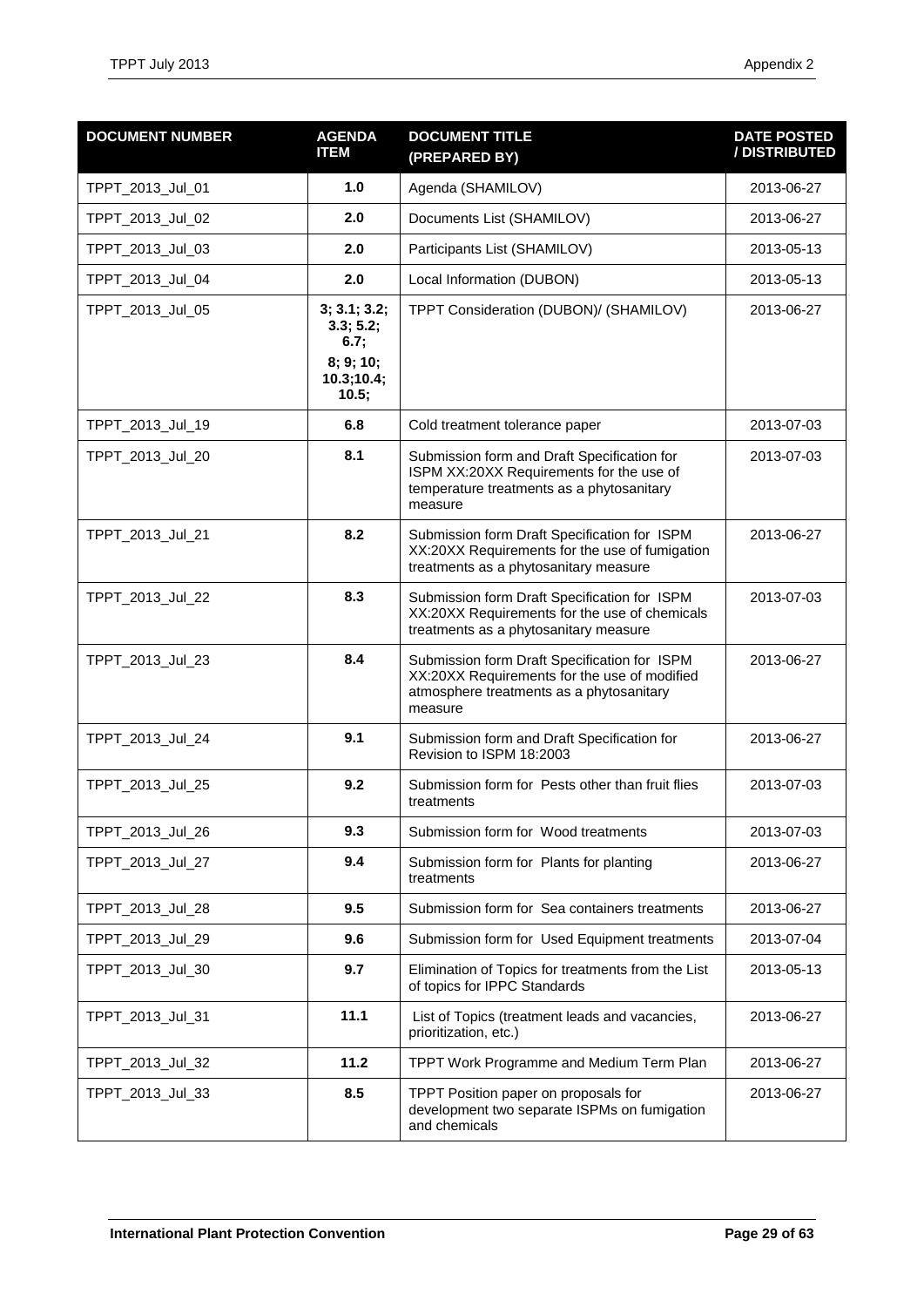| <b>DOCUMENT NUMBER</b> | <b>AGENDA</b> | <b>DOCUMENT TITLE</b>                                       | <b>DATE POSTED</b>                  |
|------------------------|---------------|-------------------------------------------------------------|-------------------------------------|
|                        | <b>ITEM</b>   | (PREPARED BY)                                               | /DISTRIBUTED                        |
| TPPT 2013 Jul 34       |               | TPPT Position paper on adult emergence after<br>irradiation | 2013-07-11<br>During the<br>meeting |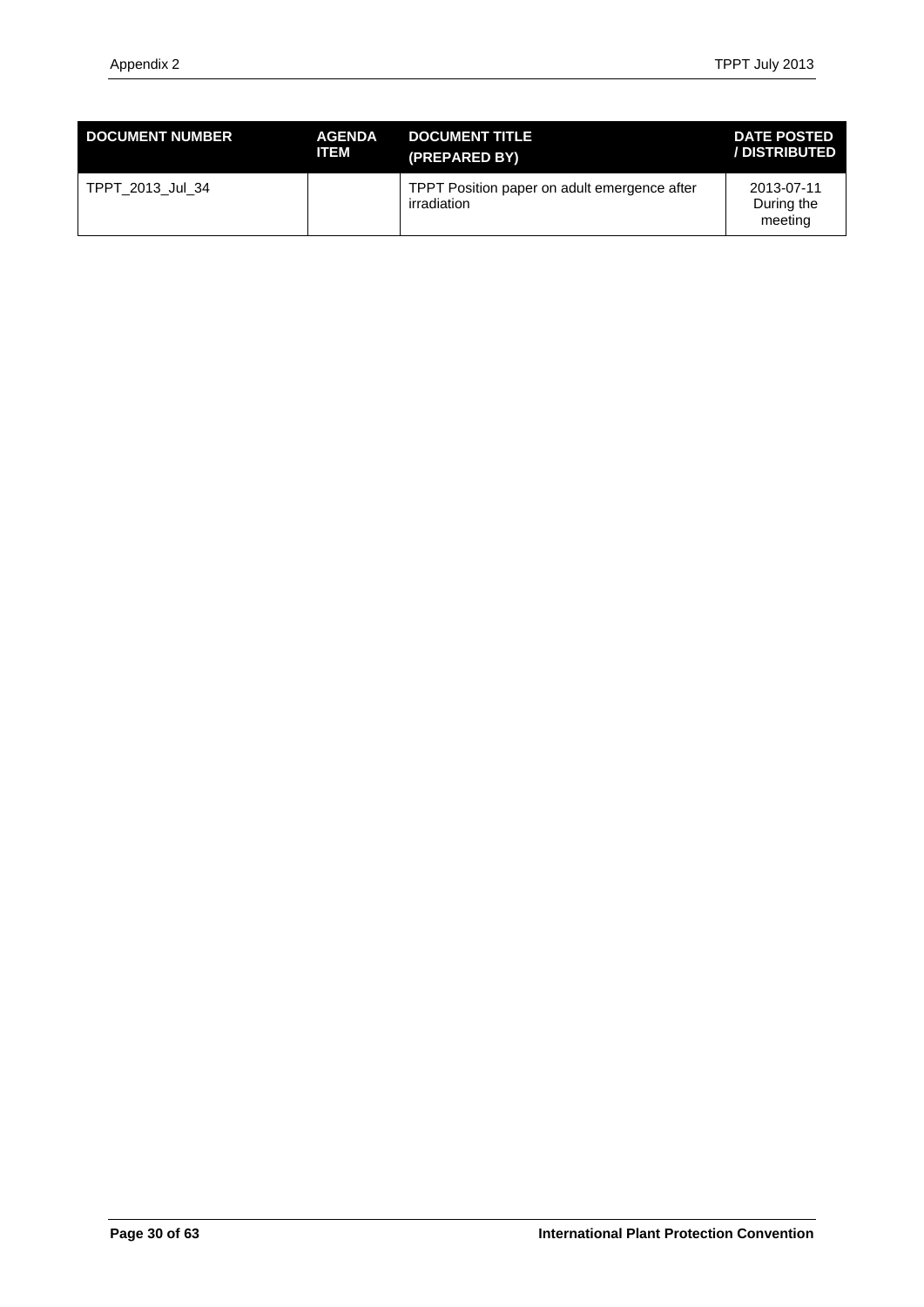# <span id="page-30-0"></span>**Appendix 3: Participants list**

| <b>Participant</b><br>role | Name, mailing, address, telephone                                                                                             | <b>Email address</b>           | <b>Term</b><br>expires                          |
|----------------------------|-------------------------------------------------------------------------------------------------------------------------------|--------------------------------|-------------------------------------------------|
| Steward                    | <b>Mr Jan Bart ROSSEL</b>                                                                                                     | bart.rossel@daff.gov.au        | <b>NA</b>                                       |
|                            | Director                                                                                                                      |                                |                                                 |
|                            | International Plant Health Program                                                                                            |                                |                                                 |
|                            | Office of the Australia Chief Plant<br><b>Protection Officer</b>                                                              |                                |                                                 |
|                            | Australian Government Department of<br>Agriculture, Fisheries and Forestry                                                    |                                |                                                 |
|                            | <b>AUSTRALIA</b>                                                                                                              |                                |                                                 |
|                            | Tel: +61 2 6272 5056 / 0408625413                                                                                             |                                |                                                 |
| <b>Previous</b>            | <b>Mr Antario DIKIN</b>                                                                                                       | antarjo.dikin@yahoo.com        | <b>NA</b>                                       |
| <b>Steward</b>             | <b>Director</b>                                                                                                               |                                |                                                 |
|                            | Plant Quarantine and Biosafety                                                                                                |                                |                                                 |
|                            | Indonesia Agricultural Quarantine<br>Agency                                                                                   |                                |                                                 |
|                            | Building $E$ 5 <sup>th</sup> floor                                                                                            |                                |                                                 |
|                            | JL. Harsone RM 83 Jakarta 12550                                                                                               |                                |                                                 |
|                            | <b>INDONESIA</b>                                                                                                              |                                |                                                 |
|                            | Mob: +62 813 99155774                                                                                                         |                                |                                                 |
|                            | Tel: +62 21 7816482                                                                                                           |                                |                                                 |
| Member                     | <b>Mr Patrick GOMES</b>                                                                                                       | Patrick.J.Gomes@aphis.usda.gov | $2017 -$                                        |
|                            | Fruit Fly Coordinator                                                                                                         |                                | 1st Term                                        |
|                            | Science and Technology                                                                                                        |                                |                                                 |
|                            | USDA-APHIS-PPQ                                                                                                                |                                |                                                 |
|                            | 920 Main Campus Dr - Suite 200<br>Raleigh, North Carolina<br><b>USA</b>                                                       |                                |                                                 |
|                            | Tel: +1 919 855 7313                                                                                                          |                                |                                                 |
|                            |                                                                                                                               |                                |                                                 |
| Member                     | <b>Mr Guy HALLMAN</b>                                                                                                         | Guy.Hallman@ars.usda.gov       | $2017 -$<br>1st Term                            |
|                            | Research Entomologist                                                                                                         |                                |                                                 |
|                            | Stored Product Insect Research Unit                                                                                           |                                |                                                 |
|                            | Center for Grain & Animal Health<br>Research                                                                                  |                                |                                                 |
|                            | 1515 College Ave.                                                                                                             |                                |                                                 |
|                            | Manhattan, KS 66502                                                                                                           |                                |                                                 |
|                            | <b>USA</b>                                                                                                                    |                                |                                                 |
|                            | Tel: +1 785 776 27 05                                                                                                         |                                |                                                 |
| Member                     | <b>Mr Andrew JESSUP</b>                                                                                                       | andrew.jessup@dpi.nsw.gov.au   | $2014 -$                                        |
|                            | Senior Research Horticulturist<br>NSW Department of Primary Industries<br>Locked Bag 26, GOSFORD NSW 2250<br><b>AUSTRALIA</b> |                                | 1st Term<br>$2019 -$<br>2 <sub>nd</sub><br>Term |
|                            | Tel: +02 4348 1965                                                                                                            |                                |                                                 |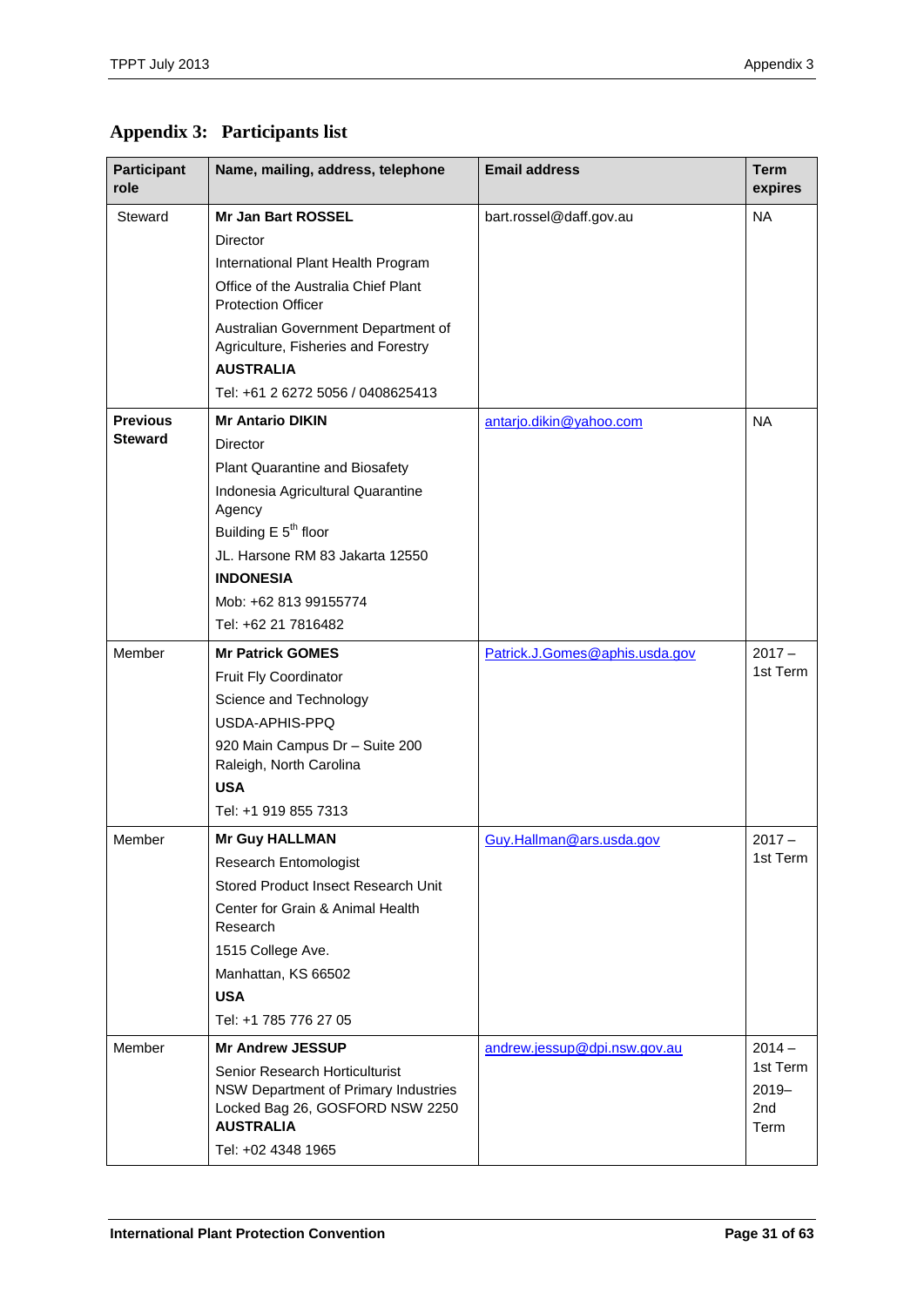| <b>Participant</b><br>role | Name, mailing, address, telephone                                                                                | <b>Email address</b>                        | <b>Term</b><br>expires  |
|----------------------------|------------------------------------------------------------------------------------------------------------------|---------------------------------------------|-------------------------|
| Member                     | <b>Mr Michael ORMSBY</b>                                                                                         | Michael.Ormsby@mpi.govt.nz                  | $2016 -$                |
|                            | Senior Adviser, Plant Risk Analysis                                                                              |                                             | 2 <sub>nd</sub>         |
|                            | Ministry for Primary Industries                                                                                  |                                             | Term                    |
|                            | P.O Box 2526,                                                                                                    |                                             |                         |
|                            | Wellington,                                                                                                      |                                             |                         |
|                            | <b>NEW ZEALAND</b>                                                                                               |                                             |                         |
|                            | Tel: +64 4 8940486                                                                                               |                                             |                         |
| Member                     | <b>Mr Min-Goo PARK</b>                                                                                           | pmg@korea.kr                                | $2014 -$                |
|                            | Inspector Animal and Plant Quarantine<br>Agency 129 Junaro Nongn Inchoo<br><b>REPUBLIC OF KOREA</b>              |                                             | 1st Term                |
|                            | Tel: +82 10 1676 7178                                                                                            |                                             |                         |
| Member                     | <b>Mr Eduardo WILLINK</b>                                                                                        | ewillink@eeaoc.org.ar                       | $2016 -$                |
|                            | Estación Experimental Agroindustrial<br>Obispo Colombres,                                                        | ewillink@arnet.com.ar                       | 2nd<br>Term             |
|                            | P.O.Box 9.                                                                                                       |                                             |                         |
|                            | Las Talitas (4101)                                                                                               |                                             |                         |
|                            | Tucumán                                                                                                          |                                             |                         |
|                            | <b>ARGENTINA</b>                                                                                                 |                                             |                         |
|                            | Tel: +54 381-4521010                                                                                             |                                             |                         |
|                            | Mob: +54 381 469 2512                                                                                            |                                             |                         |
| Member                     | <b>Mr Yuejin WANG</b><br>Institute of Inspection Technology and<br>Equipment                                     | wangyuejin@263.net.cn<br>wangyj@caiq.gov.cn | $2016 -$<br>2nd<br>Term |
|                            | Chinese Academy of Inspection and<br>Quarantine<br>No. 241 Huixinli, Chaoyang District,<br><b>Beijing 100029</b> |                                             |                         |
|                            | <b>CHINA</b>                                                                                                     |                                             |                         |
|                            | Tel: +86 10 64934647                                                                                             |                                             |                         |
| Secretariat                | <b>Mr Artur SHAMILOV</b>                                                                                         | Artur.shamilov@fao.org                      | <b>NA</b>               |
| Lead                       | International Plant Protection Convention                                                                        |                                             |                         |
|                            | Food and Agriculture Organization of the<br><b>United Nations</b>                                                |                                             |                         |
|                            | VialedelleTerme di Caracalla                                                                                     |                                             |                         |
|                            | 00153 Rome                                                                                                       |                                             |                         |
|                            | <b>ITALY</b>                                                                                                     |                                             |                         |
|                            | Tel: + 39 06 570 56 073                                                                                          |                                             |                         |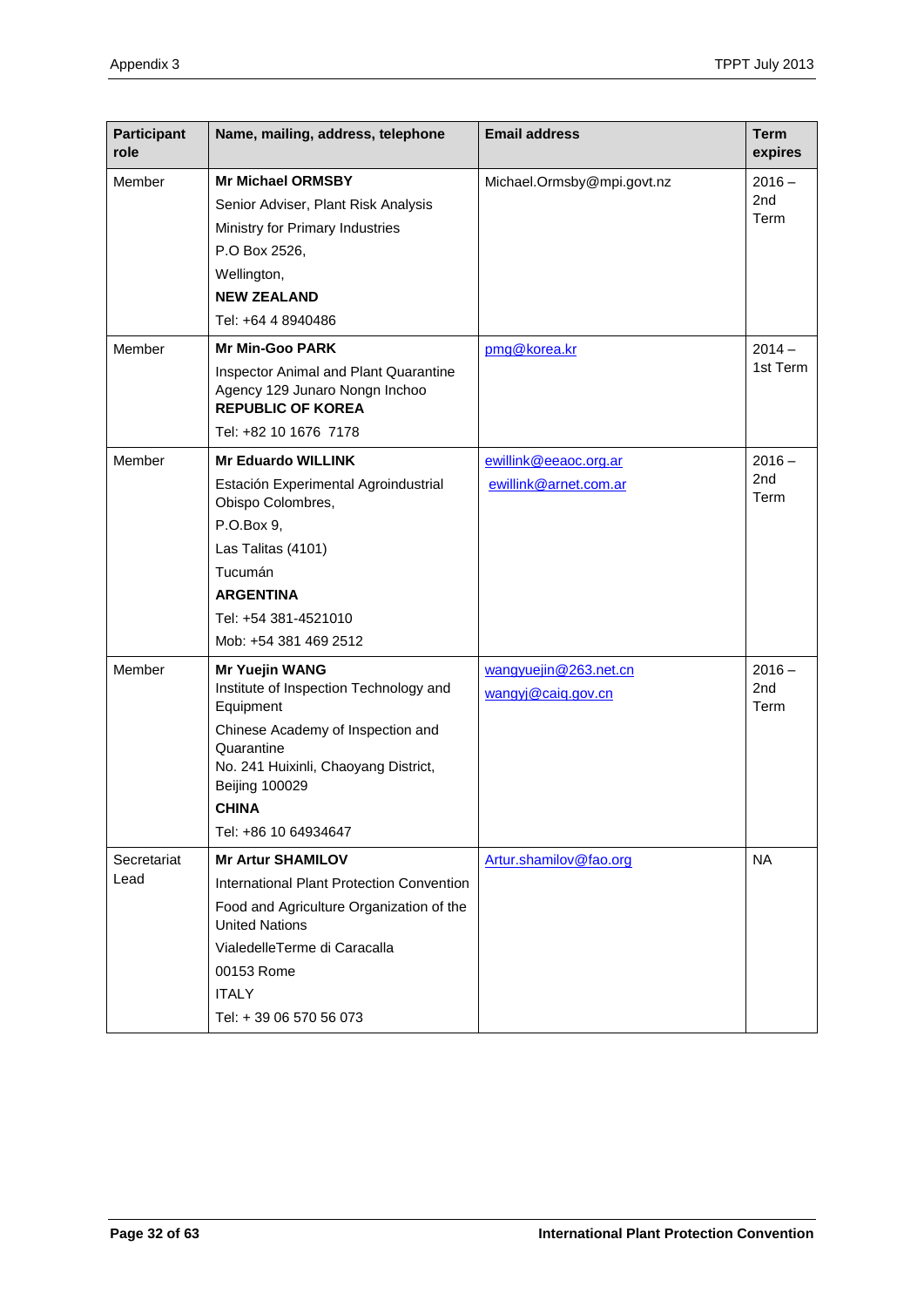| Participant<br>role | Name, mailing, address, telephone                                 | <b>Email address</b>    | Term<br>expires |
|---------------------|-------------------------------------------------------------------|-------------------------|-----------------|
| Secretariat         | <b>Ms Stephanie DUBON</b>                                         | Stephanie.Dubon@fao.org | <b>NA</b>       |
| Support             | International Plant Protection Convention                         |                         |                 |
|                     | Food and Agriculture Organization of the<br><b>United Nations</b> |                         |                 |
|                     | 4700 River Road                                                   |                         |                 |
|                     | Riverdale, MD 20737                                               |                         |                 |
|                     | <b>USA</b>                                                        |                         |                 |
|                     | Tel: +1 301 851 2108                                              |                         |                 |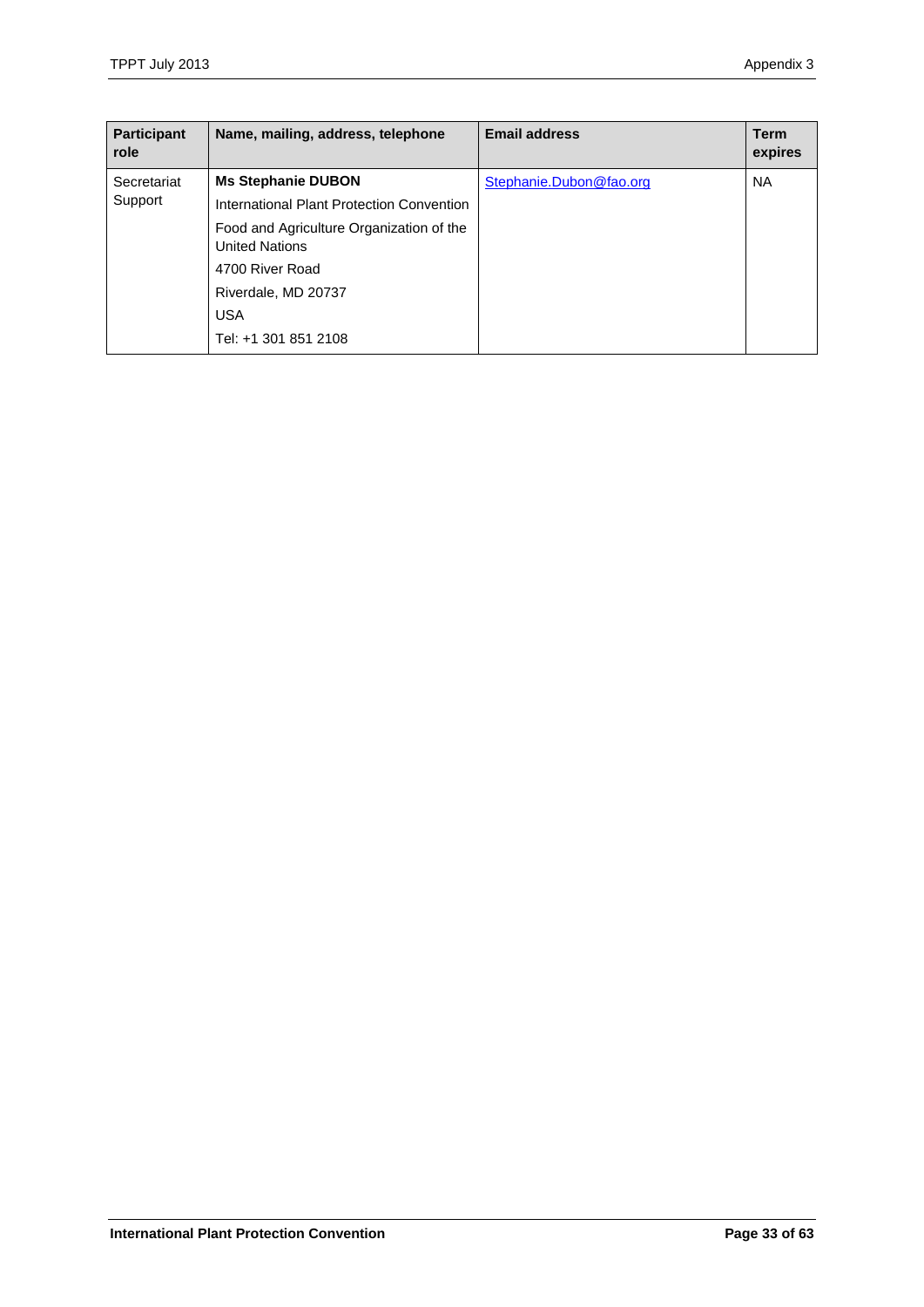# <span id="page-33-0"></span>**Appendix 4: ED calculations**

# **Table 1. ED calculation for 2009-109**

| <b>VHT</b>       | 46°C/70 mins<br><b>Confirmatory Controls - OFF</b>               |              |                              |              |  |
|------------------|------------------------------------------------------------------|--------------|------------------------------|--------------|--|
| <b>TREATMENT</b> | No.FRUIT                                                         | No. Pupae    | <b>TOTAL</b>                 | AVERAGE /    |  |
| <b>UNIT</b>      | / TRAY                                                           |              | # PUPAE                      | <b>FRUIT</b> |  |
| 1                | 1                                                                | 332          | 332                          | 332.00       |  |
| $\overline{2}$   | 1                                                                | 354          | 354                          | 354.00       |  |
| 3                | 1                                                                | 304          | 304                          | 304.00       |  |
| $\overline{4}$   | 1                                                                | 338          | 338                          | 338.00       |  |
|                  |                                                                  |              |                              |              |  |
| 5                | 1                                                                | 312          | 312                          | 312.00       |  |
| 6                | 1                                                                | 286          | 286                          | 286.00       |  |
| 7                | 1                                                                | 246          | 246                          | 246.00       |  |
| 8                | 1                                                                | 393          | 393                          | 393.00       |  |
| 9                | 1                                                                | 309          | 309                          | 309.00       |  |
| 10               | 1                                                                | 232          | 232                          | 232.00       |  |
| 11               | 1                                                                | 330          | 330                          | 330.00       |  |
| 12               | 1                                                                | 325          | 325                          | 325.00       |  |
| 13               | 1                                                                | 293          | 293                          | 293.00       |  |
| 14               | 1                                                                | 295          | 295                          | 295.00       |  |
| 15               | 1                                                                | 370          | 370                          | 370.00       |  |
| 16               | 1                                                                | 293          | 293                          | 293.00       |  |
| 17               | 1                                                                | 326          | 326                          | 326.00       |  |
| 18               | 1                                                                | 436          | 436                          | 436.00       |  |
| 19               | 1                                                                | 241          | 241                          | 241.00       |  |
| 20               | 1                                                                | 318          | 318                          | 318.00       |  |
| <b>Total</b>     | 20                                                               | 6333         | 6333                         | 316.65       |  |
|                  | Average $(\pm$ SE x (SQR(1+1/r))                                 | $316.65 +$   | $50.41 -$                    | 266.24       |  |
|                  | Average $(\pm$ SE x 1.645) =                                     | $316.65 \pm$ | $50.41 =$                    | 235.72       |  |
|                  |                                                                  |              | <b>Number Tested Fruit =</b> | 80           |  |
|                  | <b>Estimated Number of Treated FF (95% confidence)</b><br>21,299 |              |                              |              |  |
|                  | 18,857                                                           |              |                              |              |  |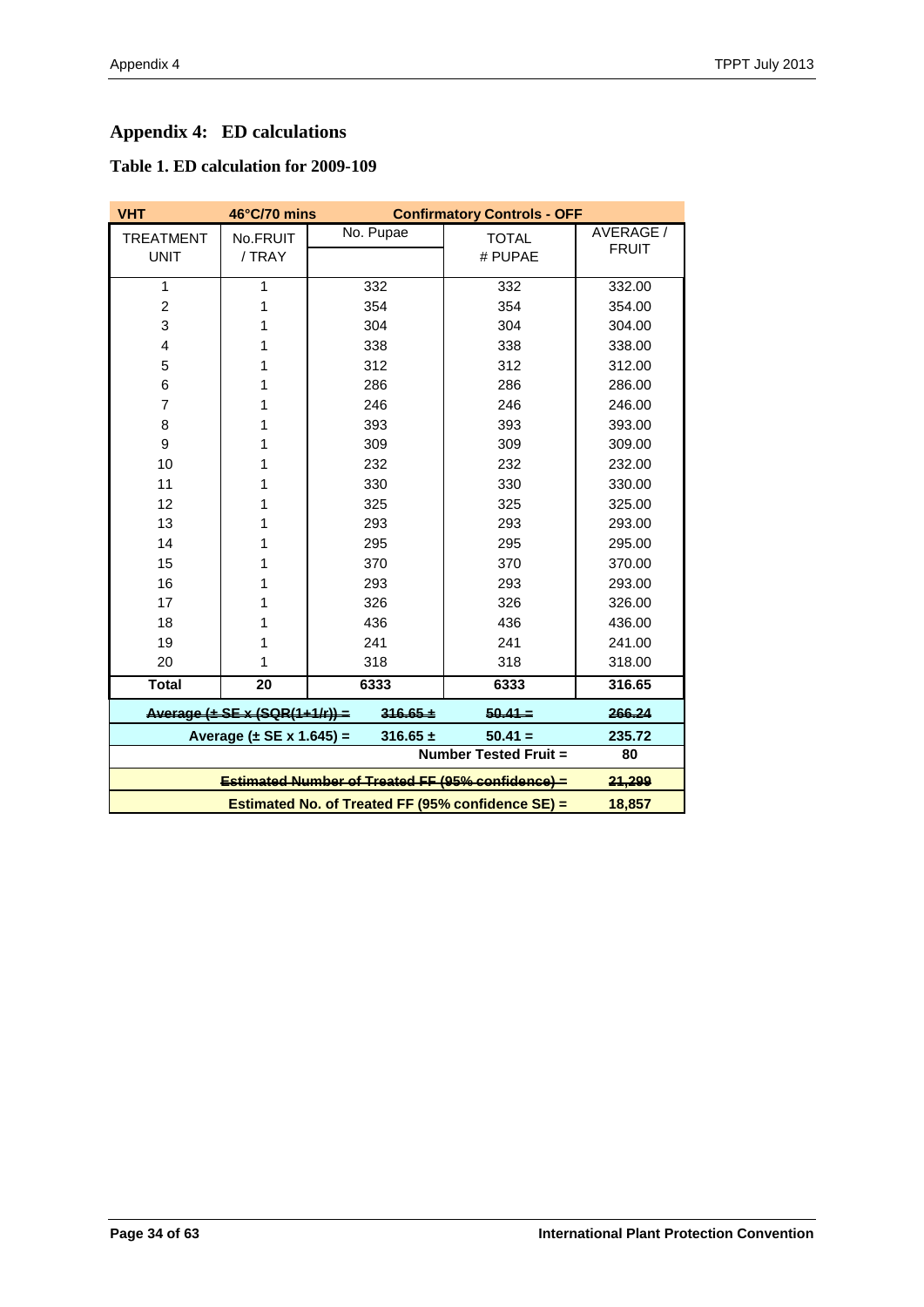| <b>VHT</b>                                                                           | $46^{\circ}$ C/70 mins |           | <b>Confirmatory Controls - MedFly (14/01/93)</b> |              |           |              |
|--------------------------------------------------------------------------------------|------------------------|-----------|--------------------------------------------------|--------------|-----------|--------------|
| TREATMENT<br>No.FRUIT                                                                |                        | No. Pupae |                                                  | <b>TOTAL</b> | AVERAGE / |              |
| <b>UNIT</b>                                                                          | / TRAY                 | 1st Count | 2nd Count                                        | 3rd Count    | # PUPAE   | <b>FRUIT</b> |
|                                                                                      | 26                     | 1639      | 51                                               | 0            | 1690      | 65.00        |
| 2                                                                                    | 26                     | 1424      | 67                                               | 4            | 1495      | 57.50        |
| 3                                                                                    | 25                     | 2154      | 30                                               | 2            | 2186      | 87.44        |
| 4                                                                                    | 27                     | 3114      | 46                                               | 3            | 3163      | 117.15       |
| Total                                                                                | 104                    | 8331      | 194                                              | 9            | 8534      | 81.77        |
|                                                                                      |                        |           | Average $(\pm$ SE x (SQR(1+1/r)) =               | $81.77 \pm$  | $29.96 =$ | 51.81        |
| $Average ( + SE × 1.645) =$<br>$29.96 -$<br>$84 - 77 +$                              |                        |           |                                                  |              | 37.69     |              |
| Number of Tested Fruit =                                                             |                        |           |                                                  |              | 249       |              |
| Estimated Number of Treated Pests from Combined Controls (95% confidence) =          |                        |           |                                                  |              | 12,901    |              |
| <b>Estimated Number of Treated Pests from Individual Controls (95% confidence) =</b> |                        |           |                                                  |              |           | 9,385        |

### **Table 2a. ED calculations for 2010-106**

**Table 2b. ED calculations for 2010-106**

| <b>VHT</b>                                                                         | $46^{\circ}$ C/70 mins | <b>Confirmatory Controls - MedFly (19/01/93)</b> |           |              |           |              |
|------------------------------------------------------------------------------------|------------------------|--------------------------------------------------|-----------|--------------|-----------|--------------|
| TREATMENT                                                                          | No.FRUIT               | No. Pupae                                        |           | <b>TOTAL</b> | AVERAGE / |              |
| <b>UNIT</b>                                                                        | / TRAY                 | 1st Count                                        | 2nd Count | 3rd Count    | # PUPAE   | <b>FRUIT</b> |
|                                                                                    |                        | 869                                              | 154       |              | 1024      | 146.29       |
| 2                                                                                  | 38                     | 4829                                             | 437       | З            | 5269      | 138.66       |
| Total                                                                              | 45                     | 5698                                             | 591       |              | 6293      | 142.47       |
| Average $(\pm$ SE x (SQR(1+1/r)) =<br>$142.47 \pm$<br>$6.61 =$                     |                        |                                                  |           |              | 135.86    |              |
| Average $(\pm$ SE $\times$ 1.645) =<br>$142.47 +$<br>$6.64 -$                      |                        |                                                  |           |              | 433.60    |              |
| Number of Tested Fruit =                                                           |                        |                                                  |           |              | 223       |              |
| <b>Estimated Number of Treated Pests from Combined Controls (95% confidence) =</b> |                        |                                                  |           |              | 30,298    |              |
| Estimated Number of Treated Pests from Individual Controls (95% confidence) -      |                        |                                                  |           |              | 29.792    |              |

#### **Table 2c. ED calculations for 2010-106**

| <b>VHT</b>                                                                           | $46^{\circ}$ C/70 mins |           | <b>Confirmatory Controls - MedFly (04/02/93)</b> |              |            |              |
|--------------------------------------------------------------------------------------|------------------------|-----------|--------------------------------------------------|--------------|------------|--------------|
| TREATMENT<br>No.FRUIT                                                                |                        | No. Pupae |                                                  | <b>TOTAL</b> | AVERAGE /  |              |
| UNIT                                                                                 | / TRAY                 | 1st Count | 2nd Count                                        | 3rd Count    | # PUPAE    | <b>FRUIT</b> |
|                                                                                      | 36                     | 12141     | 4292                                             | 31           | 16464      | 457.33       |
| 2                                                                                    | 36                     | 6684      | 2677                                             | 88           | 9449       | 262.47       |
| Total                                                                                | 72                     | 18825     | 6969                                             | 119          | 25913      | 359.90       |
|                                                                                      |                        |           | Average $(\pm$ SE x (SQR(1+1/r)) =               | $359.90 +$   | $168.75 =$ | 191.15       |
| Average $(\pm$ SE x 1.645) =<br>$350.00 +$<br>$168.75 -$                             |                        |           |                                                  |              | 433.24     |              |
| Number of Tested Fruit =                                                             |                        |           |                                                  |              | 180        |              |
| Estimated Number of Treated Pests from Combined Controls (95% confidence) =          |                        |           |                                                  |              | 34,406     |              |
| <b>Estimated Number of Treated Pests from Individual Controls (95% confidence) =</b> |                        |           |                                                  |              | 23,983     |              |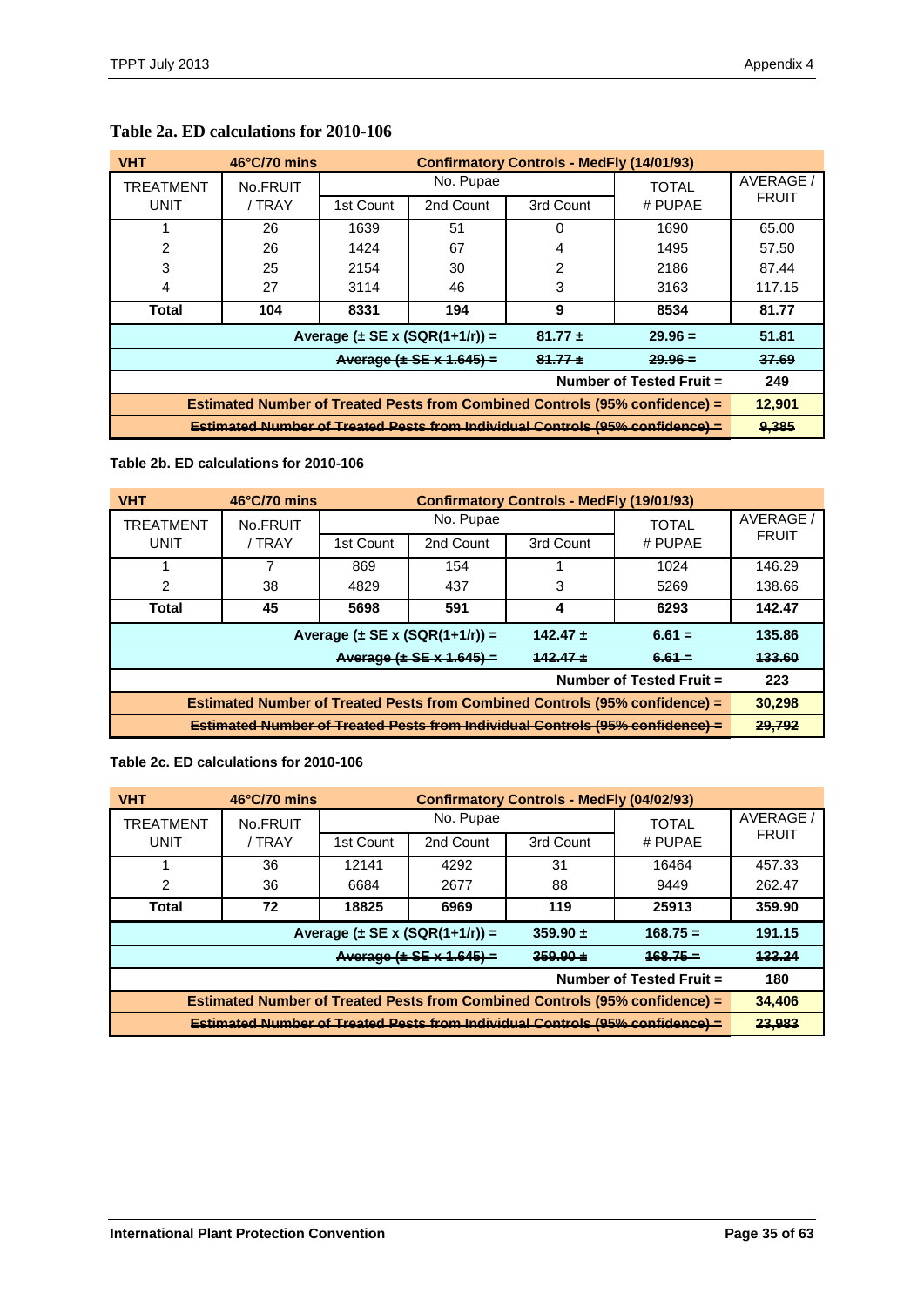| <b>VHT</b>                                                                           | $46^{\circ}$ C/70 mins | <b>Confirmatory Controls - MedFly (05/02/93)</b> |           |              |              |              |
|--------------------------------------------------------------------------------------|------------------------|--------------------------------------------------|-----------|--------------|--------------|--------------|
| TREATMENT<br>No.FRUIT                                                                |                        |                                                  | No. Pupae |              | <b>TOTAL</b> | AVERAGE /    |
| UNIT                                                                                 | / TRAY                 | 1st Count                                        | 2nd Count | 3rd Count    | # PUPAE      | <b>FRUIT</b> |
|                                                                                      | 36                     | 3374                                             | 616       | 41           | 4031         | 111.97       |
| 2                                                                                    | 36                     | 5195                                             | 1264      | 134          | 6593         | 183.14       |
| Total                                                                                | 72                     | 8569                                             | 1880      | 175          | 10624        | 147.56       |
|                                                                                      |                        | Average $(\pm$ SE x (SQR(1+1/r)) =               |           | $147.56 \pm$ | $61.63 =$    | 85.93        |
| Average $(\pm$ SE $\times$ 1.645) =<br>$147.56 +$<br>$64.63 -$                       |                        |                                                  |           |              | 64.78        |              |
| Number of Tested Fruit =                                                             |                        |                                                  |           |              |              | 180          |
| Estimated Number of Treated Pests from Combined Controls (95% confidence) =          |                        |                                                  |           |              | 15.467       |              |
| <b>Estimated Number of Treated Pests from Individual Controls (95% confidence) =</b> |                        |                                                  |           |              | 11,660       |              |

# **Table 2d. ED calculations for 2010-106**

**Table 2e. ED calculations for 2010-106**

| <b>VHT</b> | $46^{\circ}$ C/70 mins | <b>Confirmatory Controls - MedFly (14/01/93)</b>                                   |        |
|------------|------------------------|------------------------------------------------------------------------------------|--------|
|            |                        | Estimated Number of Treated Pests from Combined Controls (95% confidence) =        | 12,901 |
| <b>VHT</b> | $46^{\circ}$ C/70 mins | <b>Confirmatory Controls - MedFly (19/01/93)</b>                                   |        |
|            |                        | <b>Estimated Number of Treated Pests from Combined Controls (95% confidence) =</b> | 30,298 |
| <b>VHT</b> | $46^{\circ}$ C/70 mins | <b>Confirmatory Controls - MedFly (04/02/93)</b>                                   |        |
|            |                        | Estimated Number of Treated Pests from Combined Controls (95% confidence) =        | 34,406 |
| <b>VHT</b> | $46^{\circ}$ C/70 mins | <b>Confirmatory Controls - MedFly (05/02/93)</b>                                   |        |
|            |                        | Estimated Number of Treated Pests from Combined Controls (95% confidence) =        | 15,467 |
|            |                        | $TOTAL =$                                                                          | 93,072 |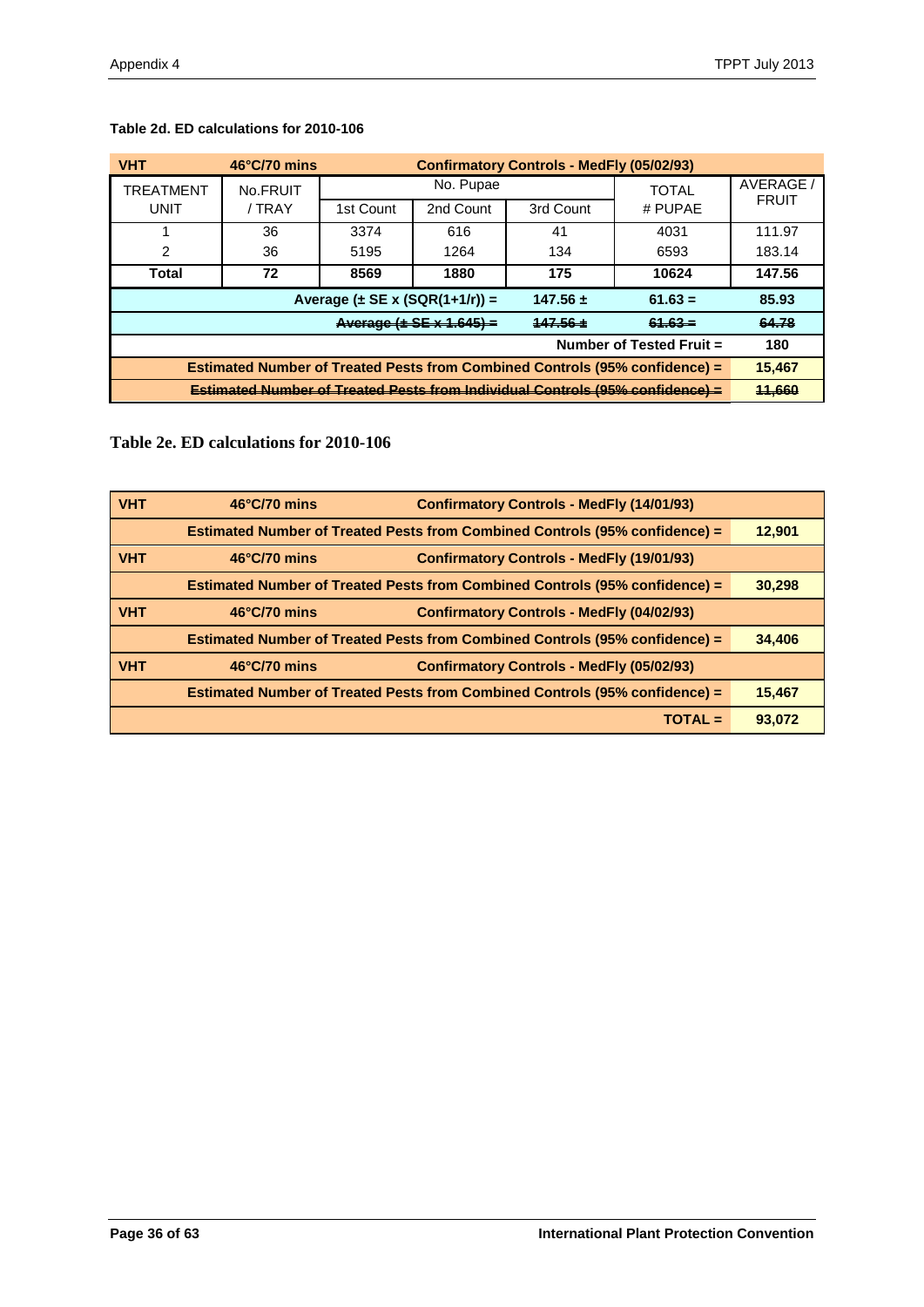| Cold                                                     | $2^{\circ}$ C/16 days                                         |           | <b>Confirmatory Controls - MedFly</b> |                 |  |
|----------------------------------------------------------|---------------------------------------------------------------|-----------|---------------------------------------|-----------------|--|
| <b>TREATMENT</b>                                         | No.FRUIT                                                      | No. Pupae | <b>TOTAL</b>                          | AVERAGE / FRUIT |  |
| <b>UNIT</b>                                              | / TRAY                                                        | 1st Count | # PUPAE                               |                 |  |
|                                                          | 294                                                           | 4527      | 4527                                  | 15.40           |  |
| 2                                                        | 286                                                           | 4118      | 4118                                  | 14.40           |  |
| 3                                                        | 302                                                           | 4167      | 4167                                  | 13.80           |  |
| Total                                                    | 882                                                           | 12812     | 12812                                 | 14.53           |  |
|                                                          | Average $(\pm$ SE x (SQR(1+1/r)) =<br>$14.53 \pm$<br>$0.93 =$ |           |                                       |                 |  |
| Average (± SE x 1.645)                                   | 13.20                                                         |           |                                       |                 |  |
|                                                          | 2202                                                          |           |                                       |                 |  |
| <b>Estimated Number of Treated FF (95% confidence) =</b> | 29,940                                                        |           |                                       |                 |  |
| Estimated No. of Treated FF (95% confidence SE)          | 29.067                                                        |           |                                       |                 |  |

### **Table 3. ED calculations for 2010-102**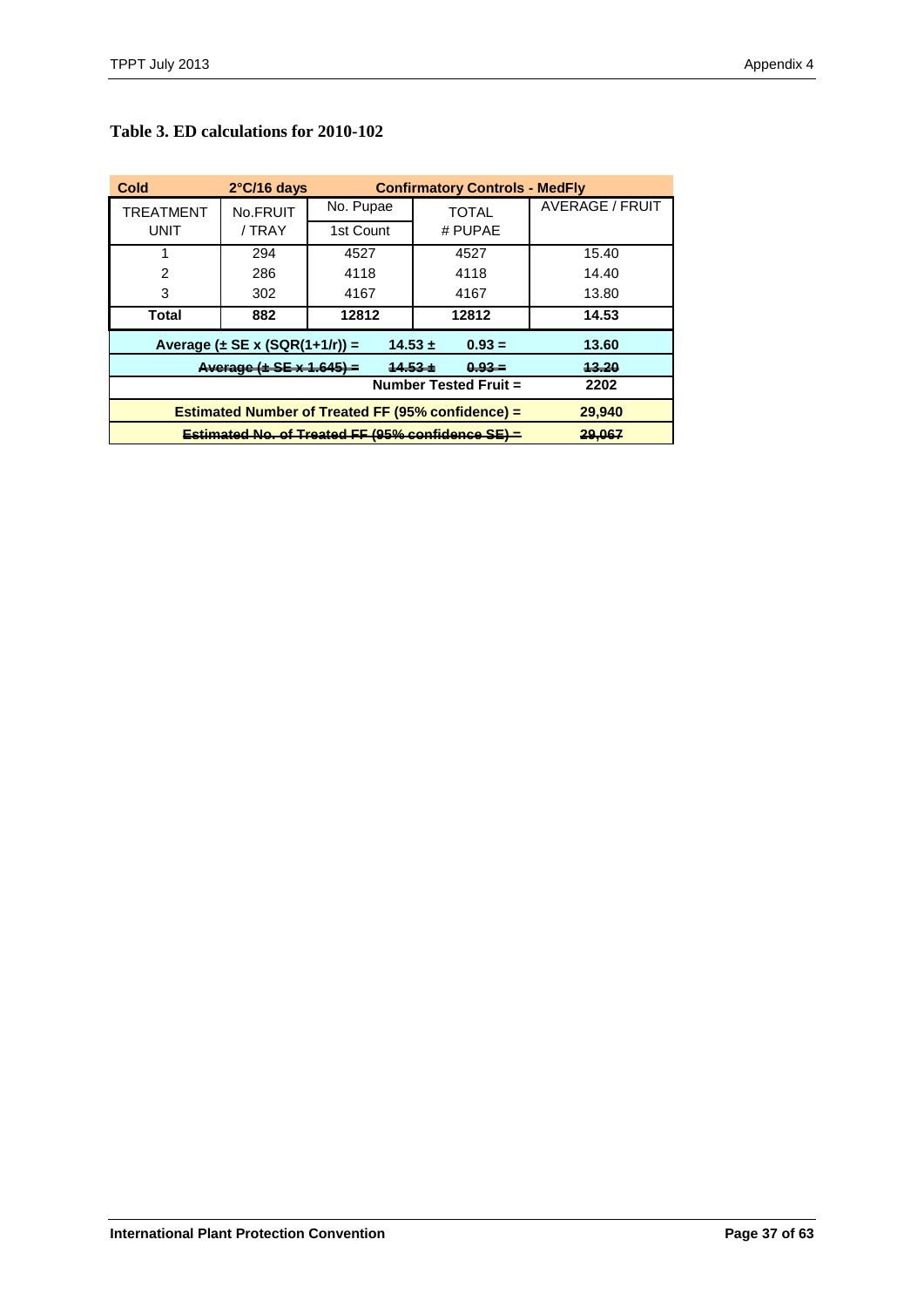| Cold             | $2^{\circ}$ C/16 days              |             | Confirmatory Controls - MedFly - Valencia - Wooden Box |                 |
|------------------|------------------------------------|-------------|--------------------------------------------------------|-----------------|
| <b>TREATMENT</b> | No.FRUIT                           | No. Pupae   | TOTAL                                                  | AVERAGE / FRUIT |
| <b>UNIT</b>      | / TRAY                             | 1st Count   | # PUPAE                                                |                 |
|                  | 240                                | 4149        | 4149                                                   | 17.29           |
| 3                | 243                                | 3654        | 3654                                                   | 15.04           |
| Total            | 483                                | 7803        | 7803                                                   | 16.16           |
|                  | Average $(\pm$ SE x (SQR(1+1/r)) = | 16.16 $\pm$ | $1.84 =$                                               | 14.32           |
|                  | Average $(\pm$ SE x 1.645) =       | $16.16 +$   | $+84-$                                                 | 43.54           |
|                  |                                    |             | Number Tested Fruit =                                  | 1,498           |
|                  | 21,455                             |             |                                                        |                 |
|                  | 20,286                             |             |                                                        |                 |

# **Table 4a. ED calculations for 2010-103**

Table 4b.

| Cold                                                               | <b>Confirmatory Controls - MedFly - Valencia - Cardboard Box</b><br>$2^{\circ}$ C/16 days |             |          |                 |  |
|--------------------------------------------------------------------|-------------------------------------------------------------------------------------------|-------------|----------|-----------------|--|
| <b>TREATMENT</b>                                                   | No.FRUIT                                                                                  | No. Pupae   | TOTAL    | AVERAGE / FRUIT |  |
| <b>UNIT</b>                                                        | / TRAY                                                                                    | 1st Count   | # PUPAE  |                 |  |
|                                                                    | 240                                                                                       | 4320        | 4320     | 18.00           |  |
| 3                                                                  | 238                                                                                       | 4165        | 4165     | 17.50           |  |
| Total                                                              | 478                                                                                       | 8485        | 8485     | 17.75           |  |
| Average $(\pm$ SE x (SQR(1+1/r)) =<br>$17.75 \pm$<br>$0.41 =$      |                                                                                           |             |          | 17.34           |  |
|                                                                    | Average $(\pm$ SE $\times$ 1.645)-                                                        | $17.76 \pm$ | $0.44 -$ | 47.47           |  |
|                                                                    | 1.498                                                                                     |             |          |                 |  |
| <b>Estimated Number of Treated FF (95% confidence) =</b><br>25,978 |                                                                                           |             |          |                 |  |
|                                                                    | Estimated No. of Treated FF (95% confidence SE) -<br>25,718                               |             |          |                 |  |
|                                                                    |                                                                                           |             |          |                 |  |

**Total = 47,433**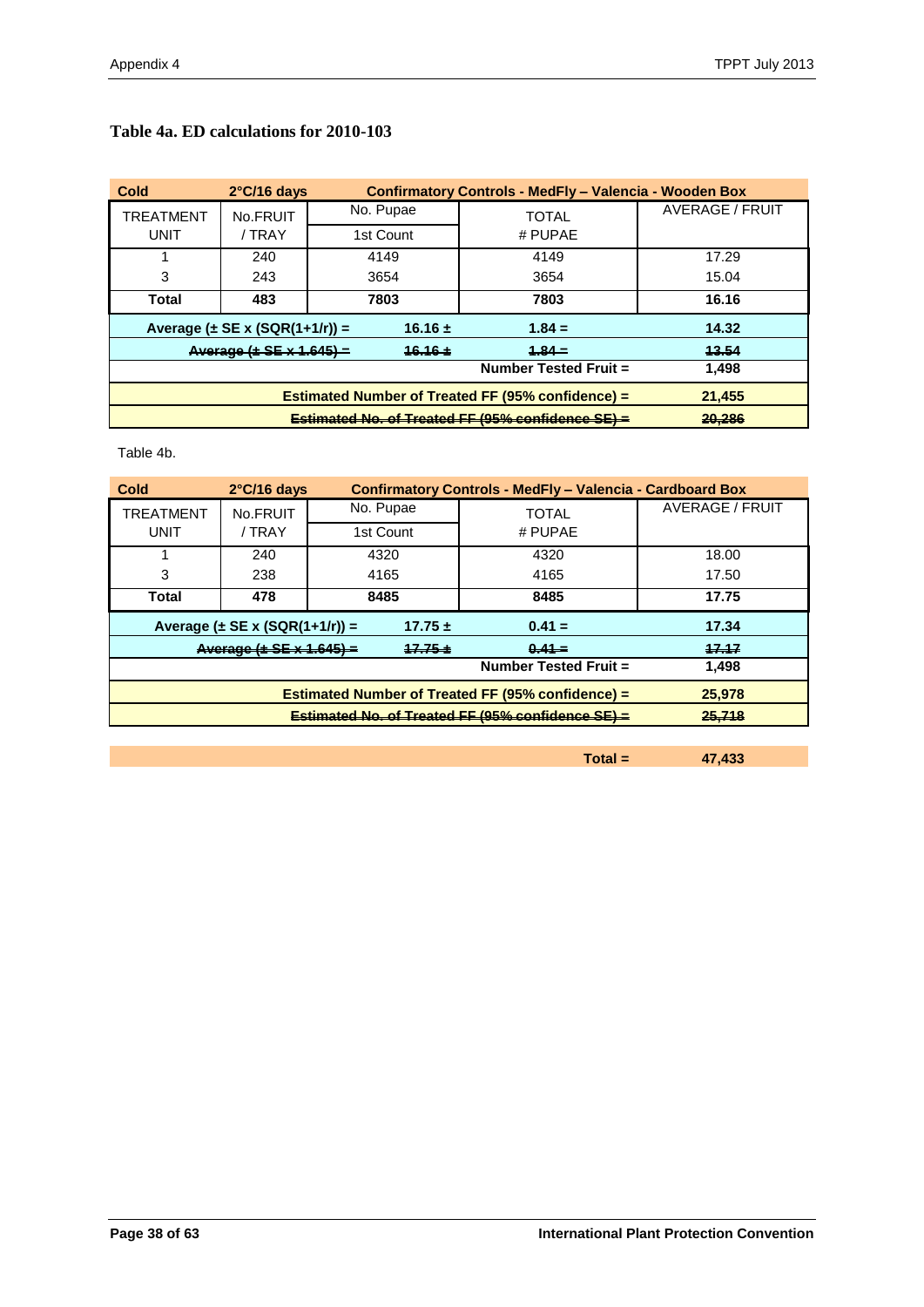| <b>HTFA</b>                                                          | $47.5^{\circ}$ C/20 mins (3.5hr)<br><b>Confirmatory Controls - B melanotus</b>                 |           |                  |               |                 |              |
|----------------------------------------------------------------------|------------------------------------------------------------------------------------------------|-----------|------------------|---------------|-----------------|--------------|
| <b>TREATMENT</b>                                                     | No.FRUIT                                                                                       | No. Pupae |                  | <b>TOTAL</b>  | <b>AVERAGE/</b> |              |
| <b>UNIT</b>                                                          | /TRAY                                                                                          | 1st Count |                  |               | # PUPAE         | <b>FRUIT</b> |
|                                                                      | 12                                                                                             | 3127      |                  |               | 3127            | 260.58       |
|                                                                      | 10                                                                                             | 2494      |                  |               | 2494            | 249.40       |
| 3                                                                    | 12                                                                                             | 2484      |                  |               | 2484            | 207.00       |
| 4                                                                    | 14                                                                                             | 2940      |                  |               | 2940            | 210.00       |
| 5                                                                    | 8                                                                                              | 1908      |                  |               | 1908            | 238.50       |
| 6                                                                    | 6                                                                                              | 1664      |                  |               | 1664            | 277.33       |
|                                                                      | 6                                                                                              | 1838      |                  |               | 1838            | 306.33       |
| <b>Total</b>                                                         | 68                                                                                             | 16455     | $\boldsymbol{0}$ | $\bf{0}$      | 16455           | 249.88       |
| Average $(\pm SE \times (SOR(1+1/r)) =$<br>$38.08 =$<br>249.88 $\pm$ |                                                                                                |           |                  | 211.80        |                 |              |
| Average $(\pm$ SE x 1.645) =<br>$249.88 \pm$<br>$38.08 =$            |                                                                                                |           |                  | <b>191.28</b> |                 |              |
| Number of Tested Fruit =                                             |                                                                                                |           |                  | 165           |                 |              |
|                                                                      | <b>Estimated Number of Treated Pests from Combined Controls (95% confidence) =</b><br>34,947   |           |                  |               |                 |              |
|                                                                      | <b>Estimated Number of Treated Pests from Individual Controls (95% confidence) =</b><br>31,561 |           |                  |               |                 |              |

# **Table 5. ED calculations for 2009-105**

From tables 12 and 13 (pages 31 and 32) of Waddell, B. C. Clare, G. K. Maindonald, J. H. Petry R. J. (1993) Postharvest disinfection of *Bactocera melanotus* and *B. xanthodes* in the Cook Islands: Report 3. *HortResearch Client Report* No. 93/270. 70p.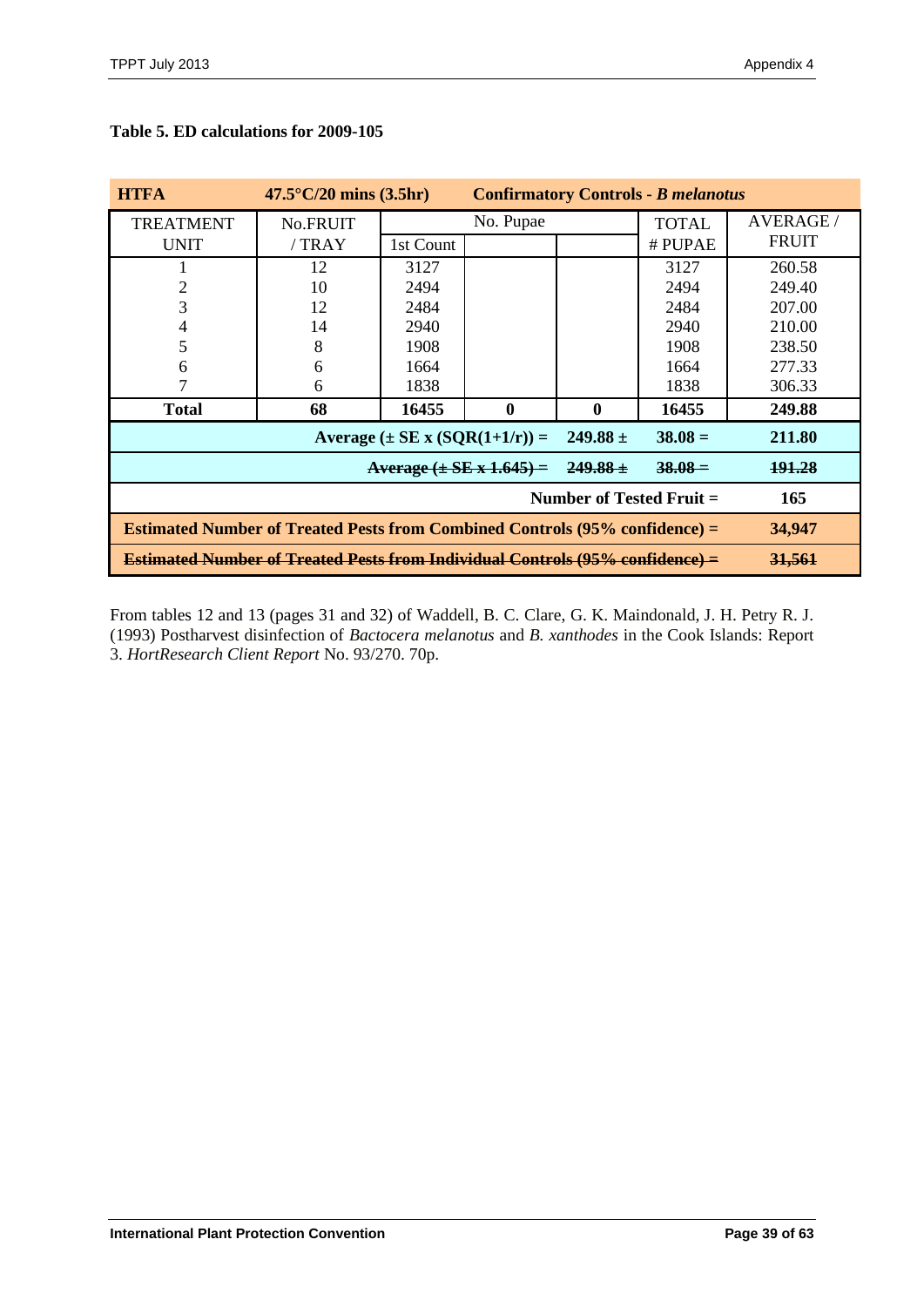# **Table 6. ED calculations for 2010-106**

| weblicate a Exclusive                                                                    |          |                        |              |              |                |
|------------------------------------------------------------------------------------------|----------|------------------------|--------------|--------------|----------------|
| $45^{\circ}$ C for 30 minutes<br><b>Confirmatory Controls - Melon fly 1 day old eggs</b> |          |                        |              |              |                |
| <b>TREATMENT</b>                                                                         | No.FRUIT | <b>NUMBER OF PUPAE</b> |              | <b>TOTAL</b> | <b>AVERAGE</b> |
| <b>REPLICATE</b>                                                                         | /TRAY    | <b>SURVIVORS</b>       |              | # PUPAE      | <b>FRUIT</b>   |
| 2                                                                                        | 5        | 14,990                 |              | 14,990       | 2,998.00       |
| 3                                                                                        | 5        | 6,411                  |              | 6,411        | 1,282.20       |
| 4                                                                                        | 5        | 7,655                  |              | 7,655        | 1,531.00       |
| <b>Total</b>                                                                             | 15       | 29,056                 | $\mathbf{0}$ | 29,056       | 1,937.07       |
| $1,937.07 \pm$<br>$1,036.62=$<br>Average $(\pm SE \times (SOR(1+1/r)) =$                 |          |                        |              | 900.45       |                |
| Number Tested Fruit $=$                                                                  |          |                        |              |              | 30             |
| <b>Estimated Number of Treated FF (Average) =</b>                                        |          |                        |              |              | 27,014         |
| ED (at the $95\%$ level of confidence) =                                                 |          |                        |              |              | 99.9889        |

# **Replicate 1 Excluded**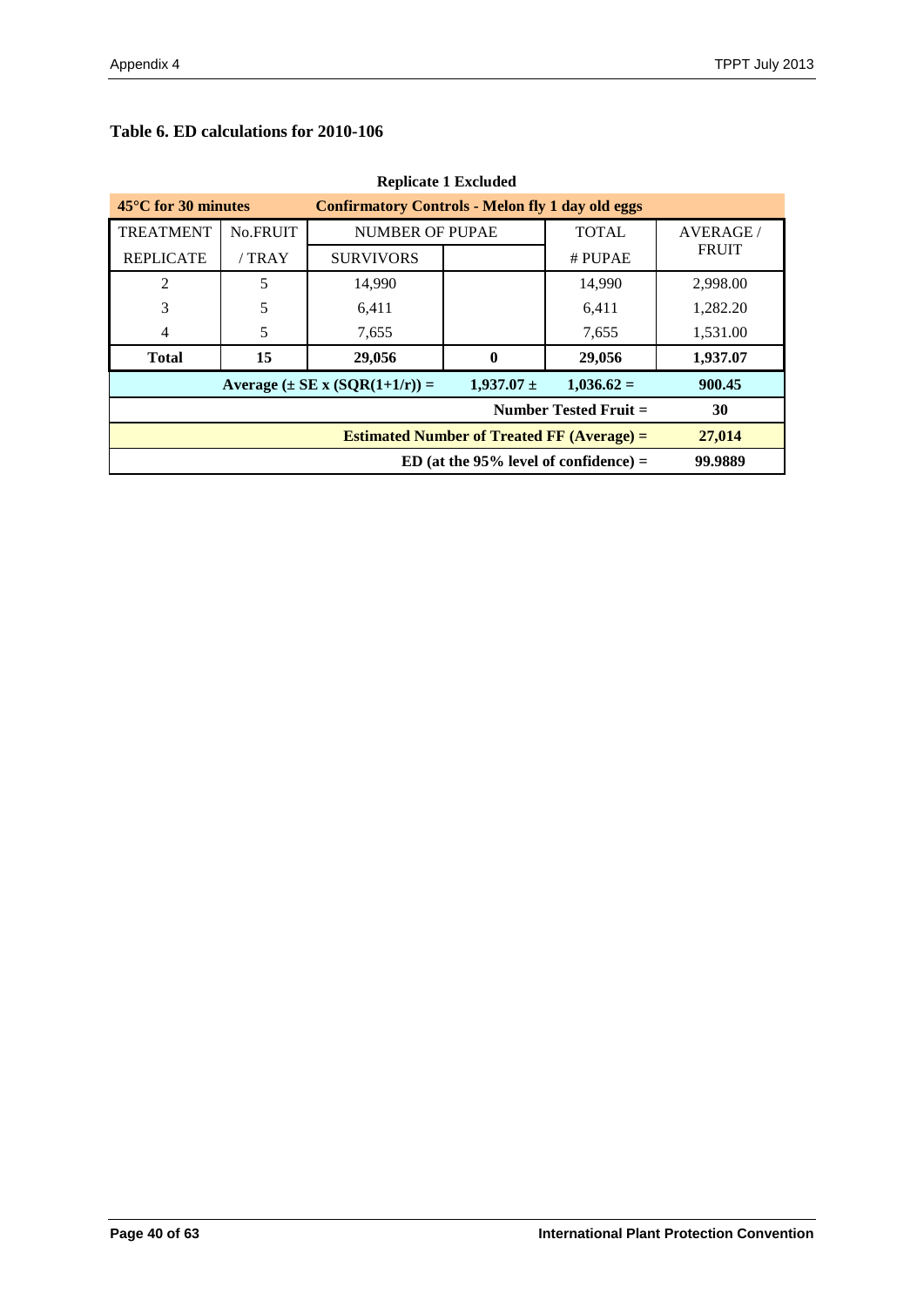# <span id="page-40-0"></span>**Appendix 5: Working TPPT criteria for treatment evaluation**

# **1. Introduction**

This document provides a description of the agreed procedure for the evaluation of phytosanitary treatments for inclusion in an International Standard for Phytosanitary Measures (ISPM). The procedures and processes documented here have been agreed to and applied by the Technical Panel for Phytosanitary Treatments (TPPT) for the evaluation of phytosanitary treatments against the requirements of ISPM 28:2007 *Phytosanitary treatments for regulated pests*.

It is important to note that the burden is on the submitter to provide a complete and accurate submission and information in support of their proposed treatment. This includes the appropriate statistical analysis of the research results, including efficacy.

# **2. Procedure for the production of phytosanitary treatments**

# **2.1 Call for submissions for phytosanitary treatments on topics approved by the CPM**

- The IPPC Secretariat issues a call for submissions for phytosanitary treatments as approved by the Standards Committee (SC). Phytosanitary treatments are submitted by NPPOs or RPPOs for evaluation as an international standard in response to a call for submissions by the Secretariat.
- The "Submission Form for Phytosanitary treatments" should be used by NPPOs or RPPOs to submit information on phytosanitary treatments.
- The submission forms are collated by the Secretariat and sent to the Technical Panel on Phytosanitary Treatments (TPPT) for review.

### **2.2 Evaluation of treatment submissions**

- The TPPT prioritize submissions for development of phytosanitary treatments, taking into account guidance from the SC and the "Procedure and criteria for identifying topics for inclusion in the IPPC standard setting work programme" (adopted by the CPM-3 in 2008) and using the score definitions (see IPPC procedural manual). The TPPT will also take into account recommendations by other CPM bodies.
- Submissions will be evaluated for their suitability as an international treatment by the TPPT in line with guidance provided in ISPM No. 28 (*Phytosanitary treatments for regulated pests*) and Section A. The submitted treatments will be determined to be:
	- an acceptable treatment;
	- a treatment requiring more information or research in order to evaluate its efficacy; or
	- a treatment not accepted for inclusion in ISPM 28:2007.
- Acceptable treatments will be recommended to the SC. For treatments requiring more information, or unacceptable treatments, the NPPO or RPPO, with a copy to the contact person for the submission will be notified by the Secretariat and additional information will be requested or the reasons for the rejection will be given. In addition, the submitter of treatments that are being recommended to the SC will be advised accordingly.

### *Section A: Process for the evaluation of treatment submissions by experts*

One expert for each treatment submission is selected as its "lead" by the TPPT to evaluate the submission;

- The lead will review the data to ensure it supports the stated efficacy based on ISPM No. 28 (*Phytosanitary treatments for regulated pests*) and additional instructions from the TPPT if needed;
- The lead completes a "checklist" and an "evaluation sheet" developed by the TPPT;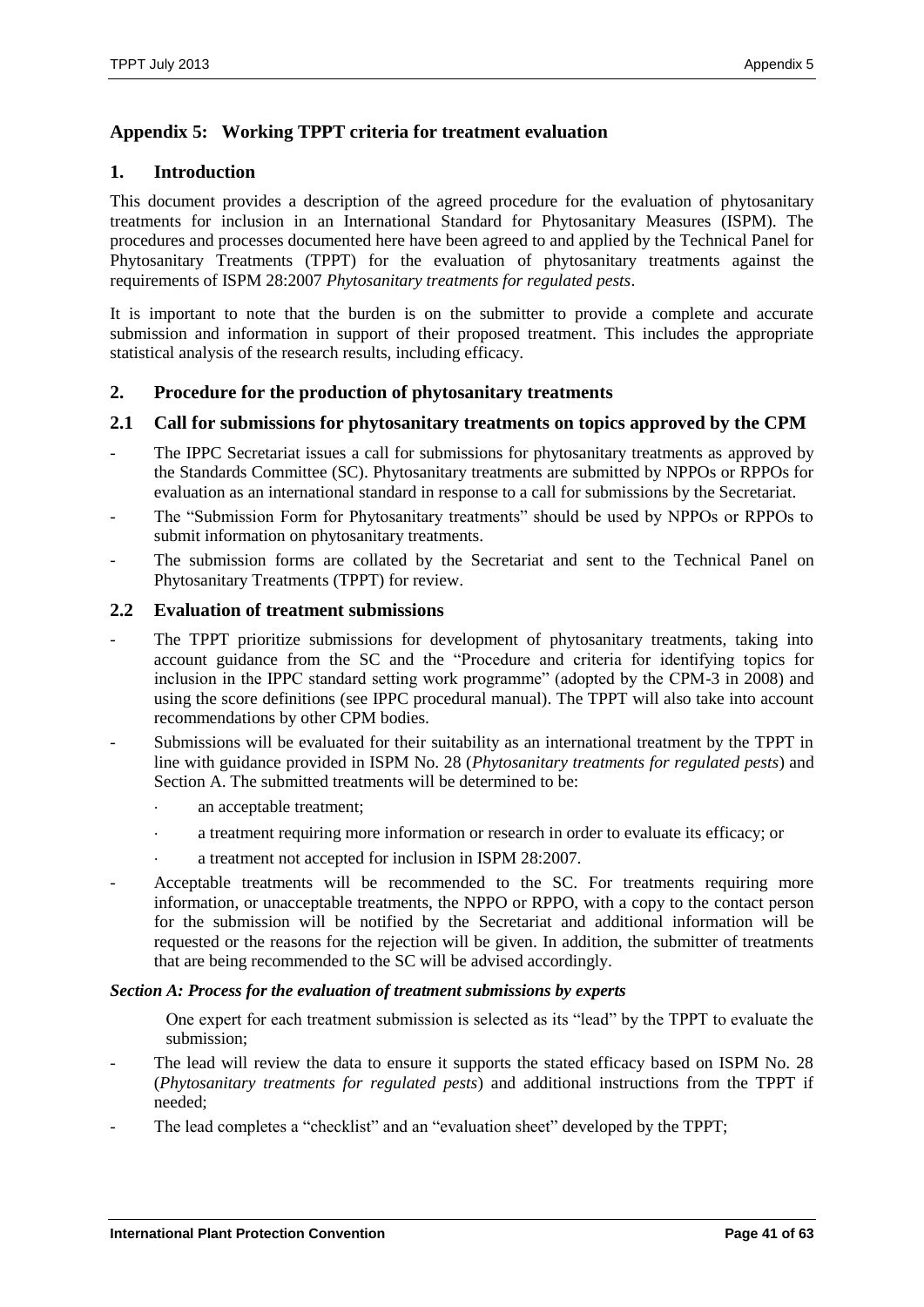- In some cases, for example where more than one submission is received for a particular treatment/commodity/pest combination, the lead may need to resolve differences between data sets and to prevent duplication of near identical treatments;
- The lead may be able to accumulate further data to support a treatment submission. Where incomplete submissions are received, leads will liaise with the submitter to help progress the submission;
- The treatment is then submitted to the TPPT for assessment.

# **3. Overview of a Good Research Protocol**

A number of authors have published comprehensive guides on what good research methodologies should cover when developing phytosanitary treatments. Hallman and Mangan (1998), Hallman (2000), Heather (2004), and Heather and Hallman (2008) provide comprehensive overviews of sound research protocols, while Sgrillo (2002) provides some background and guidance on quantitative parameters for phytosanitary measures.

From these papers and ISPM 28 it can be surmised that a sound research protocol should ensure that:

- there is an unambiguous description of the target pest and commodity, and the nature of the association of the two in trade and how this relates to the mode of action of the treatment;
- the condition of the target pest, host and environment at the time of testing is equivalent to the likely condition or range of conditions found in trade. For example, laboratory colonies of test pests should be representative of what is most likely to be encountered in trade and should be replenished with wild types periodically;
- the effectiveness of the treatment is tested against the most tolerant life stage or condition of the target pest likely to be found at the time of treatment application in trade;
- For generic treatments, effectiveness of the treatment is tested against the most tolerant species within the target group;
- the treatment outcome is appropriate to the phytosanitary needs of trade; and
- the publication or reporting of the research outcomes is suitably transparent for assessment by regulatory organisations.
- the specimens are identified to the species level by a specialist, including detailed information of how the species was determined. Refer to ISPM 8:1998 (section 2.1 Pest records) for further guidance.
- with regards to voucher specimens, submitters should ensure to preserve sample specimens in appropriate media for future reference.
- when doing replicates or when repeating laboratory trials for comparison in a different location or time, conditions should be as similar as possible on each occasion, such as pests, commodities, load factors, testing equipment, experimental protocols, etc.
- the methods used to measure the experimental parameters of the treatment are appropriate and that records are provided with submissions. This may include calibration of equipment and records indicating, over time, temperature ranges, treatment duration (including heat up, cool down and dwell time), dosimetry, etc.
- statistical analyses are completed using the most appropriate methods. Experts in statistics should be consulted.

# **3.1 Use of historical records**

Historical data should be utilized only where there is a statistical basis for determining the level of efficacy, e.g. when efficacy data exist in relation to sampling under operational conditions. In most, if not all, cases it will not be known with any degree of accuracy, how many target pests were present prior to treatment; additionally, the accuracy of the inspection methods to detect the pest(s) at a certain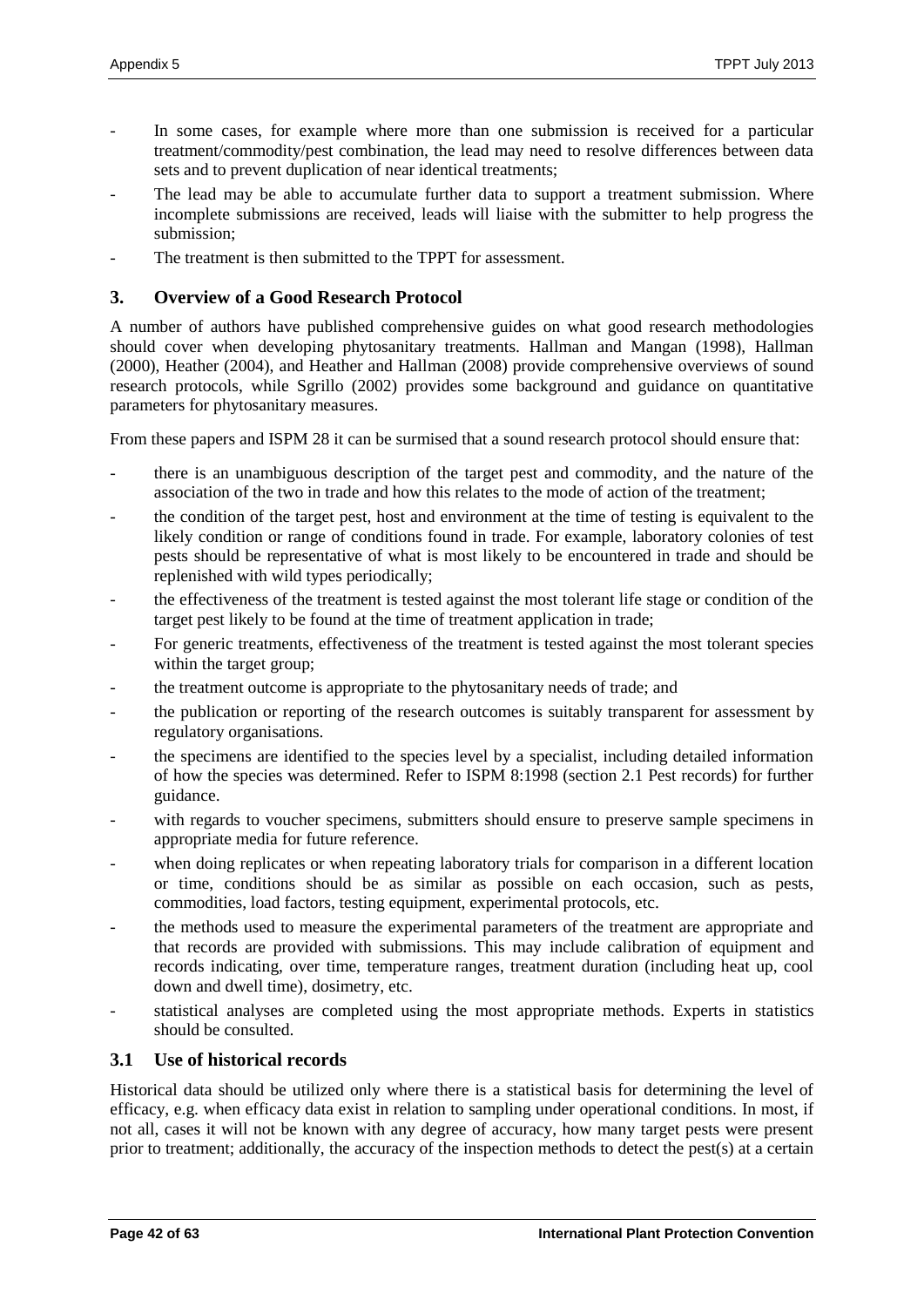level (or even the confidence with which one could detect an organism) needs to be known. In particular, five specific difficulties were identified in the paper<sup>8</sup>:

- The condition of the target regulated article may vary over time;
- The life stage of the target pest may change over time;
- Environmental conditions critical to treatment efficacy may vary over time;
- The number of live target organisms infesting the regulated article may not be known at the time;
	- The number of surviving target organisms post-treatment may not have been determined (with any degree of accuracy).

### **4. General considerations when calculating the effective dose (ED)**

The panel has recommended a number of principles that they should apply when calculating the ED for each treatment at the 95% confidence level, based on the total number of target pests treated. Further information on the calculation of the ED is provided in a publication by Couey and Chew (1986). These agreed principles include:

- The level of mortality in the controls must be accounted for when calculating treatment efficacy from counts of dead treated pests. The recorded mortality of treated target pests should be adjusted for natural mortality recorded in controls e.g. if there is a 10% level of mortality in the control sample, 10% of the deaths in the treated sample should be attributed to causes other than the treatment.
- Greater than expected natural mortality levels (in controls) should be treated with care because they may indicate a target pest population under stress. A population under stress may be more susceptible to the treatment than a natural population.
- Sample sizes and repetitions should be sufficient to account both for natural variation and achieve significant regressions when extrapolating treatment efficacy. A small number of treatment repetitions can, on analysis, result in statistical errors giving meaningless conclusions (if the SD at 95% is greater than the mean, the lower (worst case) result may be a negative dose e.g.  $10 \pm 12$  gives a range from -2 to 22).
- When the population of treated pests is estimated from control pest populations, the estimation must be based on a statistical analysis of the controls. Where possible, control data should not be grouped together, but should be recorded for each individual test commodity or target pest. Pseudo-replication<sup>9</sup> should be avoided or minimized, as much as possible.
- Researchers need to apply the same statistical rigour to control data as they do to treatment data. Where the infestation rate for each regulated article in the control is known, the estimated treated regulated article infestation rate would be:

Average per treated regulated article =  $\mu$  - **(STD × 1.645)** 

Where the control infestation rate is based on the mean of grouped commodities, as the number of controls increases so does the level of confidence in the estimation of the population mean. A

l <sup>8</sup> Reference paper: will be added after 2013 September Virtual meeting

 $9$  Pseudoreplication is used to test for treatment effects with data from experiments where either treatments are not replicated (though samples may be) or replicates are not statistically independent. The error described by this term arises when treatments are assigned to units that are subsampled and the treatment F-ratio in an analysis of variance ([ANOVA](http://en.wikipedia.org/wiki/ANOVA)) table is formed with respect to the residual mean square rather than with respect to the among unit mean square. The F-ratio relative to the within unit mean square is vulnerable to the confounding of treatment and unit effects, especially when unit number is small (*e.g.* four tank units, two tanks treated, two not treated, several subsamples per tank). The error is avoided by forming the F-ratio relative to the among unit mean square in the ANOVA table (tank MS in the example above). Pseudoreplication, as originally defined, is a special case of inadequate specification of random factors where both random and fixed factors are present: <http://en.wikipedia.org/wiki/Pseudoreplication>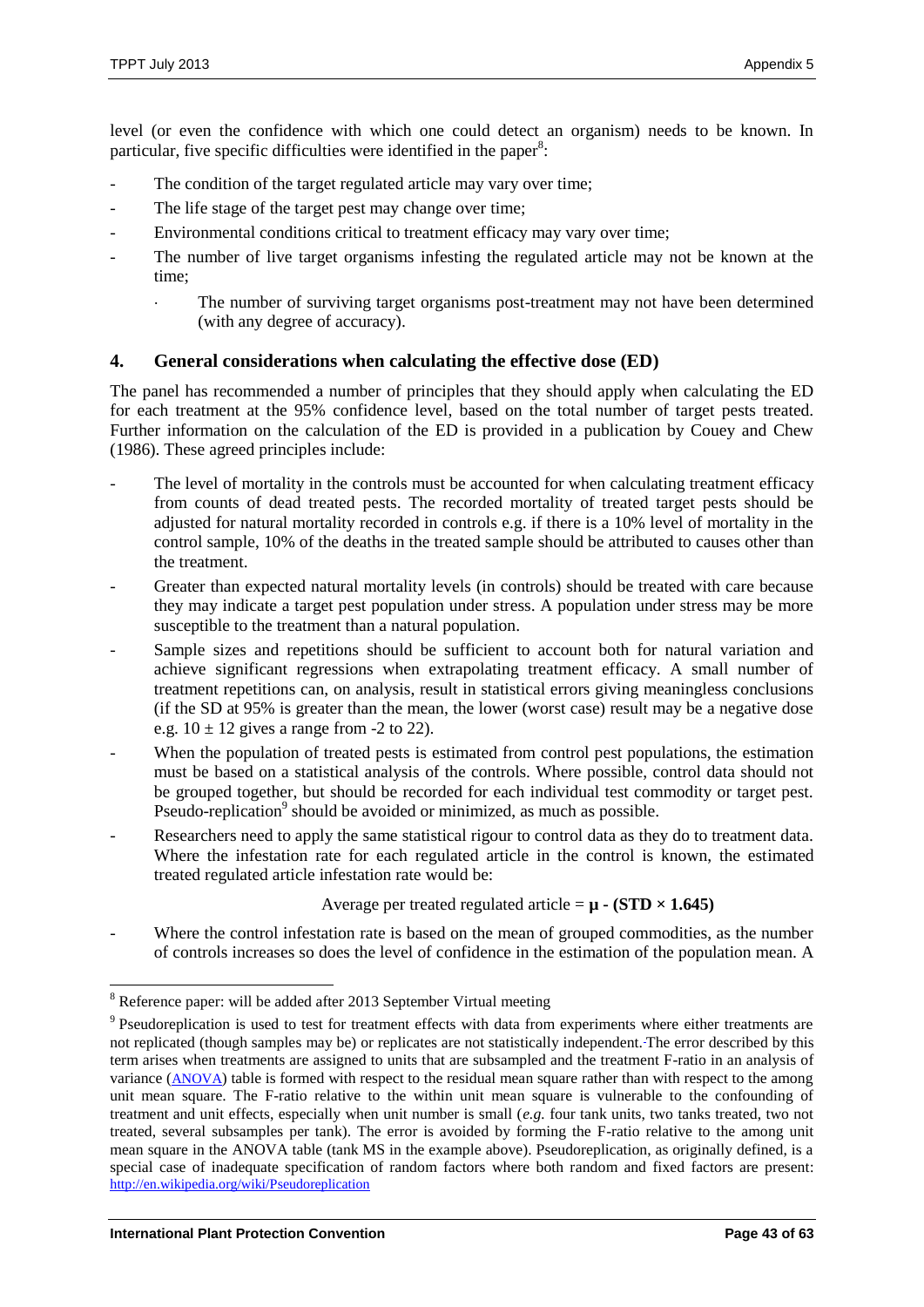suitable formula for estimating the average number of exposed pests per treated regulated article would therefore be:

Average per treated regulated article =  $\mathbf{u}$  - (STD  $\times \sqrt{(1+1/r)}$ )

Note: **r** is equal to the number of control replicates used to estimate the mean  $(\mu)$  and standard deviation (**STD**) of the control means.

# **5. Choosing Surrogate Species for the Development of Phytosanitary Treatments**

Note: In the context of the TPPT, discussion on choosing a surrogate species is confined to the use of insect pest species to substitute for target species when the target species is difficult or impossible to obtain or use in research on developing a phytosanitary treatment.

*Target species*: The species that is of quarantine concern to an importing country.

*Surrogate species*: The species that is tested instead of the target species.

A suitable surrogate species may be as tolerant or preferably more tolerant than the target species and must respond as closely as possible to the treatment as the target species.. When a surrogate species is used in developing a phytosanitary treatment the TPPT needs to see justification that the surrogate species is a suitable substitute for the target species.

The following attributes may be used in providing such a justification. Similarity between the target species and the surrogate species in:

- Order, Family, Genus, Species (different strain, sub-species, variant, etc) ["taxonomic distance"]
- Host (i.e. target product) and host range
- Life history, phenology, size
- Feeding regime
- Reaction to treatment
- Tolerance to treatment (preferably less tolerant at same temperature, duration of exposure, dose concentration, etc) ["toxicologically representative"]
- Habitat type (e.g. tropical, temperate)
- Level of damage to target product and the part/s of target product damaged
- Published supporting scientific literature and/or existing international / bilateral approvals

# **5.1 Selected references**

- **ASTM.** 2002. Standard Terminology Relating to Biological Effects and Environmental Fate. Standard E 943-00 in: *Annual Book of Standards. Vol. 11.05 Biological Effects and Environmental Fate; Biotechnology; Pesticides.* ASTM International, West Conshohocken, PA
- **Hover, K. Haack, R. Magnusson, C.** 2010. Criteria for selecting substitute organisms for target pests in treatment testing. Eighth Meeting of the International Forest Quarantine Research Group, Lisbon, Portugal, 2010: Document 34.
- **Ormsby, M.** 2009. Developing phytosanitary treatments for international trade. *In*: IUFRO International Forest Biosecurity Conference Incorporating the 6th International Forest Vegetation Management Conference. 16-20 March 2009, Rotorua, New Zealand *Eds*: Margaret Richardson, Carolyn Hodgson, Adrienne Forbes. New Zealand Forest Research Institute Limited.
- **Raimondo, S., Vivian, D.N., and Barron, M.G.** 2010. Web-based Interspecies Correlation Estimation (Web-ICE) for Acute Toxicity: User Manual. Version 1.1. EPA/600/R-10/004. Gulf Breeze, FL.
- Wenger, S. J. 2008. Use of Surrogates to Predict the Stressor Response of Imperiled Species. *Conservation Biology*, 22(6):1564–1571.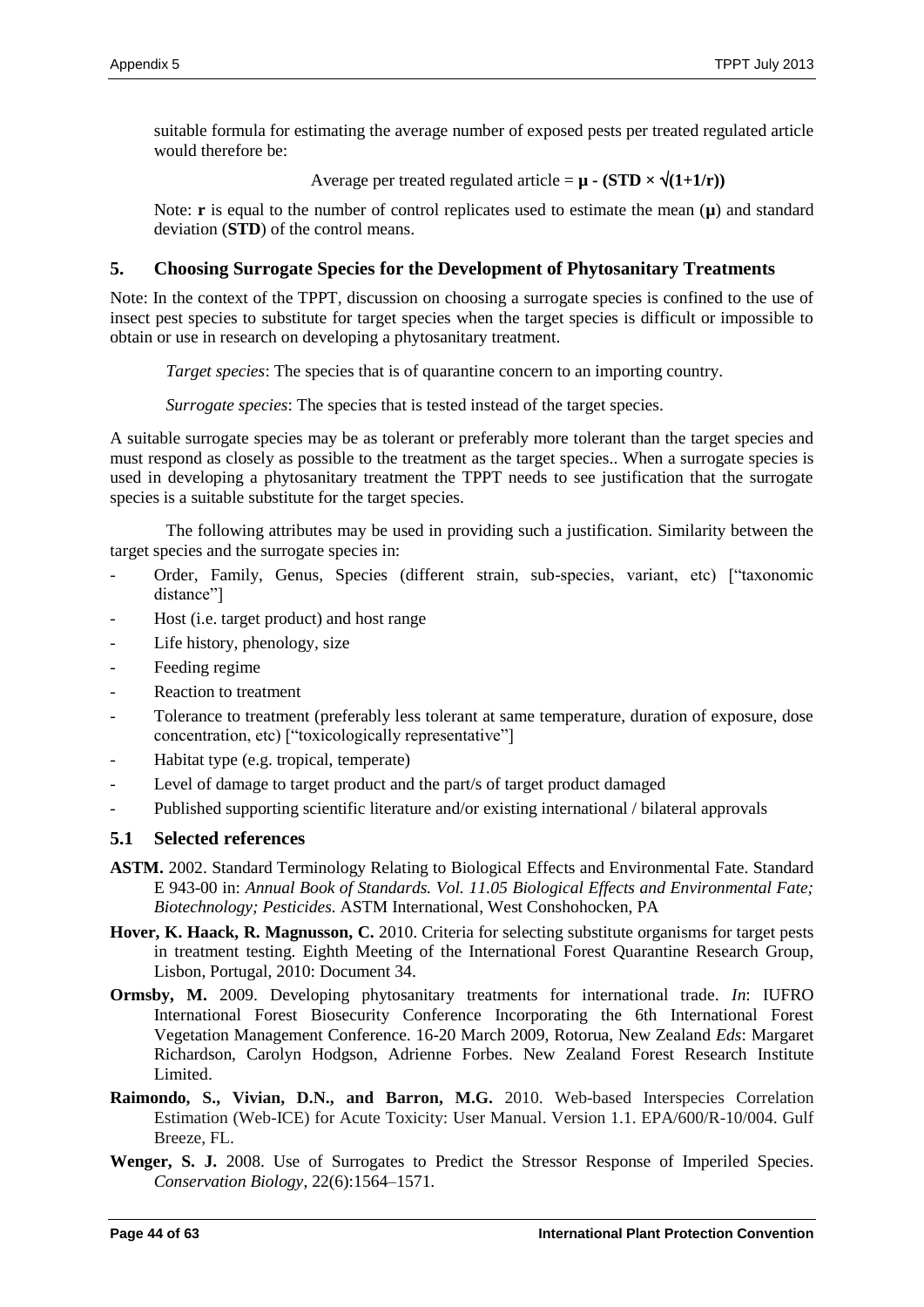### **6. Determination of a suitable treatment end-point**

As stated in ISPM 18 (2003) but which is equally applicable to all treatments: "The objective of using irradiation as a phytosanitary measure is to prevent the introduction or spread of regulated pests. This may be realized by achieving certain responses in the targeted pest(s) such as:

- mortality
- preventing successful development (e.g. non-emergence of adults)
- inability to reproduce (e.g. sterility), or
- inactivation".

Typically, the most advanced developmental stage of the insect occurring in the commodity is the most tolerant when the measure of efficacy is preventing further development or reproduction (Hallman *et al.* 2010). In the case of tephritid fruit flies, preventing adult emergence could be considered the desired response required for regulatory purposes because it prevents the emergence of adult flies that could be trapped and trigger regulatory actions (ISPM 28 Annex 7, 2009). However, when the insect pupates in the host, preventing adult emergence may require an excessive treatment dose as is the case with irradiation, so prevention of development of the  $F_1$  generation may be a more achievable measure of efficacy (Hallman *et al.* 2010).

From the very beginnings of the idea of using irradiation as a phytosanitary treatment, Koidsumi (1930) proposed that the measure of efficacy should be prevention of adult emergence rather than mortality to previous stages. This would satisfy the phytosanitary requirement of preventing the establishment of invasive species without necessarily acute mortality of the stages treated. The advantage would be that treatment would be more economical and less damaging to product quality. Unfortunately this means that live, though sterile, insects might be found in the product by inspectors and mistaken for fertile quarantine pests.

It therefore makes the independent verification of treatment efficacy used by other phytosanitary treatments, acute mortality of the treated lifestage, unusable for treatments that prevent adult emergence or result in adult sterility. An alternative form of verification could test the detected lifestage for evidence of treatment application e.g. treatment residues or chemical changes in the pest. In the case of irradiation, there is currently no easy procedure available to identify whether or not an adult insect is irradiated or not, sterile or fertile, so if such adults were trapped subsequently costly regulatory actions would be instigated.

### **Considerations:**

### *Treatment must prevent successful development.*

If pupation occurs in the treated commodity then treatment must prevent the eclosion of adults. If adults typically occur in the product then treatment must cause 100% mortality of the adults. In the case of irradiation, to satisfy these requirements the necessary irradiation dose would be too high for the product being treated to tolerate.

### *Treatment must prevent adult emergence.*

It is possible that live immature life stages of the target insect may be present in the treated product. These insects would be sterile and there is sufficient published evidence for this assertion.

This requirement is the 'traditional' criterion for treatment efficacy for irradiation treatments and also, at least in some jurisdictions, other quarantine treatments such as cold disinfestation and fumigation.

There are currently no simple methods available which can be used to identify whether or not treatment has been carried out correctly by testing the recovered insect. While there are dosimeters and coloured labels (e.g. "Rad Tags") that change colour when correctly dosed, pre-coloured tags may be misused.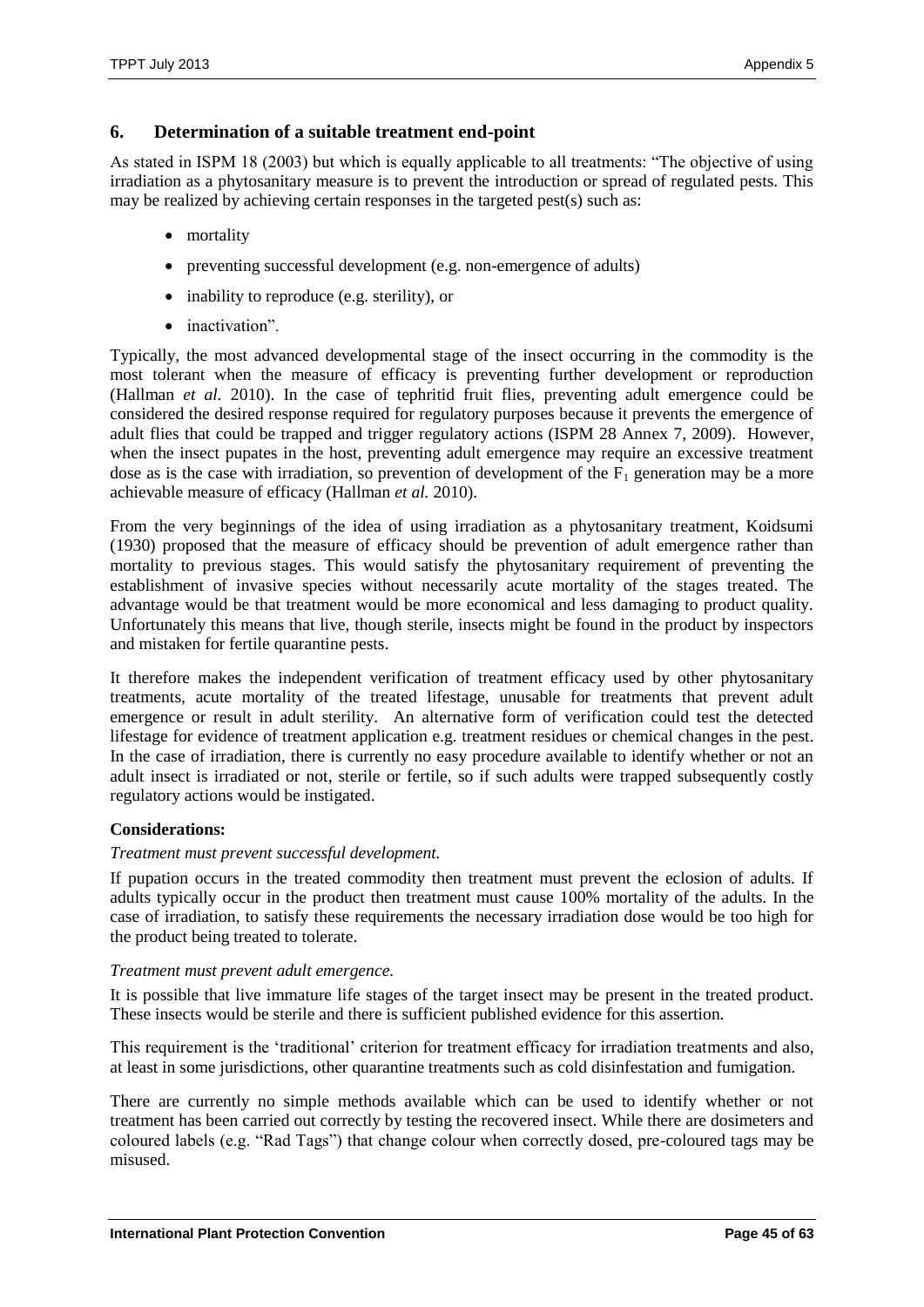Suitably robust certification of the application of the quarantine treatment could cover concerns that immature insects found inside the fruit will be sterile.

*Treatment must cause sterility of target insect pests.*

Again there is the likelihood that live immature pest life stages will be found in treated product.

However an additional complication is that live, but sterile adults may escape into the importing locality and be trapped thereby triggering exotic pest incursion activities and restrictions.

Until simple and reliable techniques are readily available with which to identify insects found in quarantine traps as being treated and sterile, it will be difficult for importing authorities to accept sterility as a suitable end-point for a phytosanitary treatment.

If a researcher can prove to the satisfaction of importing authorities that insects surviving treatment will be sterile, and will not be able to survive long enough or migrate far enough to be a problem in trapping grids, then the treatment efficacy end-point of adult sterility could be used with phytosanitary certification.

While some research has shown that these insects may not be able to mate, or if they do mate their eggs are 100% infertile. These facts, while acting to ensure quarantine security, should the insects escape into the environment, will not be acceptable to importing authorities if these insects can fly or otherwise move to surveillance traps.

# **6.1 Selected references**

Hallman *et al.* 2010 Koidsumi (1930) TPPT Position paper on adult emergence after irradiation  $(2013)^{10}$ 

### **7. General considerations for temperature treatments**

The panel considered issues associated with treatments based on temperature, taking into account the work of Hallman and Mangan (1997). In 2009 the panel recommended a number of principles that should be applied when evaluating temperature treatments for adoption as international standards (outlined below).

### **7.1 Mortality assessments**

When assessing mortality, any larvae that are found alive should be considered survivors whether or not they subsequently fail to pupate or survive to adults. This takes account of the fact that in practice on phytosanitary inspection any live insect found will be considered a survivor.

### **7.2 Genotype of insect**

It is possible that laboratory-bred colonies of insects may become more susceptible to temperaturebased treatments over time. The panel is not aware of any research having been undertaken to demonstrate whether this is an issue in reality. The panel considers that as long as the colonies used in the research have been established or reinvigorated before the research, issues such as these should not be considered significant subject to research showing otherwise.

### **7.3 Pre-treatment acclimation**

Insects may be less susceptible to temperature treatments depending on the conditions they are exposed to immediately prior to treatment. The panel considers that where this may be an issue, pretreatment requirements should be included in any recommended treatment schedule.

 $\overline{a}$ 

 $10$  2013 September TPPT Virtual meeting report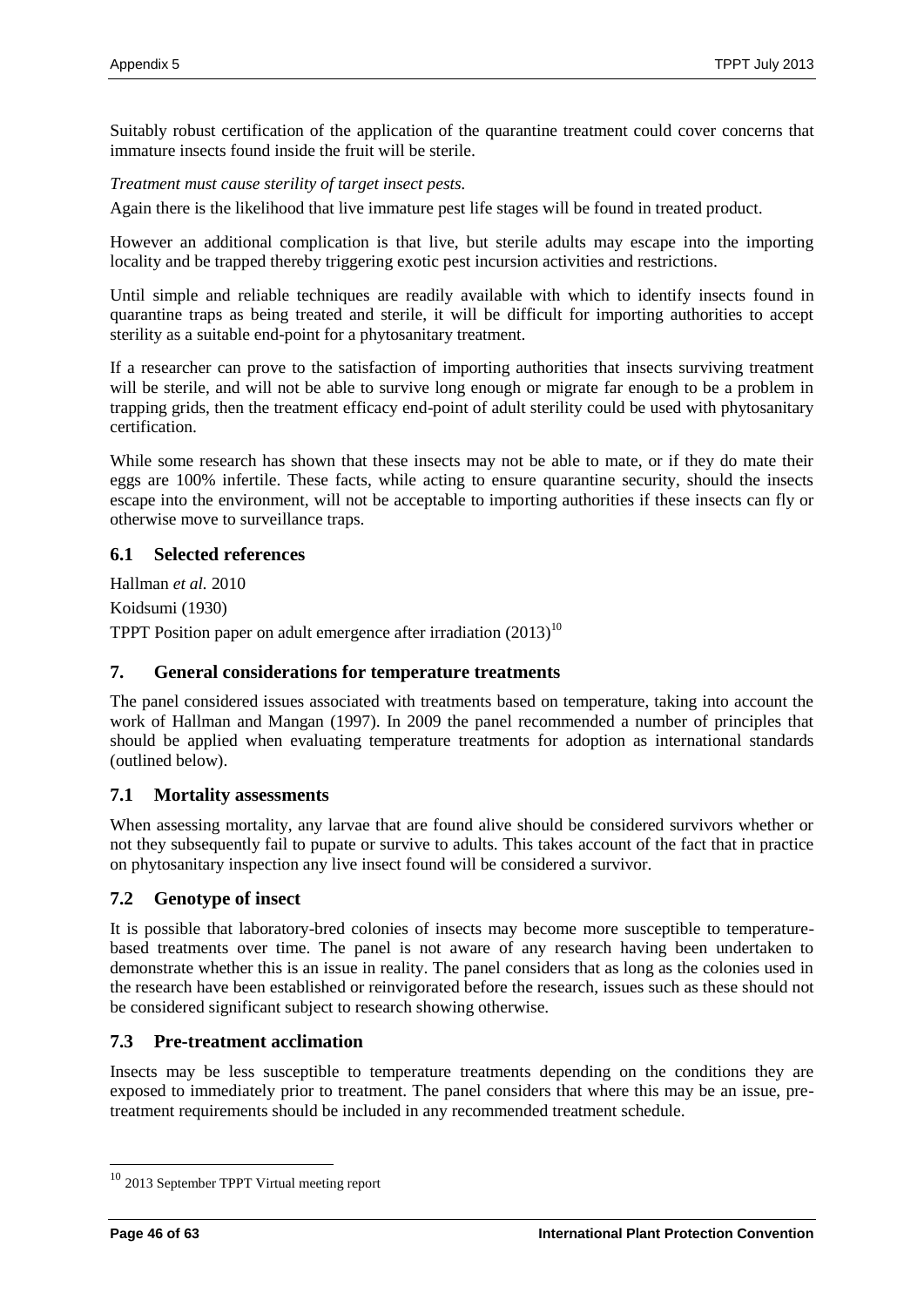# **7.4 Commodity variability**

To provide confidence that temperature treatments are applicable internationally, host material used in research should be sampled from as wide a geographic area as possible and unexpected results should be considered with care.

# **7.5 Scale of treatment application**

The panel should consider any possible reduction in effectiveness of temperature treatments that may occur when treatments are scaled up and applied in commercial conditions.

# **7.6 Rate of temperature change**

Where the rate of temperature change of the commodity may be considered significant to the effectiveness of a temperature treatment, this should be specified in the treatment schedule.

# **7.7 Determining the most tolerant life stage**

The most tolerant life stage should be determined using hosts and pests under normal conditions of infestation and treatment parameters, using a common measure of efficacy. If conditions are different, it should be demonstrated that these differences are equivalent to normal conditions. For instance, if artificial inoculation is used, this should be similar to the host and pest found in nature, e.g. depth in commodity and level of infestation.

When developing mortality curves, life stages should be exposed to as close to the target temperature as possible for different periods.

# **8. General considerations for wood packaging material heat treatments**

The panel considered the following issues when evaluating wood packaging material heat treatments for adoption as international standards (outlined below).

# **8.1 Mortality assessments**

When assessing mortality, the target life stage should be that most likely to be present in the wood at the time of treatment. Any target life stage found alive should be considered a survivor whether or not it subsequently fails to survive to adulthood or produce offspring. This takes account of the fact that in practice on phytosanitary inspection any live life stage found will be considered a survivor.

# **8.2 Environmental factors**

Consideration should be taken of potential environmental effect on the efficacy of the treatment under conditions expected to be encountered at the time of treatment (such as wood moisture content or density). Unexpected results should be considered with care.

# **8.3 Pre-treatment acclimation**

Target pests may be less susceptible to temperature treatments depending on the conditions they are exposed to immediately prior to treatment. The panel considers that where this may be an issue, pretreatment requirements should be included in any recommended treatment schedule.

# **8.4 Scale of treatment application**

The panel should consider any possible reduction in effectiveness of temperature treatments that may occur when treatments are scaled up and applied in commercial conditions.

# **8.5 Rate of temperature change**

Where the rate of temperature change of the commodity may be considered significant to the effectiveness of a temperature treatment, this should be specified in the treatment schedule.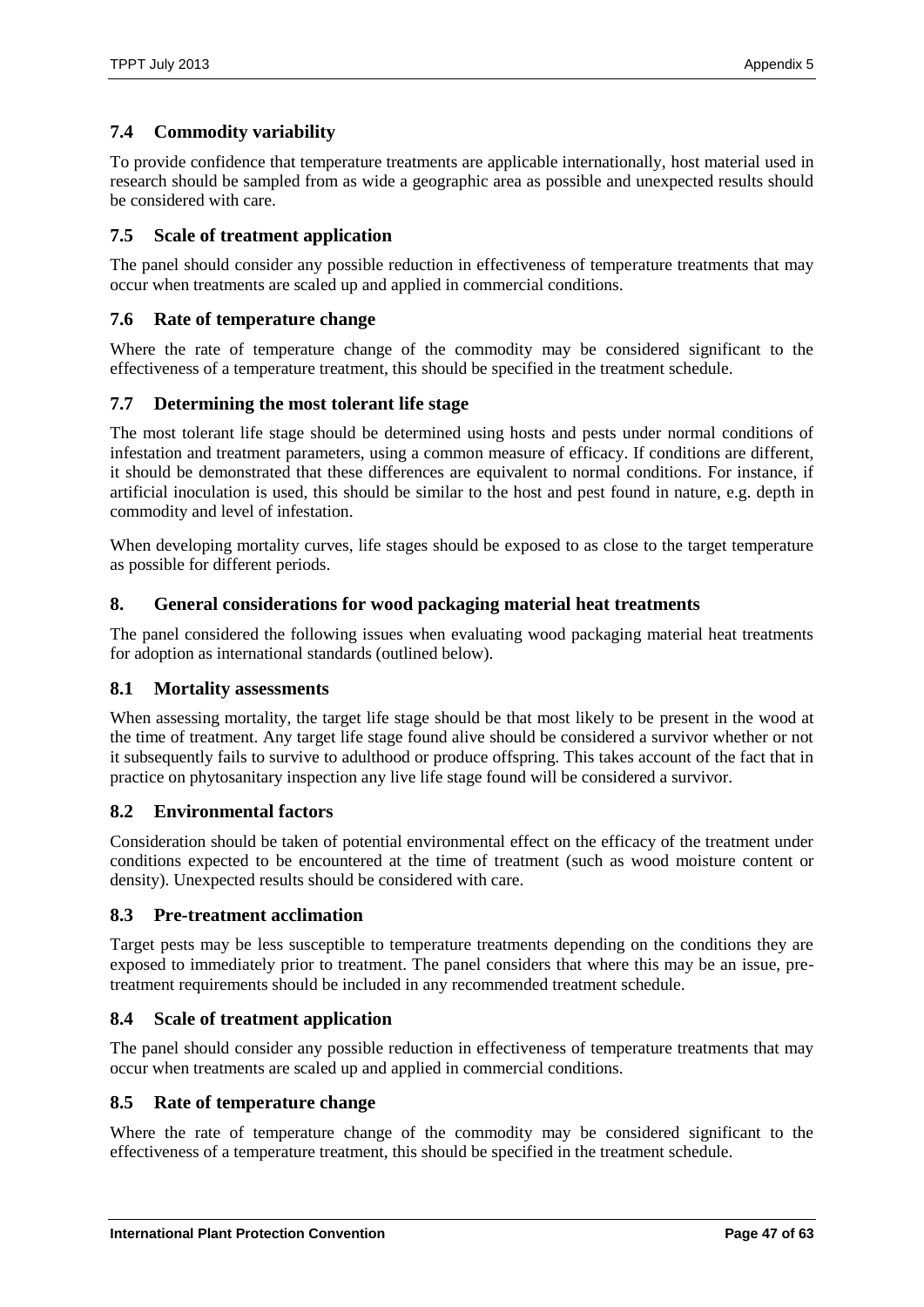# **8.6 Heating process**

Consideration should be taken of the heating process (e.g. heating from inside out or outside in) and the conditions that need to be met before the treatment can commence.

# **9. General considerations for wood fumigation treatments**

The panel considered the following issues when evaluating wood fumigation treatments for adoption as international standards (outlined below).

# **9.1 Mortality assessments**

When assessing mortality, the target life stage should be that most likely to be present in the wood at the time of treatment. Any target life stage found alive should be considered a survivor whether or not it subsequently fails to survive to adulthood or produce offspring. This takes account of the fact that in practice on phytosanitary inspection any live life stage found will be considered a survivor.

# **9.2 Environmental factors**

Consideration should be taken of potential environmental effects on the efficacy of the treatment under conditions expected to be encountered at the time of treatment. Wood factors such as moisture content, density, porosity and presence of bark should be considered along with temperature. Unexpected results should be considered with care.

# **9.3 Scale of treatment application**

The panel should consider any possible reduction in effectiveness of fumigation treatments that may occur when treatments are scaled up and applied in commercial conditions.

# **10. General considerations for cold treatments**

The panel considered the issues associated with treatments based on temperature, taking into account the work of Hallman and Mangan (1997). The panel recommended a number of principles that they should apply when evaluating temperature treatments for adoption as international standards (outlined below).

# **10.1 Mortality assessments**

When assessing mortality, any larvae that are found alive should be considered survivors whether or not they subsequently fail to pupate or survive to adults. This takes account of the fact that in practice on phytosanitary inspection any live insect found will be considered a survivor.

# **10.2 Genotype of insect**

It is possible that laboratory-bred colonies may become more susceptible to temperature-based treatments over time. The panel is not aware of any research having been undertaken to demonstrate whether this is an issue in reality. The panel considers that as long as the colonies used in the research have been established or reinvigorated before the research, issues such as these should not be considered significant subject to research showing otherwise.

# **10.3 Pre-treatment acclimation**

Insects may be less susceptible to temperature treatments depending on the conditions they are exposed to immediately prior to treatment. The panel considers that where this may be an issue pretreatment requirements should be included in any recommended treatment schedule.

# **10.4 Commodity variability**

To provide confidence that temperature treatments are applicable internationally, host material used in research should be sampled from as wide a geographic area as possible and unexpected results should be considered with care.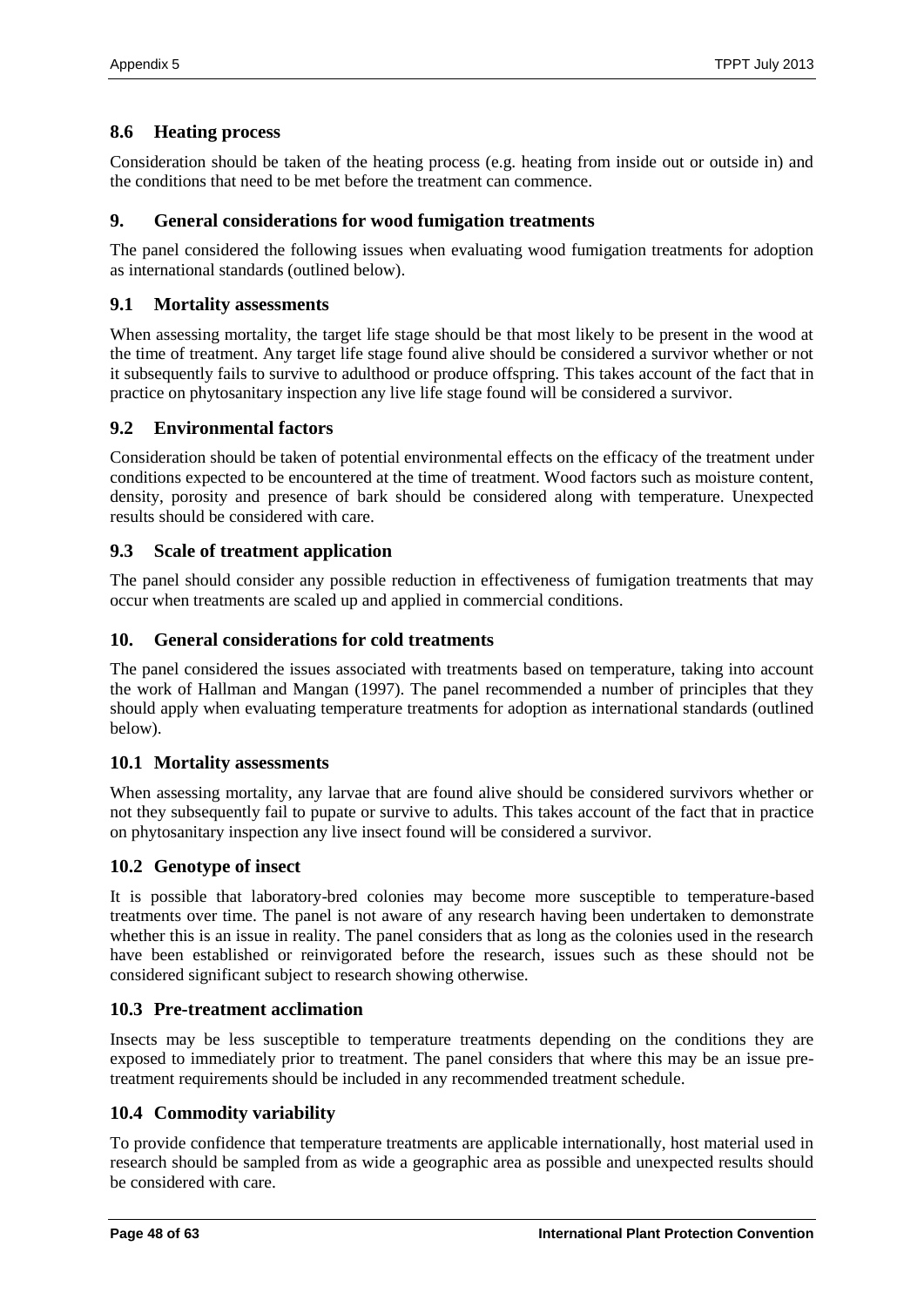# **10.5 Scale of treatment application**

The panel should consider any possible reduction in effectiveness of temperature treatments that may occur when they are scaled up and applied in commercial conditions.

# **10.6 Rate of temperature change**

Where the rate of temperature change of the commodity may be considered significant to the effectiveness of a temperature treatment, this should be specified in the treatment schedule.

# **10.7 Issues associated with drafting of the treatment descriptions for cold treatments**

When drafting the treatment descriptions from the different submissions, the TPPT noted that one submission related to two fruit flies on a number of different hosts. Other submissions were for the same fruit fly species and host commodity. The TPPT therefore made the following decisions regarding the treatment descriptions:

- Each treatment should be for an individual fruit fly species.
- For fruit fly hosts, the TPPT were aware that several countries had found different *Citrus* species responded to cold treatment differently. Treatments should therefore be produced for separate *Citrus* species.
- Regarding cultivars of *Citrus* species, the TPPT was aware that certain research had shown different cultivars of *Citrus sinensis* (orange) responded differently to cold treatments and they decided to quote the treatment efficacies for the different cultivars of *C. sinensis* separately in the treatment description. For the other *Citrus* species, the TPPT was not aware of different responses by cultivars and therefore there was no differentiation according to cultivar for these species.
- Treatments involving the same fruit fly species and host (for example *Ceratitis capitata* on *Citrus sinensis*) were included as different schedules in the same treatment description.
- Regarding temperatures sensitivities (e.g.  $2^{\circ}\text{C}$  +/- 0.5<sup>o</sup>C), these were not added to the treatment schedules. In some submissions the temperature limits were quoted, but the TPPT noted that experimental probes were often more sensitive than commercial probes. The TPPT therefore decided to include a sentence in the treatment descriptions indicating that 'the stated temperatures should not be exceeded'. Commercial operators would need to take into account the normal working range of their equipment in order to meet this requirement.

# **11. General considerations for irradiation treatments**

The panel considered the issues associated with treatments based on irradiation, taking into account the work of Hallman and Mangan (1997). The panel recommended a number of principles that they should apply when evaluating irradiation treatments for adoption as international standards (outlined below).

# **11.1 Extension of treatments to all fruits and vegetables**

The efficacy of irradiation treatments can be extrapolated to all fruits and vegetables. Confidence was based on experience in the application of irradiation treatments and evidence from studies on *Anastrepha ludens, A. suspensa* and *Bactrocera tryoni* (Bustos *et al*., 2004; Gould & von Windeguth, 1991; Hallman & Martinez, 2001; Jessup *et al*., 1992; von Windeguth 1986; von Windeguth & Ismail, 1987).

The panel recognised, however, that treatment efficacy has not been tested for all potential fruit and vegetable hosts of the submitted target pests. If evidence becomes available to show that the extrapolation of treatments to cover all hosts of the target pests is incorrect, then the treatments should be reviewed.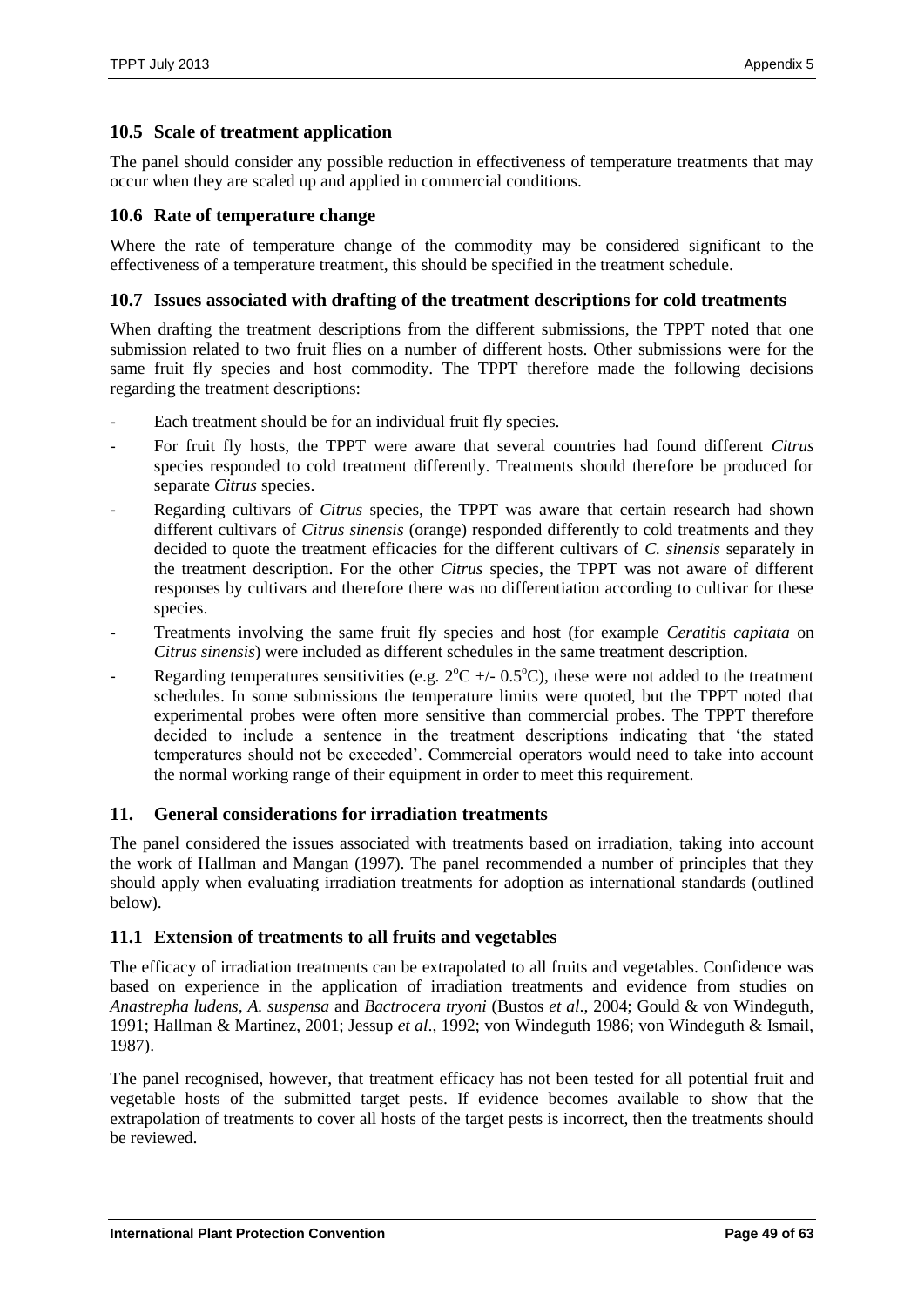### **11.2 Extension of treatments to all populations within a species**

The panel considered whether the scope of submitted irradiation treatments could be extended to cover all strains and biotypes of the target pests concerned.

The panel was confident that the extrapolation of efficacy to all strains and biotypes of the target pests could be made for the irradiation treatments that had been submitted. This confidence was based on the absence of published evidence for significant differences between subspecies and biotypes in their radiation tolerance, including a study comparing strains of one target pest by Hallman (2003). The panel also recognised that recommended minimum doses are higher than otherwise required and should account for any minor differences in intra-species tolerances that may exist.

The panel recognised, however, that treatment efficacy has not been tested for all potential strains and biotypes of the submitted target pests. If evidence becomes available to show extrapolation of treatments to cover all strains and biotypes is incorrect, then the treatments should be reviewed.

### **11.3 Extension of species to the whole genus**

The panel considered whether the scope of submitted irradiation treatments could be extended to cover all species in a genus of the target pests concerned.

The panel noted that Bakri *et al*. (2005) had indicated that, with few exceptions, there was no need to develop radiation biology data for all species within the same genus. The panel considered that a case for extrapolating irradiation doses to all species within a genus would need to be explored more fully in any submission.

### **11.4 Extending beyond genus to family**

The panel considered whether the scope of submitted irradiation treatments could be extended to cover all genera in a family of the target pests concerned.

The TPPT noted that within Tephritidae a wide range of genera has been tested and this had supported extending irradiation treatments to the Family level in this case (report of 2006 meeting).

It was noted that for other insect families it would be impossible to get sufficient data to confirm that all genera within a family conform to the same treatment dose. This would be an enormous undertaking, which is unlikely to happen. The panel considered that a case for extrapolating irradiation doses to all genera within a family would need to be explored more fully in any submission.

### **11.5 Determination of the most tolerant life stage of the target pest(s)**

The panel noted that the insect life stage that is most tolerant to irradiation is the most advanced stage when identical objectives are measured (e.g. prevention of adult emergence). The treatments only need to be effective for those life stages likely to be encountered in the traded commodity.

### **11.6 Effect of environmental conditions**

The panel considered whether the scope of submitted irradiation treatments could be extended to cover treatments undertaken in all environmental conditions likely to be encountered under commercial conditions.

The panel was confident that the extrapolation of efficacy to all likely temperatures could be made for the irradiation treatments that had been submitted. Confidence was based on experience in the operation of irradiation treatments and evidence from studies on *Rhagoletis pomonella* (Hallman, 2004).

The panel noted that lowered oxygen conditions (hypoxia) may affect the efficacy of irradiation treatments. Unless the treatment has been determined to be effective under hypoxic conditions, the panel considers that to achieve the stated treatment efficacy the irradiation treatment should not be applied to fruit and vegetables stored in modified atmospheres.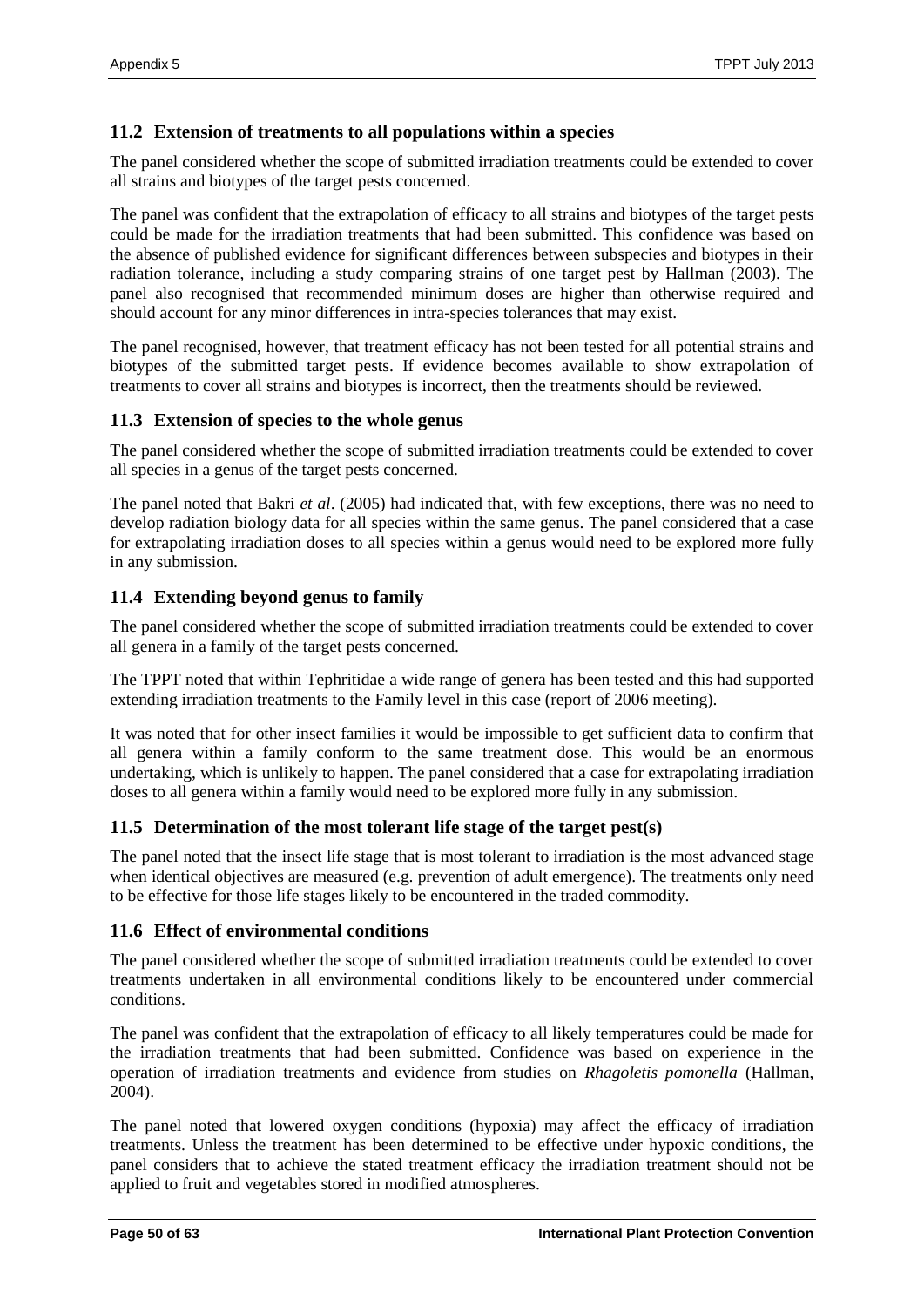### **11.7 Non-target effects of irradiation**

The panel considered that the only potentially significant non-target effects of the irradiation treatments that were reviewed at the meeting were those affecting commodity quality. The research presented indicated that there would be minimal adverse effects at the prescribed dosages to the commodities tested. In some circumstances the research indicated that the irradiation treatments may enhance product quality through extending shelf life. However, the panel has recommended extending the treatments to all fruits and vegetables, including those that have not been tested or have been shown to be negatively impacted by relatively low irradiation doses. The panel therefore recommends that, prior to approving an irradiation treatment; NPPOs may wish to take account of any potential non-target effects of the treatment.

### **12. References**

- **Abbott W. S.** 1925. A method of computing the effectiveness of an Insecticide. *Journal of Economic Entomology* 18: 265-267
- **Bakri, A., Heather, N., Hendrichs, J., & Ferris, I. 2005. Fifty Years of Radiation Biology in Entomology: Lessons Learned from IDIDAS.** *Annals of the Entomological Society of America* 98: 1-12.
- **Bustos, M. E., Enkerlin, W., Reyes, J. & Toledo, J.** 2004. Irradiation of mangoes as a postharvest quarantine treatment for fruit flies (Diptera: Tephritidae). *Journal of Economic Entomology* 97: 286-292.
- **Couey H M, Chew V** 1986. Confidence limits and sample size in quarantine research. Journal of Economic Entomology 79: pp 887-890
- **Gould, W. P. & von Windeguth, D. L.** 1991. Gamma irradiation as a quarantine treatment for carambolas infested with Caribbean fruit flies. *Florida Entomology* 74: 297-300.
- **Hallman G. J.** 2000. Factors affecting quarantine heat treatment efficacy. *Postharvest Biology and Technology* 21: 95-101
- **Hallman, G. J.** 2003. Ionizing irradiation quarantine treatment against plum curculio (Coleoptera: Curculionidae). *Journal of Economic Entomology* 96: 1399-1404.
- **Hallman, G. J.** 2004. Irradiation disinfestation of apple maggot (Diptera: Tephritidae) in hypoxic and low-temperature storage. *Journal of Economic Entomology* 97: 1245-1248.
- **Hallman, G.J. & Mangan, R.L.** 1997. Concerns with temperature quarantine treatment research. *In* G.L. Obenauf, ed. *1997 Annual International Research Conference on Methyl Bromide Alternatives and Emissions Reduction*, San Diego, CA, USA, Nov 3–5. pp. 79-1–79-4.
- **Hallman, G. J. & Martinez, L. R.** 2001. Ionizing irradiation quarantine treatments against Mexican fruit fly (Diptera: Tephritidae) in citrus fruits. *Postharvest Biology and Technology* 23: 71-77.
- **Heather N. W.** 2004. Generalized quarantine disinfestation research protocol. *International Atomic Energy Agency Technical Documents* (IAEA-TECDOCs) 1427: 171-178.
- **Heather N. W. & Hallman G. J.** 2008. Pest management and phytosanitary trade barriers. Chapter 6: Development of postharvest phytosanitary disinfestation treatments. *CABI International*, Wallingford, Oxfordshire, United Kingdom.
- **ISPM 28** (*Phytosanitary treatments for regulated pests*)
- **Jessup, A. J. Rigney, C. J. Millar, A. Sloggett, R. F. & Quinn, N. M.** 1992. Gamma irradiation as a commodity treatment against the Queensland fruit fly in fresh fruit. *Proceedings of the Research Coordination Meeting on Use of Irradiation as a Quarantine Treatment of Food and Agricultural Commodities* 1990: 13-42.
- **Mangan R. L. & Hallman G. J.** 1998. Temperature treatments for quarantine security: new approaches for fresh commodities. In: Hallman G.J. & Denlinger D.L. (eds) *Thermal Sensitivity in Insects and Application in Integrated Pest Management.* Westview Press, Boulder, Colorado: 201-234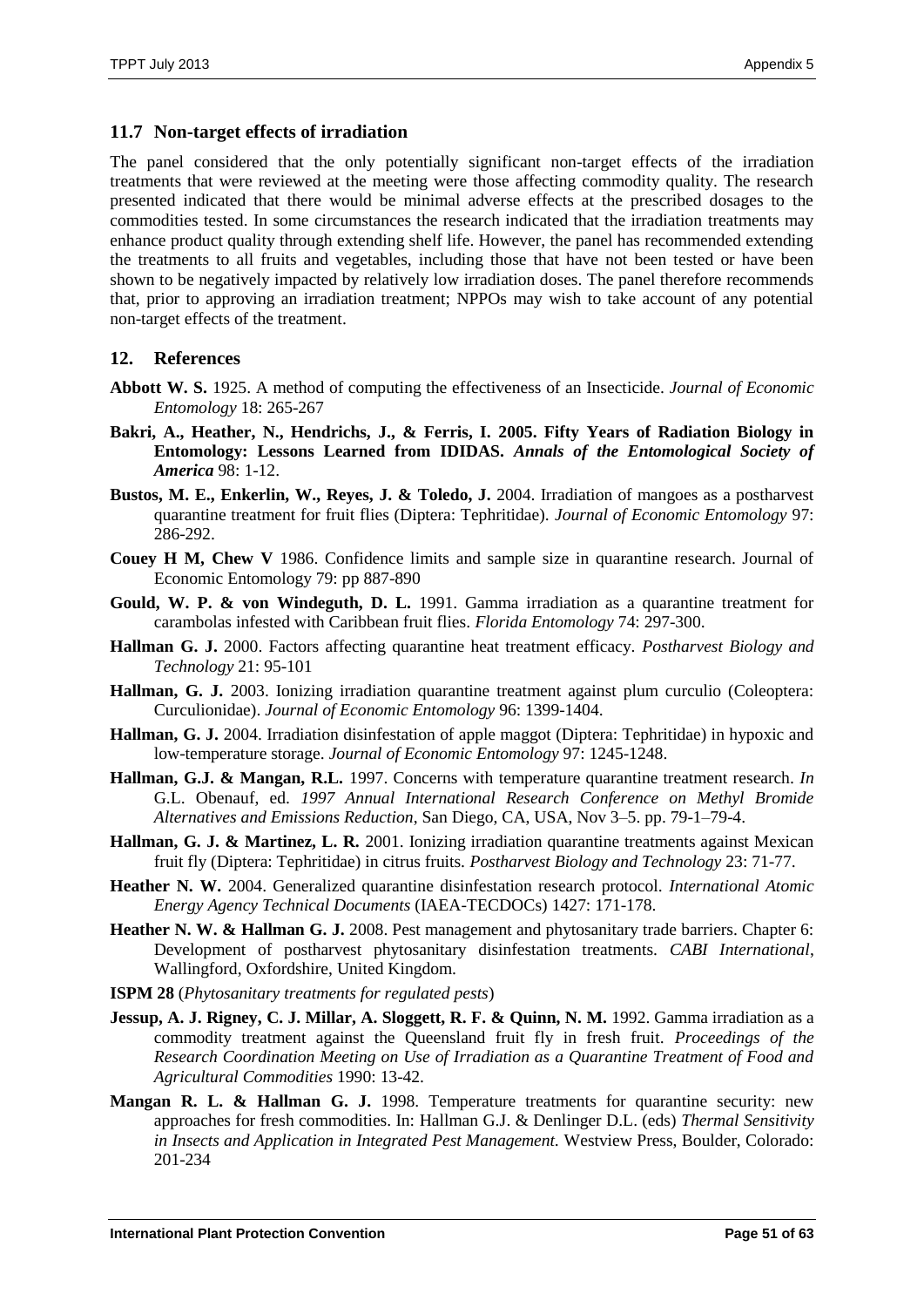- **Sgrillo R.** 2002. Efficacy and equivalence of phytosanitary measures. *A discussion and reference paper prepared for the IPPC Expert Working Group on the Efficacy of Phytosanitary Measures*. Imperial College, UK 2-4 July 2002 [\(http://www.sgrillo.net/sampling/efficacy\\_and\\_equivalence\\_of\\_phyt.htm\)](http://www.sgrillo.net/sampling/efficacy_and_equivalence_of_phyt.htm)
- **TPPT Meeting Report** 2006. Report of the meeting of the Technical Panel on Phytosanitary Treatments, 4-8 December 2006, IAEA Headquarters, Vienna, Austria.
- **TPPT Meeting Report** 2009. Report of the meeting of the Technical Panel on Phytosanitary Treatments, 26-30 January 2009, Tokyo, Japan
- **von Windeguth, D. L.** 1986. Gamma irradiation as a quarantine treatment for Caribbean fruit fly infested mangoes. *Proceedings of the Florida State Horticultural Society* 99: 131-134.
- **von Windeguth, D. L. & Ismail, M. A.** 1987. Gamma irradiation as a quarantine treatment for Florida grapefruit infested with Caribbean fruit fly, Anastrepha suspensa (Loew). *Proceedings of the Florida State Horticultural Society* 100: 5-7.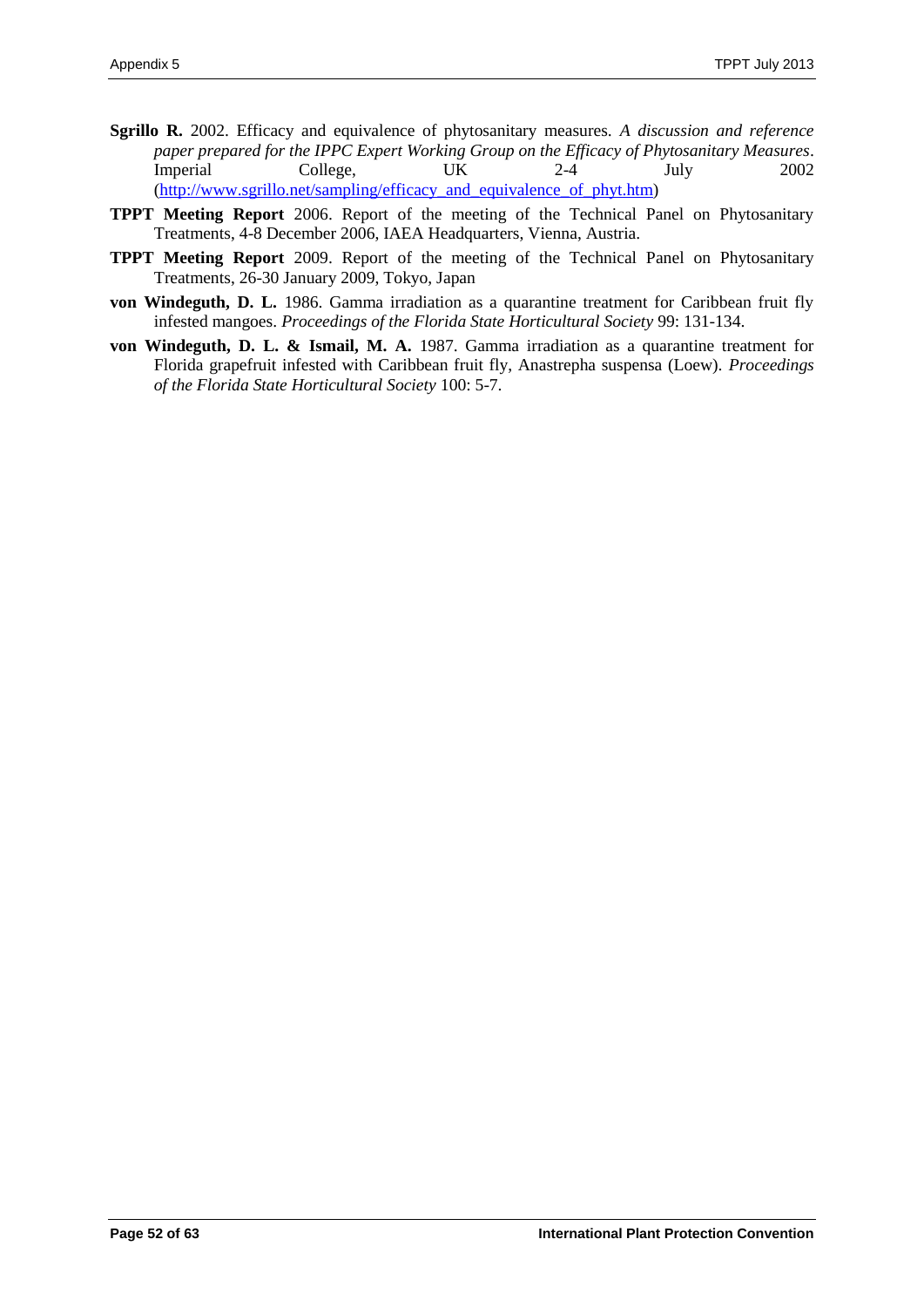# <span id="page-52-0"></span>**Appendix 6: TPPT position paper on proposals for the development of two separate ISPMs for requirements on fumigation and chemical treatments**

Chemical treatments can be simply defined as treatments that use chemicals (rather than heat, cold or irradiation). The USDA Treatment Manual (2013) lists all chemical treatments in Chapter 2, separating fumigants from aerosols, smokes, mists, dips, sprays, dusts and fogs. They define fumigation as "*the act of releasing and dispersing a toxic chemical so it reaches the target organism in a gaseous state. Chemicals applied as aerosols, smokes, mists, and fogs are suspensions of particulate matter in air and are not fumigants.*"

From the perspective of the chemical reactions that occur to achieve the desired outcome, in this case almost always pest mortality or devitalisation, all chemical treatments and be grouped based on their mode of action rather than their form of application. From an operational perspective however, chemicals applied in a gaseous state rather than as solids present unique implementation and evaluation issues.

As noted in the USDA Treatment Manual (2013), the *"toxicity of a fumigant depends on the respiration rate of the target organism. Generally, the lower the temperature, the lower the respiration rate of the organism which tends to make the pest less susceptible. Fumigation at lower temperatures requires a higher dosage rate for a longer exposure period than fumigation at higher temperatures."* Fumigants disperse relatively quickly due to their gaseous nature and for reasons of human safety.

In contrast, non-fumigant chemical treatments usually act on contact (directly or after diffusion into the pest (plant)),on consumption (directly or as part of the pests food e.g. wood), respiration or ingestion. These treatments often persist for some time or may be permanent. They are usually more easily applied and managed than fumigants, however can have more limited versatility.

Standards for the evaluation and implementation of these two groups of chemical treatments, gaseous and solid, could be presented in a single ISPM. However the ISPM would likely be overly complicated and necessitate being split into two sections with little common text between them.

Two separate ISPMs would provide a more effective platform for achieving the desired outcomes:

In the same manner as ISPM 18:2003 *Guidelines for irradiation as a phytosanitary measure*, two separate ISPMs for chemical treatments and fumigation would enhance harmonisation of the implementation (development, approval, safety and application) of this treatment types by member countries. There are a large number of chemical treatments and fumigation treatments used in international trade, and several submissions of treatment data to the IPPC Secretariat for this type of treatment. Therefore, it is acknowledged that guidelines are needed.

Enhancing the effective and efficient use of fumigants and another chemicals as a phytosanitary treatment would reduce unwanted environmentally impacts and identify replacements for more problematic fumigation treatments (such as methyl bromide) that have significant unwanted environmental impacts. Enhancing and harmonising the implementation of fumigation and chemical treatments internationally would reduce both the phytosanitary risks of international trade and the economic impacts of phytosanitary measures.

This ISPM would secure common and effective actions to prevent the spread and introduction of pests of plants and plant products, and would promote appropriate measures for their control.

These standards are to provide technical guidance for the evaluation, adoption, and use of fumigants and another chemicals as a phytosanitary treatment. It is designed to encourage consistency by providing essential information concerning the technical and operational aspects of using fumigants and chemicals as a treatment for plant pests.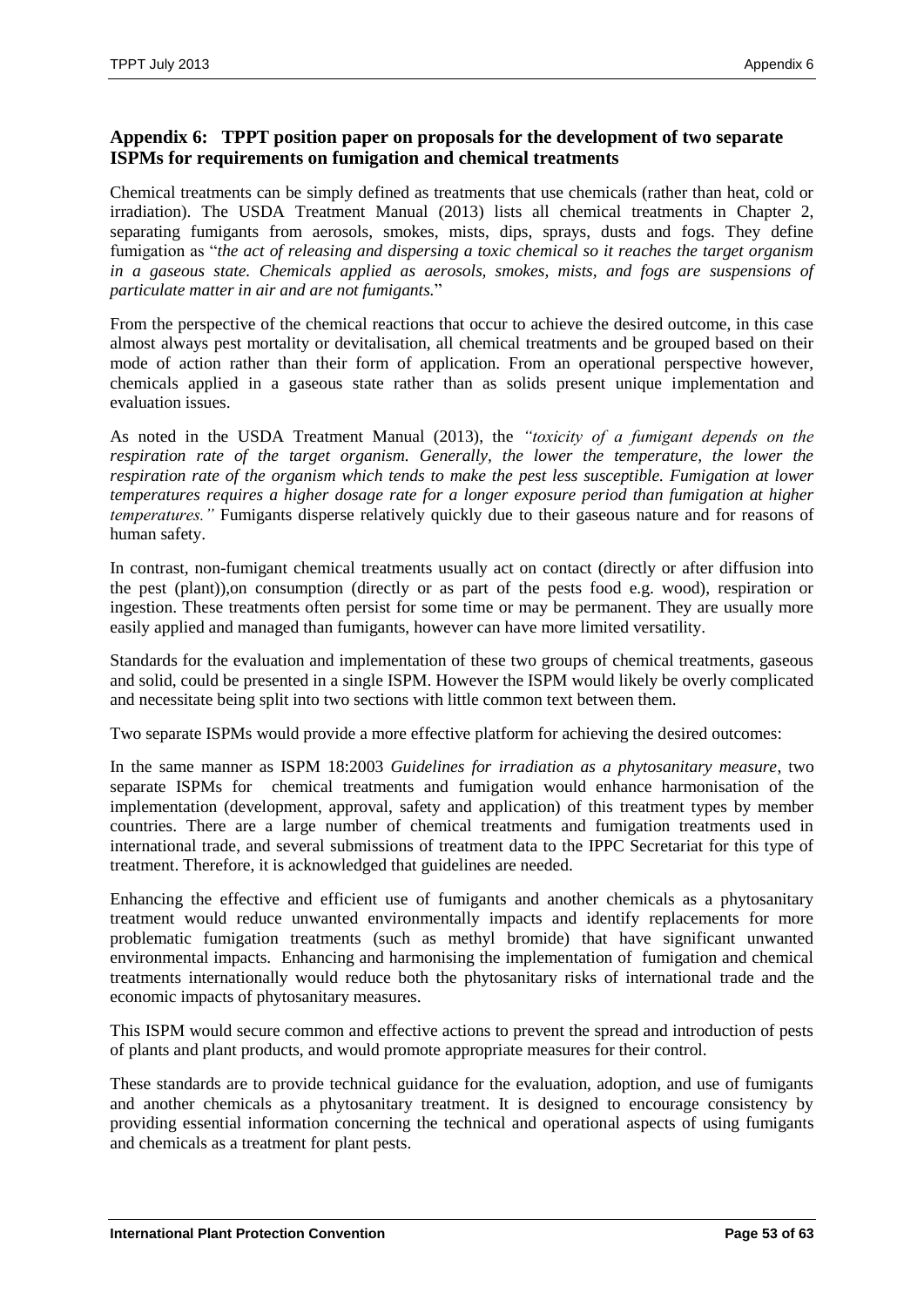These ISPMs should cover common fumigation and chemical treatment parameters, with each treatment type to be covered separately with specific guidance on dosage, duration, commodity tolerance, type of equipment, monitoring, application, chemical volume and other aspects and components deemed essential.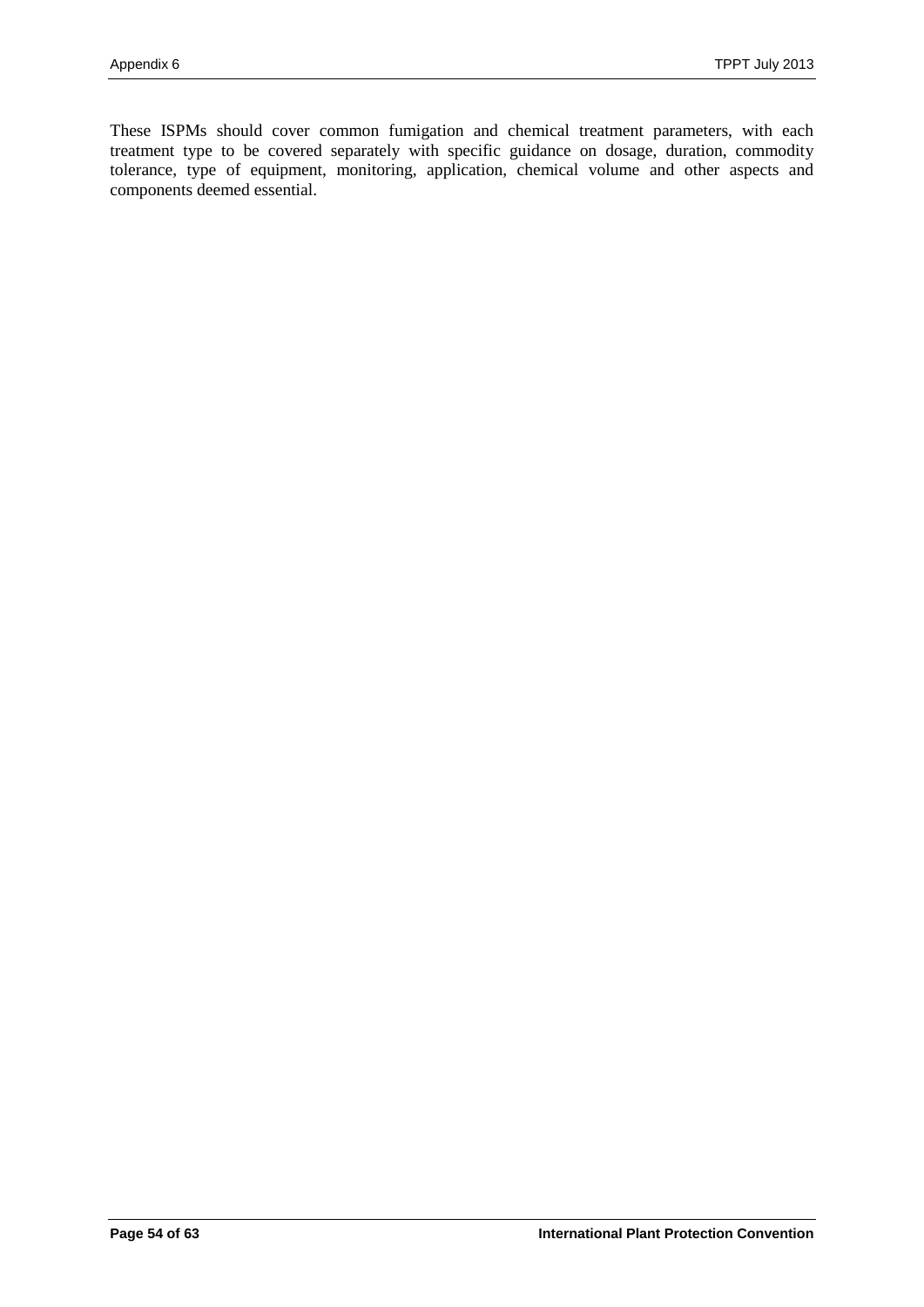# <span id="page-54-0"></span>**Appendix 7: TPPT position paper on proposal for elimination of treatment topics from the List of topics for IPPC standards**

The IPPC Secretariat manages the work programme for new or revised standards using the *List of topics for IPPC standards*. Items on the list are categorized as technical areas, topics or subjects. The Technical Panel on Phytosanitary Treatments (TPPT) is considered a technical area and there are currently four treatment topic categories (irradiation, fruit flies, soil and growing media, and wood packaging material). All treatment schedules (known as subjects) on which the TPPT may work must fit under one of these four categories, or it is rejected by the panel.

In the past, it was thought that organizing the treatments in such a manner would focus the work of the panel and ensure that all treatment schedules submitted to the Secretariat would be covered under ISPM 28 and the IPPC. With the exception of irradiation, the existing topics are too specific and very narrow in scope compared to the wide range of pests limiting trade, diverse commodities exported and imported, and variety of treatment methods that could be considered. For example, there are many lepidopterous pests for which treatments are needed that could be considered. Other types of treatments include: heat, controlled atmosphere/temperature treatment systems, use of dips or dusts, sprays, and fumigants. In addition, treatments are needed for means of conveyance.

As a result of these limitations, there have been low numbers of treatments submitted to the Secretariat in response to calls for treatments. In addition, there are treatments being used in international trade that cannot be submitted because they do not fall under the four topic categories for treatments. Eliminating treatment topics could expand the number of treatments submitted for review and, in turn, broaden and harmonize their use among NPPOs to mitigate pest risk effectively.

It is proposed that if the topic categories are eliminated all types of phytosanitary treatment schedules could be submitted during a call for treatments. The TPPT would evaluate each submission to determine whether the treatment fits the criteria of ISPM 28, the IPPC, etc. The TPPT would then decide whether to recommend to the SC that the treatment be placed on the *List of topics*.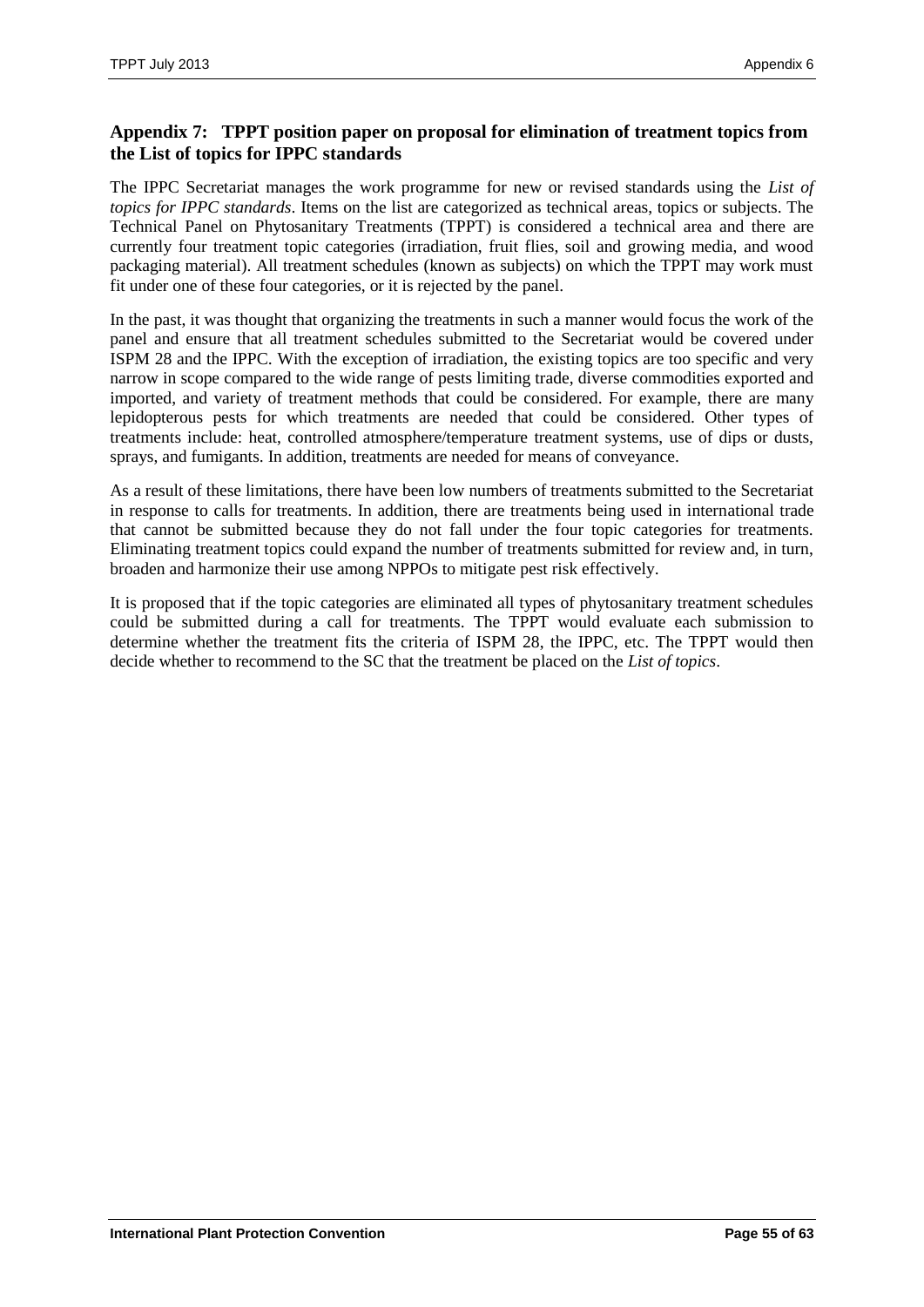| 2013<br><b>DUE</b><br><b>DATE</b> | <b>RESPONSIBLE</b>                               | <b>ACTION</b>                                                                                                           |  |  |
|-----------------------------------|--------------------------------------------------|-------------------------------------------------------------------------------------------------------------------------|--|--|
| Ongoing                           | <b>SHAMILOV</b>                                  | Investigate storage location for for TPPT relevant docs, templates,<br>working docs, etc.                               |  |  |
| 19 Jul                            | <b>SHAMILOV</b>                                  | Share proposed ISPMs for guidelines for treatments with Indonesia,<br>AU, EU, USA, RPPOs asking for support by 5 August |  |  |
| 26 Jul                            | <b>ALL MEMBERS</b>                               | Schedules coming out of the 2013 TPPT meeting                                                                           |  |  |
| 31 Jul                            | <b>JESSUP</b>                                    | Revision of TPPT position paper on adult emergence in irradiation<br>treatments posted on IPP forum for TPPT discussion |  |  |
| 31 Jul                            | <b>ALL MEMBERS</b>                               | Treatment Evaluations for 2013 TPPT meeting report                                                                      |  |  |
| 1-15 Aug                          | <b>SHAMILOV/</b>                                 | Forum: TPPT working criteria for evaluating treatments - forum<br>discussion and approval (All members)                 |  |  |
|                                   | <b>ALL MEMBERS</b>                               |                                                                                                                         |  |  |
| 1-15 Aug                          | <b>ALL MEMBERS</b>                               | Forum: for schedules coming out of 2013 TPPT meeting                                                                    |  |  |
| 1-21 Aug                          | <b>ALL MEMBERS</b>                               | Forum: 2013 TPPT meeting report open for discussion                                                                     |  |  |
| 15 Aug                            | <b>All members</b>                               | TPPT virtual meeting (Adobe Connect)                                                                                    |  |  |
| 31 Aug                            | <b>SHAMILOV</b>                                  | Send requests for information to submitters                                                                             |  |  |
| 31 Aug                            | <b>SHAMILOV</b>                                  | Submissions for Call for Topics due                                                                                     |  |  |
| 15-30 Sep                         | <b>SHAMILOV</b>                                  | Forum: TPPT June Virtual meeting report discussion                                                                      |  |  |
| $1-7$ Oct                         | <b>ALL MEMBERS</b>                               | Forum: 2013 TPPT meeting report open for approval                                                                       |  |  |
| <b>15 Oct</b>                     | <b>SHAMILOV</b>                                  | 2013 TPPT meeting report posted                                                                                         |  |  |
| <b>17 Oct</b>                     | All members                                      | <b>TPPT</b> virtual meeting (Adobe Connect)                                                                             |  |  |
| 1 Nov                             | <b>ALL MEMBERS</b>                               | Update treatment portfolio from 2013 Meeting                                                                            |  |  |
| 2-6 Dec                           | <b>SOME MEMBERS</b>                              | ECCT meeting in Buenos Aires, Argentina                                                                                 |  |  |
| 20 Dec                            | <b>SHAMILOV/</b><br><b>ALL</b><br><b>MEMBERS</b> | Training on IPPC Online Comment System                                                                                  |  |  |
| <b>DUE</b><br>2014<br><b>DATE</b> | <b>RESPONSIBLE</b>                               | <b>ACTION</b>                                                                                                           |  |  |
| 16 Jan                            | All members                                      | TPPT virtual meeting (Adobe Connect)                                                                                    |  |  |
| 1 Apr                             | <b>ORMSBY</b>                                    | Instruction to assist in proper and complete submissions                                                                |  |  |
| 1 Apr                             | <b>SHAMILOV</b>                                  | Send reminder for requests for information                                                                              |  |  |
| 1 May                             | <b>ALL MEMBERS</b>                               | Submissions of Data due for 2014 TPPT meeting                                                                           |  |  |
| 1 Jun                             | <b>ALL MEMBERS</b>                               | Treatment portfolios, checklists, etc. due for 2014 TPPT meeting                                                        |  |  |
| 15 Jun                            | <b>ALL MEMBERS</b>                               | All discussion papers due for 2014 TPPT meeting                                                                         |  |  |
| $21$ Jun                          | <b>SHAMILOV</b>                                  | All documents posted for 2014 TPPT meeting                                                                              |  |  |
| 7-11 Jul                          | <b>All members</b>                               | 2014 TPPT Meeting (Indonesia)                                                                                           |  |  |

<span id="page-55-0"></span>

| Appendix 8: TPPT Work programme 2013-2014 and Medium Term Plan |  |
|----------------------------------------------------------------|--|
|                                                                |  |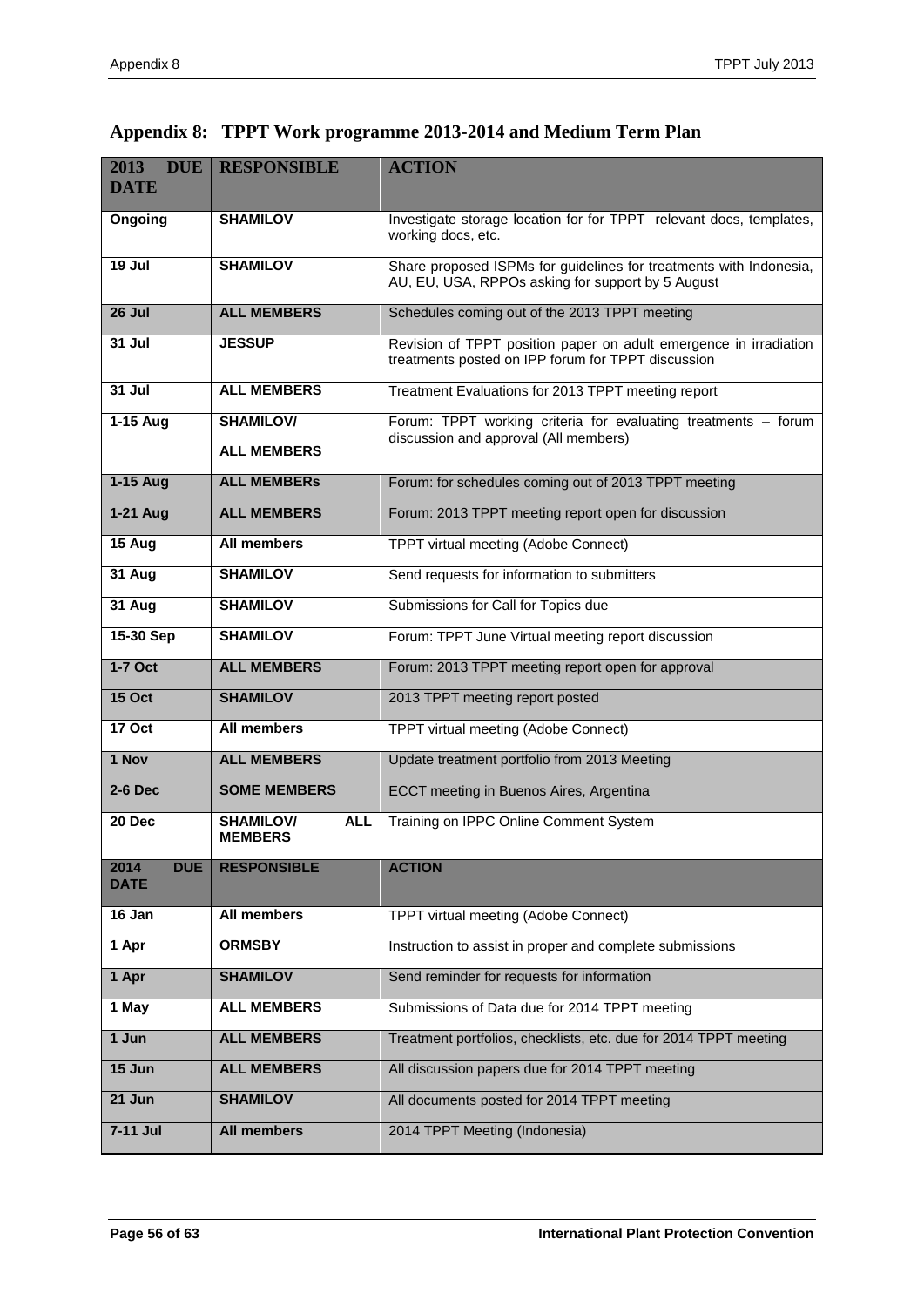# **TPPT Medium Term Workplan**

| 2013 | Meeting                                                                                                                            |
|------|------------------------------------------------------------------------------------------------------------------------------------|
|      | Call for treatments: irradiation, soil and growing media, fruit flies?                                                             |
|      | Call for experts                                                                                                                   |
| 2014 | Meeting                                                                                                                            |
|      | Call for treatments (if added to List of topics) pests other than fruit flies, wood treatments, plants for<br>planting, containers |
|      | Jessup/Park membership terms end                                                                                                   |
|      | Some new members                                                                                                                   |
| 2015 | Meeting                                                                                                                            |
|      | Discuss wood treatments, plants for planting, containers                                                                           |
|      | Call for topics?                                                                                                                   |
|      | Call for treatments?                                                                                                               |
|      | Call for experts?                                                                                                                  |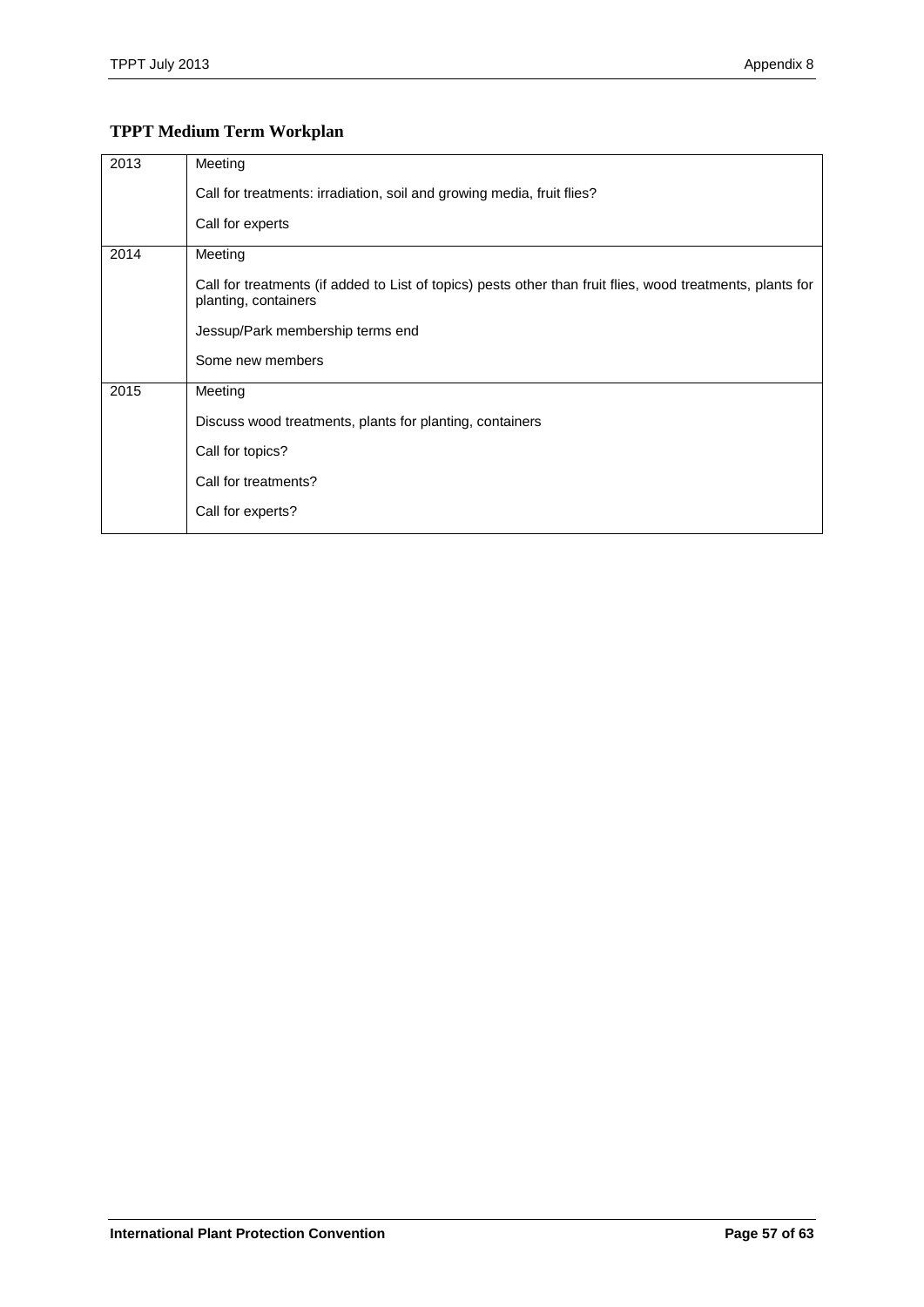### <span id="page-57-0"></span>**Appendix 9: Treatment evaluations**

**TPPT evaluation of Vapour heat treatment for** *Bactrocera cucurbitae* **on** *Cucumis melo* **var.**  *reticulatus* **(2006-110)**

Treatment lead: Mr Wang Yuejin

At its 2013 July meeting the IPPC Technical Panel on Phytosanitary Treatments (TPPT) reviewed the additional information submitted on the original proposal entitled: *Vapour heat treatment for* Bactrocera cucurbitae *on* Cucumis melo *var. reticulatus (2006-110).*

In evaluating this treatment the TPPT considered the technical justification for extending the treatment to further host fruit. The panel agreed that, as long as the schedule specifies temperature and time (rather than just time), there is no evidence that the type of host will increase pest tolerance to the treatment. It was noted, however, that hosts (or host suitability to the pest) can reduce pest tolerance to a heat treatment, and stages exposed in artificial environments may also be more susceptible to heat. The panel considered that netted melons are a favoured host for melon flies and, as such, the host would not reduce pest tolerance in this case. The panel agreed that the treatment could be extended across other cultivars of the tested melon species, however, not to other fruit species or genera. In this case, however, the panel noted that there was not a great body of research to support this, and the submitter had not requested it, so the single cultivar would be put forward.

The treatment schedule as recommended by the TPPT is based largely on the publication: Iwata, M., Sunagawa, K., Kume, K. & Ishikawa, A. 1990. Efficacy of vapour heat treatment on netted melon infested with melon fly, Dacus cucurbitae, Coquillett (Diptera: Tephritidae). Research Bulletin of the Plant Protection Service, Japan, 26: 45–49.

The proposed treatment is based on exposure in a vapour heat chamber:

- at a minimum of 95% relative humidity;
- to air temperatures increasing from room temperature to above 46OC;
- for between 3 to 5 hours until fruit core temperatures reach 45OC;

• followed by 30 minutes at a minimum of 95% relative humidity in an air temperature of 46OC and fruit pulp temperature at a minimum of 45OC;

Once the treatment is completed, the melons should be cooled at ambient air temperatures to allow the core temperature to drop below 30°C.

The efficacy and confidence level of the treatment is ED99.9889 at the 95% confidence level.

The commodity temperature and relative humidity should be monitored continuously at <1 minute intervals during treatment and should not fall below the stated level.

The panel agreed to recommend this treatment to SC for member consultation.

For further information regarding this evaluation, please contact [wangyuejin@263.net.cn](mailto:wangyuejin@263.net.cn)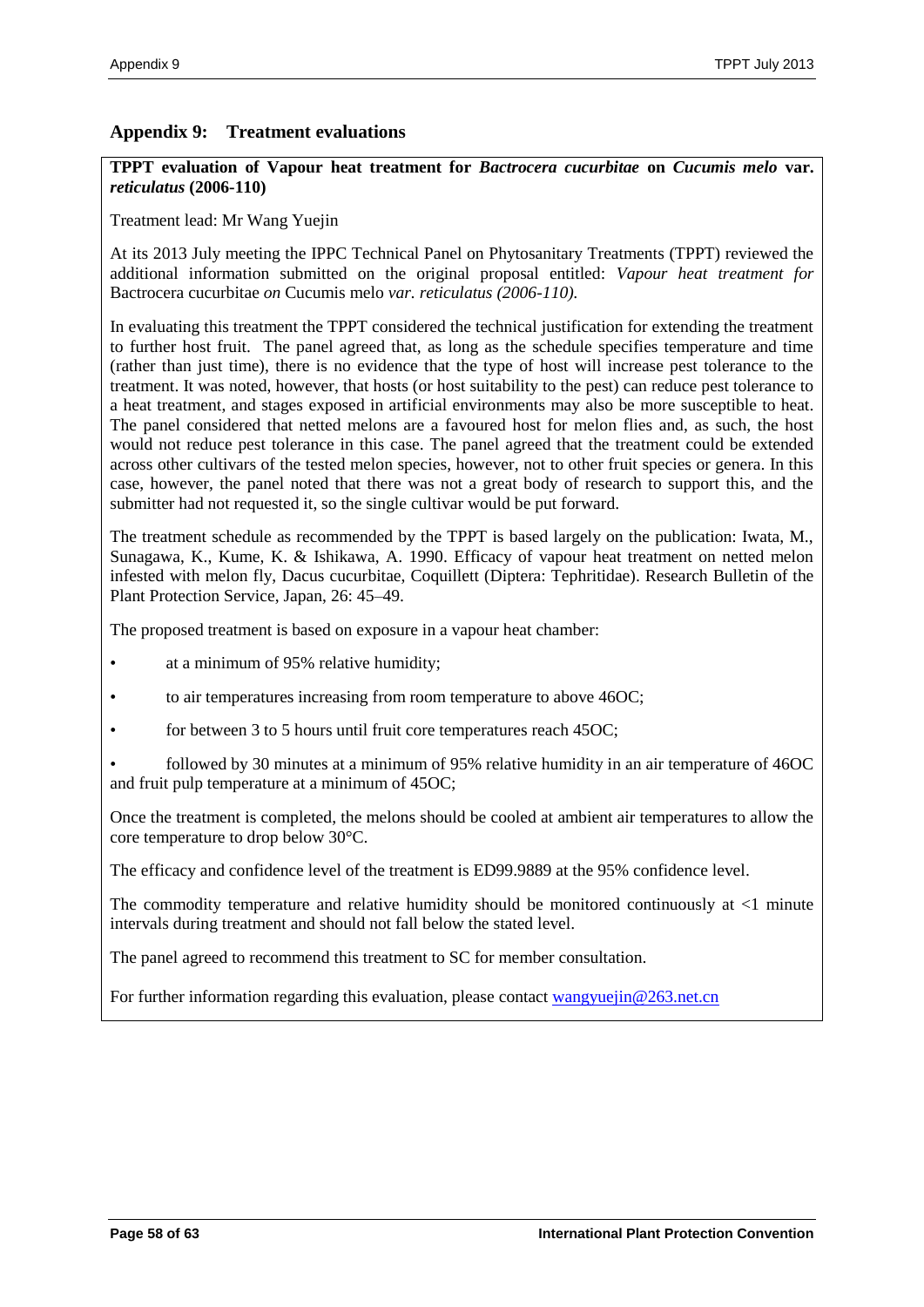**TPPT evaluation of High temperature forced air treatment for** *Bactrocera melanotus* **and** *B. xanthodes* **(Diptera: Tephritidae) on** *Carica papaya* **(2009-105)**

Treatment lead: Mr Andrew Jessup

At its 2013 July meeting the IPPC Technical Panel on Phytosanitary Treatments (TPPT) reviewed the additional information submitted on the original proposal entitled: *High temperature forced air treatment for selected fruit fly species (Diptera: Tephritidae) in fruit (2009-105).*

In evaluating this treatment the TPPT considered the technical justification for including other pest Tephritid fruit flies (*Anastrepha ludens* (Loew), *Anastrepha suspensa* (Loew), *Bactrocera cucurbitae* (Coquillett), *Bactrocera dorsalis* (Hendel), *Bactrocera facialis* (Coquillett), *Bactrocera kirki* (Froggatt), *Bactrocera melanotus* (Coquillett), *Bactrocera passiflorae* (Froggatt), *Bactrocera psidii* (Froggatt), *Bactrocera tryoni* (Froggatt), *Bactrocera xanthodes* (Broun) and *Ceratitis capitata* (Wiedemann)) and other fruit crops (all fruit hosts of Tephritid fruit flies) in the treatment description as originally submitted. The TPPT is recommending including only the two pest Tephritid fruit flies, *Bactrocera melanotus* and *B. xanthodes* for only one fruit crop, *Carica papaya*, based on the work presented, in this treatment.

The treatment schedule as recommended by the TPPT is based largely on the publication: **Waddell, B.C. Clare, G.K. Petry, R.J. Maindonald, J.H. Purra, M. Wigmore, W. Joseph, P. Fullerton, R.A. Batchelor, T.A. Lay-Yee, M.** (1997) Quarantine heat treatment for *Bactrocera melanotus* (Coquillett) and *B. xanthodes* (Broun) (Diptera: Tephritidae) in Waimanalo papaya in the Cook Islands. In: Management of Fruit Flies in the Pacific. A regional symposium, Nadi, Fiji. Ed A. J . Allwood and R. A. Drew. *ACIAR Proceedings* No. 76: pgs 251-255.

The proposed treatment is based on Exposure in a forced air chamber:

At a minimum of 60% relative humidity;

To air temperatures increasing from room temperature to  $48.5^{\circ}$ C;

For at least 3 hours or until core temperature reaches 47.5°C;

Followed by 20 minutes in a forced air chamber at 60% relative humidity and an air temperature of  $48^{\circ}$ C and fruit pulp temperature at a minimum of 47.5 $^{\circ}$ C

After which fruit are hydro-cooled in a shower of water at 24-26°C for 70 minutes with an Effective Dose  $(ED)_{99.9914}$  at a confidence level of 95%.

For further information regarding this evaluation, please contact [andrew.jessup@dpi.nsw.gov.au](mailto:andrew.jessup@dpi.nsw.gov.au)

# **TPPT evaluation of Vapour heat treatment for Mangifera indica var.Manila Super (2009 – 108)**

Treatment lead: Mr Eduardo Willink

The TPPT received the supporting data (Merino *et al*. 1985. Report on Fruit fly disinfestations of mangoes by vapour heat treatment) and re-evaluated the submission at its 2013 July meeting.

The TPPT noted some inconsistencies in the determination of the most tolerant stage. The most tolerant stage was determined by hot water dip, which is not considered an appropriate method.

Eggs and larvae in fruit are exposed to different temperatures because they are situated at different depths within the fruit. Eggs and larvae in water are exposed to the same temperatures as each other. This is illustrated in tables 13 and 14 (small scale tests) where one surviving L3 larva was found at 46ºC whereas, in tables 15 and 16, 100% mortality was achieved at the same temperature and for all stages, while at 45<sup>o</sup>C the 2<sup>nd</sup> instar larvae seemed to be the most tolerant to VHT.

In addition, an extensive literature review of the most tolerant stage of fruit flies treated by VHT was made, concluding that eggs or the L3 were the most tolerant stages.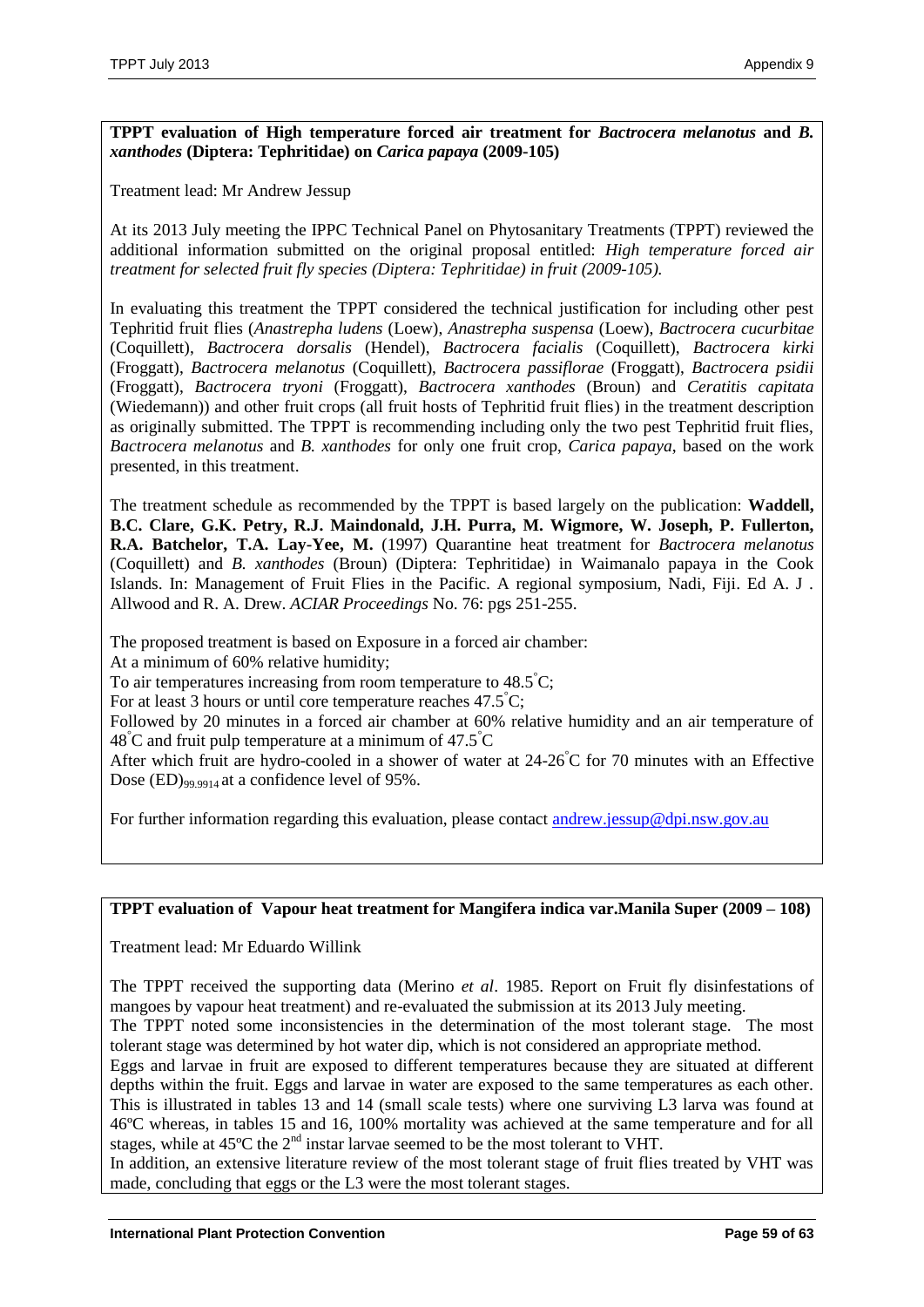The efficacy level submitted was 100% mortality at ED99.9968 for L1. When considering only 63,000 L1 insects were treated with no survivors, this actually equates to less than Probit 9. Therefore, the TPPT considers the most appropriate test is the egg stage. Therefore,the effective dose (ED) for eggs would be ED99.9553 which is less than what would be expected for an appropriate treatment in international trade. The panel recommends that if artificial inoculation is used, it should be demonstrated that this does not decrease the tolerance of the pest to the treatment.

The TPPT requests the submitter to carry out one of the three following options: a) submit more data showing evidence that L1 insects were most tolerant or at least not significantly different from eggs and L3 insects, b) re-determine which life stage is most tolerant when in fruit treated with VHT or c) conduct tests on more eggs or L3 insects to produce a larger set of confirmatory data which is more appropriate for export submissions.

For further information regarding this evaluation, please contact [ewillink@eeaoc.org.ar;](mailto:ewillink@eeaoc.org.ar) [ewillink@arnet.com.ar](mailto:ewillink@arnet.com.ar) 

### **TPPT evaluation of Vapour heat treatment for** *Bactrocera dorsalis* **on** *Carica papaya* **var. Solo (2009-109)**

Treatment lead: Mr Guy Hallman

At its 2013 July meeting the IPPC Technical Panel on Phytosanitary Treatments (TPPT) reviewed the additional information submitted and concluded that this finding was consistent with the panel position on the most thermotolerant stage of the fruit fly.

The panel agreed that the calculated ED value needed to take into account the error in the estimated treated population from the control fruit. Because the control fruit infestation data is known for each individual fruit, the standard error can be used. This calculates out to be 18,857 exposed eggs or an ED of 99.9841% at the 95% level of confidence (or 1 survivor in 6286 exposed eggs). It was noted that this treatment is currently used in international trade.

The panel agreed to recommend this treatment to SC for member consultation.

For further information regarding this evaluation, please contact [Guy.Hallman@ARS.USDA.GOV](mailto:Guy.Hallman@ARS.USDA.GOV)

### **TPPT evaluation of Cold Treatment for** *Ceratitis capitata* **on** *Citrus clementina* **var. Clemenules (2010-102)**

Treatment lead: Mr Andrew Jessup

At its 2013 July meeting the IPPC Technical Panel on Phytosanitary Treatments (TPPT) reviewed the additional information submitted on the original proposal entitled: *Cold Treatment of* Citrus reticulata *and their Hybrids for Medfly (*Ceratitis capitata *Wied) (2010-102).*

In evaluating this treatment the TPPT considered the technical justification for including other citrus varieties in the treatment description as originally submitted but recommended including only the one variety, *Citrus clementina* var. Clemenules, based on the work presented in Santaballa, E., Laborda, R., and Cerdá, M. (2009) [Quarantine cold treatment against *Ceratitis capitata* (Wiedemann) (Diptera:Tephritidae) to export clementine mandarins to Japan. *Bol. San. Veg. Plagas*. Vol.**35:** 501- 512].

The proposed treatment is based on storage at 2 °C or below for 16 consecutive days with an Effective Dose (ED)99.9906 at a confidence level of 95%.

The fruit must reach the treatment temperature before treatment commences. The fruit temperature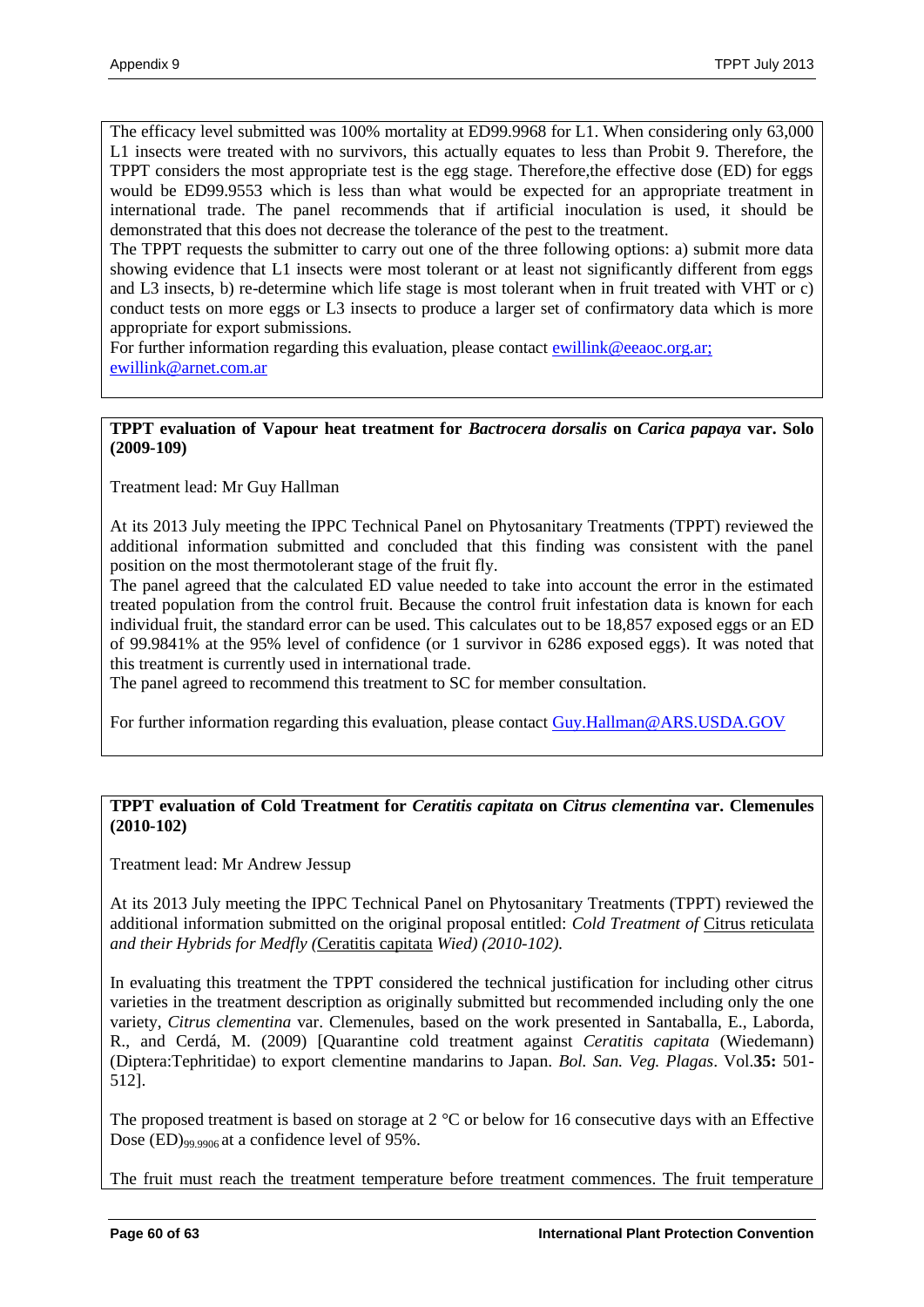should be monitored and recorded, and temperatures should not exceed the stated level throughout the duration of the treatment. Pre-cooling of the commodity to treatment temperature may be required.

For further information regarding this evaluation, please contact [andrew.jessup@dpi.nsw.gov.au](mailto:andrew.jessup@dpi.nsw.gov.au)

### **TPPT evaluation of Cold treatment** *Ceratitis capitata* **on** *Citrus sinensis* **var. Navel and Valencia (2010-103)**

Treatment lead: Mr Andrew Jessup

At its 2013 July meeting the IPPC Technical Panel on Phytosanitary Treatments (TPPT) reviewed the additional information submitted on the original proposal entitled: *Cold Treatment of* Citrus sinensis *for Medfly (*Ceratitis capitata *Wied) (2010-103)*.

In evaluating this treatment the TPPT considered the technical justification for including another citrus variety, cvar 'Salustiana' in the treatment description as originally submitted but recommended including only the two varieties, *Citrus sinensis* var. 'Navel' and *C. sinensis* var. 'Valencia-late', based on the work cited below. Additionally there was discussion on recommending a treatment time of 17 days rather than the originally submitted 16 days but the original recommendation for the 16 day treatment is made by the TPPT based on the work cited below.

Santaballa, E., Laborda, R., and Dalmau, A. (1995). Report of Quarantine Cold Treatment to Control *Ceratitis capitata* (Wied) to Export Oranges to Japan. Universidad Politécnica de Valencia.

The proposed treatment is based on storage at 2 °C or below for 16 consecutive days with an Effective Dose (ED)<sub>99.9959</sub> at a confidence level of 95%.

The fruit must reach the treatment temperature before treatment commences. The fruit temperature should be monitored and recorded, and temperatures should not exceed the stated level throughout the duration of the treatment. Pre-cooling of the commodity to treatment temperature may be required.

For further information regarding this evaluation, please contact [andrew.jessup@dpi.nsw.gov.au](mailto:andrew.jessup@dpi.nsw.gov.au)

# **TPPT Evaluation of Vapour heat treatment for** *Ceratitis capitata* **on** *Mangifera indica* **(2010-106)**

Treatment lead: Mr Guy Hallman

At its 2013 July meeting the TPPT recommended this treatment to the SC for member consultation because the research was adequately conducted, sufficient numbers of insects were used, and no outstanding issues were left unanswered. Three issues were discussed: 1) the insect colony used for the research was ~20 years old, 2) the egg stage (used for confirmatory testing) was not the most tolerant stage at 45°C. 3) Efficacy was based on prevention of pupariation, not prevention of larval movement.

Regarding these issues the Panel concluded that no information showing that long-term laboratory colonies are easier to kill with heat than feral flies, although the Panel recommended that future research be conducted with colonies replaced yearly with feral insects. The panel also concluded that a comprehensive review of the literature of heat tolerance in tephritids shows that the egg stage is the most heat tolerant. The Panel concluded that although basing efficacy on prevention of pupariation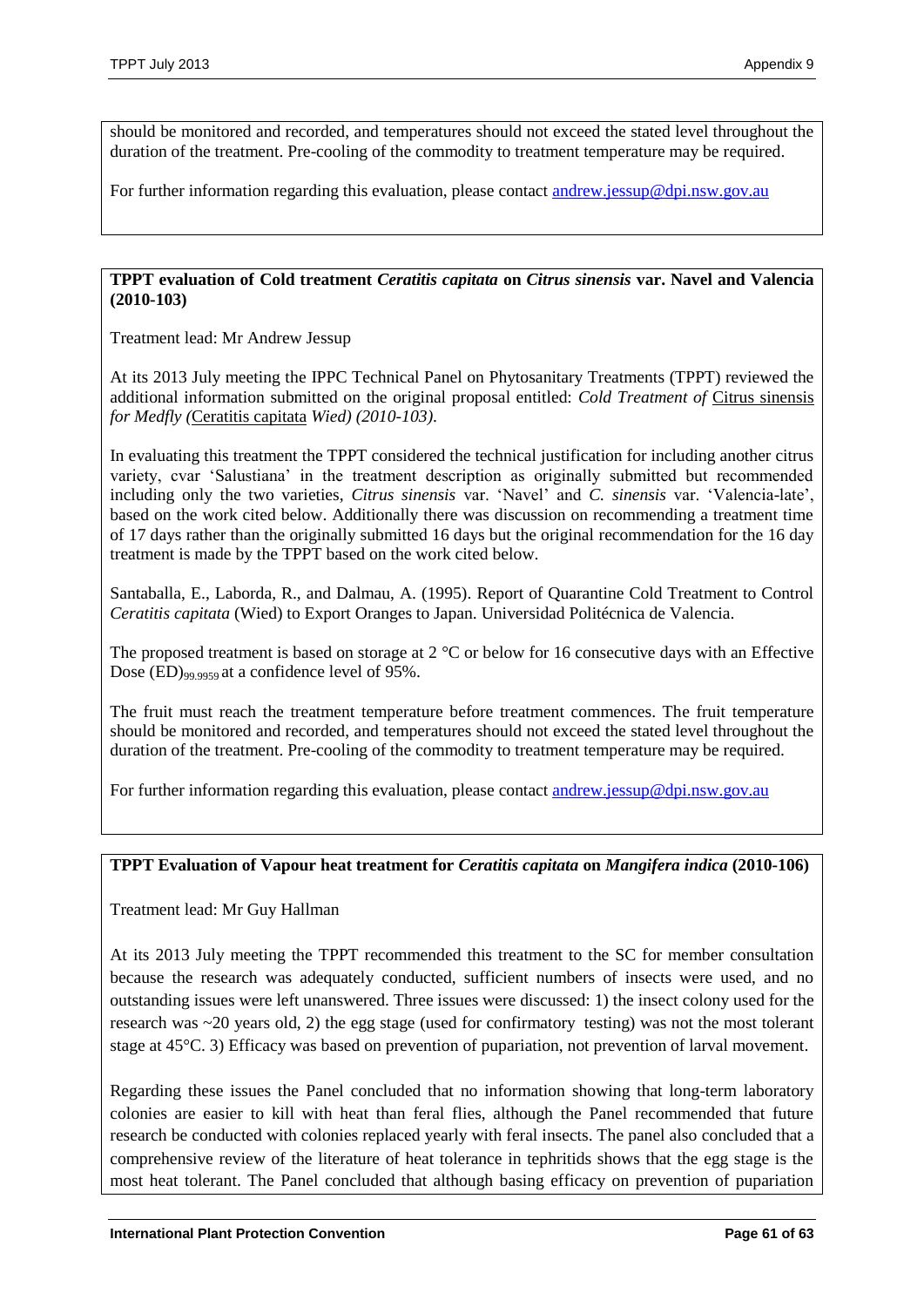allows for some larvae to be alive when the commodity is inspected the large number of insects used to confirm the treatment (165,615 eggs) plus the fact that few larvae can be expected to be moving upon inspection if none subsequently pupariate.

#### **Table B. T-test results**

| Data (from 2010-<br>106_Submitter Response) | Test 1                                                                 | Brisbane $A = 26$ Fruit, 1690 larvae<br>Brisbane B = $26$ Fruit, 1495 larvae<br>Perth $A = 25$ fruit, 2186 larvae<br>Perth $B = 27$ fruit, 3163 larvae |  |
|---------------------------------------------|------------------------------------------------------------------------|--------------------------------------------------------------------------------------------------------------------------------------------------------|--|
|                                             | Test 2                                                                 | Brisbane A = 7 Fruit, 1024 larvae                                                                                                                      |  |
|                                             |                                                                        | Brisbane $B = 38$ fruit, 5269 larvae                                                                                                                   |  |
|                                             | Test 3                                                                 | Brisbane = 36 Fruit, 16464 larvae                                                                                                                      |  |
|                                             |                                                                        | Perth = $36$ fruit, 9449 larvae                                                                                                                        |  |
|                                             | Test 4                                                                 | Brisbane = 36 Fruit, 4031 larvae                                                                                                                       |  |
|                                             |                                                                        | Perth = $36$ fruit, 6593 larvae                                                                                                                        |  |
| Data description                            | Mean of insects/fruit for Brisbane = 167.6, SD = 165.9, SEM = 74.2     |                                                                                                                                                        |  |
|                                             | Mean of insects/fruit for Perth = $157.8$ , SD = $68.1$ , SEM = $30.4$ |                                                                                                                                                        |  |
| T-test results <sup>11</sup>                | The 2-tailed probability value $= 0.84$ (not significant; not close)   |                                                                                                                                                        |  |
|                                             | t value = $0.20$                                                       |                                                                                                                                                        |  |
|                                             | degrees of freedom $=$ 4                                               |                                                                                                                                                        |  |

For further information regarding this evaluation, please contact [Guy.Hallman@ARS.USDA.GOV](mailto:Guy.Hallman@ARS.USDA.GOV)

**TPPT evaluation of** *Vapour heat treatment for* **Bactrocera tryoni** *on* **Mangifera indica (2010-107)** 

Treatment lead: Mr Guy Hallman

At its 2013 July meeting the TPPT reviewed the additional information submitted on the *Vapour heat treatment for* Bactrocera tryoni *on* Mangifera indica (2010-107). The panel was unable to recommend these treatments for approval because the requested information on each replicate was not provided. This should include additional detailed information on:

- 1. control mortalities
- 2. duration of the confirmatory test
- 3. individual replicates, including the results
- 4. number of infested fruit both in the control and treatment
- 5. number of survivors in each of the control fruit
- 6. infestation methodology
- 7. how the most resistant life stage was determined

The TPPT concluded that previous request to the submitter for clarification of these issues has not been answered yet. The lead for this treatment has rotated out of the panel and a new lead will solicit further information.

For further information regarding this evaluation, please contac[tGuy.Hallman@ARS.USDA.GOV](mailto:Guy.Hallman@ARS.USDA.GOV)

 $\overline{a}$ 

<sup>&</sup>lt;sup>11</sup> T-test calculated using: http://www.graphpad.com/quickcalcs/ttest1/